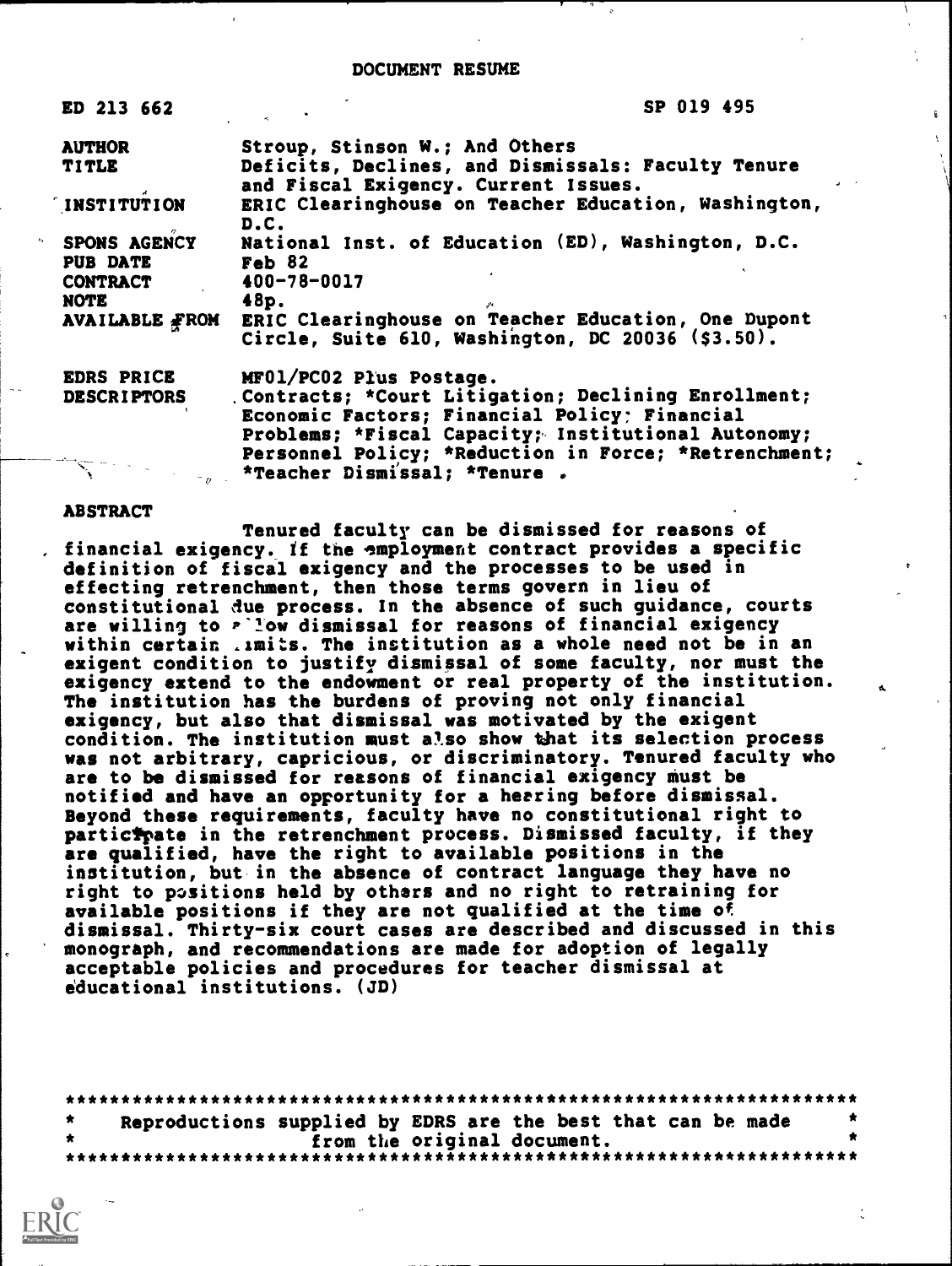

# **Current Issues**

U.S. DEPARTMENT OF EDUCATION<br>NATIONAL INSTITUTE OF EDUCATION **EDUCATIONAL RESOURCES INFORMATION CENTER (ERIC)** 

rAThis document has been reprod,rced as onginating it received from the person or organization

reproduction quality Minor changes have been made to improve

 $\bullet$  Points of view or opinions stated in this document do not necessarily represent official NIE position or policy

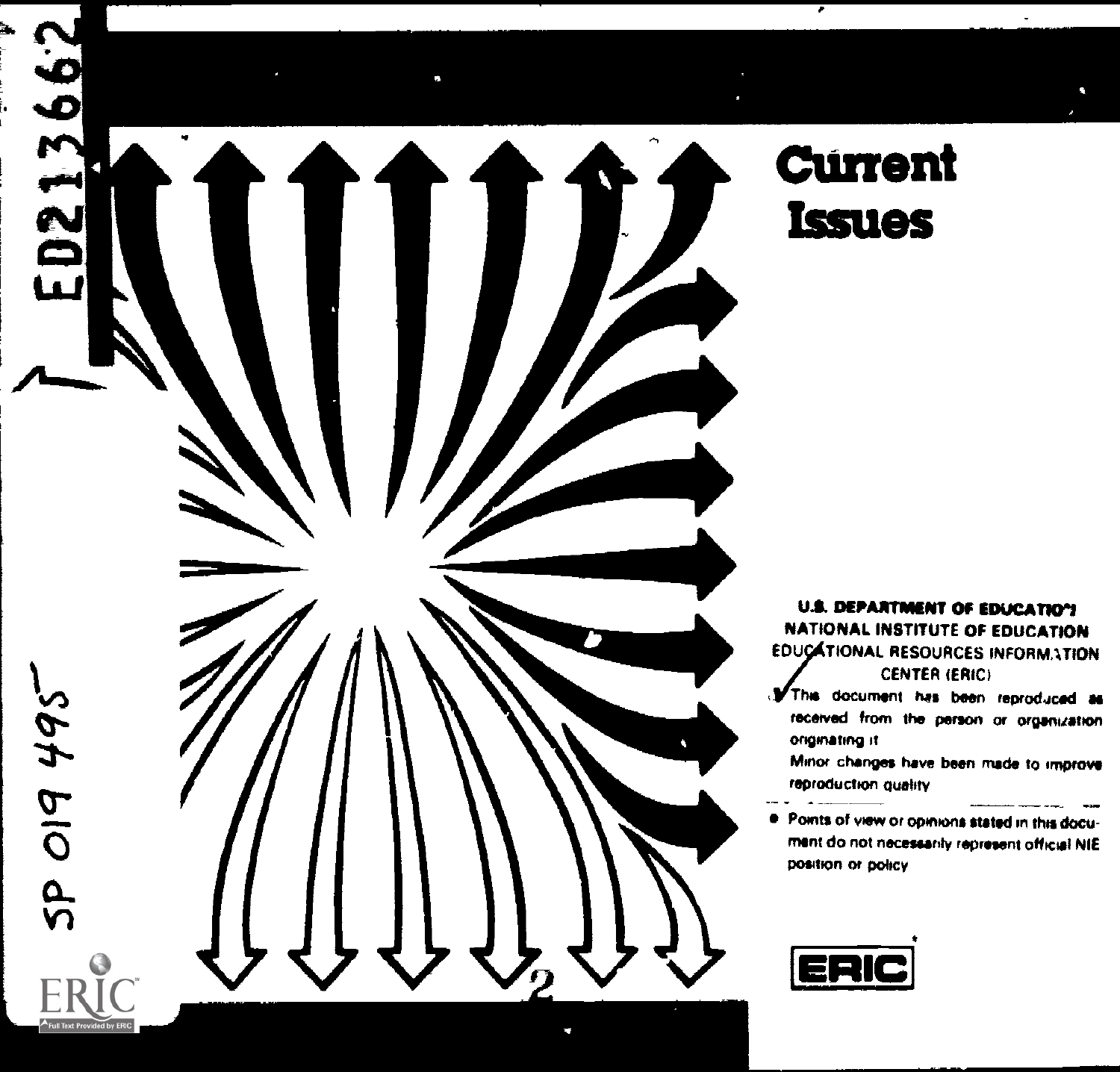## DEFICITS, DECLINES, AND DISMISSALS:

## FACULTY TENURE AND FISCAL EXIGENCY

by Stinson W. Stroup, Nan'Van Gieson, and P-rry A. Zirkel Lehigh University

÷.

ERIC Clearinghouse on Teacher Education<br>cont Cincle, Suite 610, Washington, D.C. 20036 One Dupont Circle, Suite 610, Washington, D.C.

February 1982 Clearinghouse No. SP 019 495

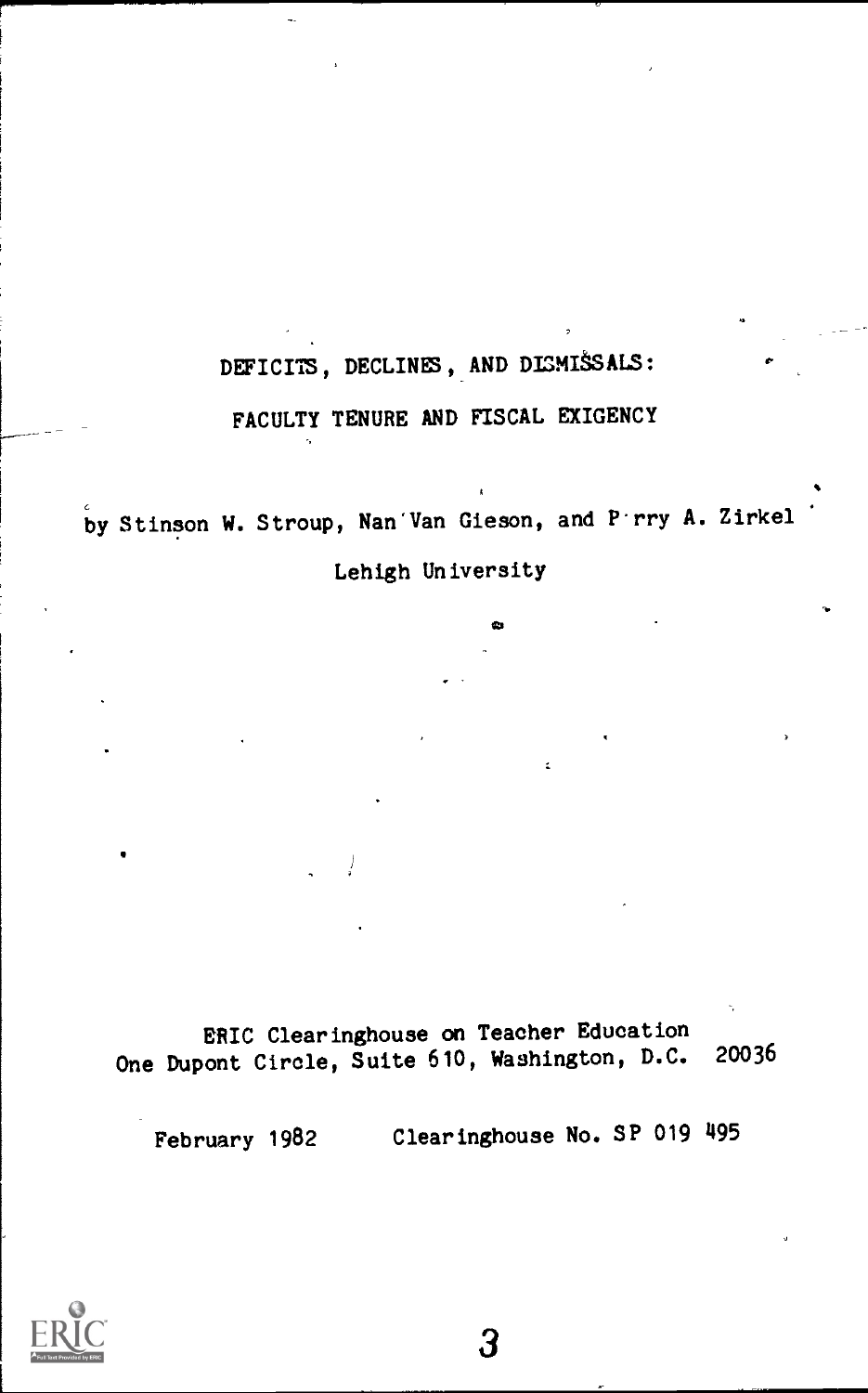This and other publications may be ordered from the ERIC Clearinghouse an Teacher Education. A list is available on request.

lo

The National Institute of Education

The ERIC Clearinghouse cn Teacher Education is funded by the National Institute of Education. The material in this publication was prepared pursuant to contract no. 400-78-0017 with the National Institute of Education, U.S. Department of Education. Contractors undertaking. such projects under government sponsorship are encouraged to express freely their judgments in professional and technical matters. Prior to publication, the manuscript was submitted to external referees for critical review and determination of professional competence. This<br>publication has met such standards. However, points of publication has met such standards. view or opinions do not necessarily represent the official views or opinions of the Clearinghouse or the National Institute of Education.

Printed in the United States of America.

Library of Congress Catalog Card No.: 82-70796



 $\mathfrak{a}$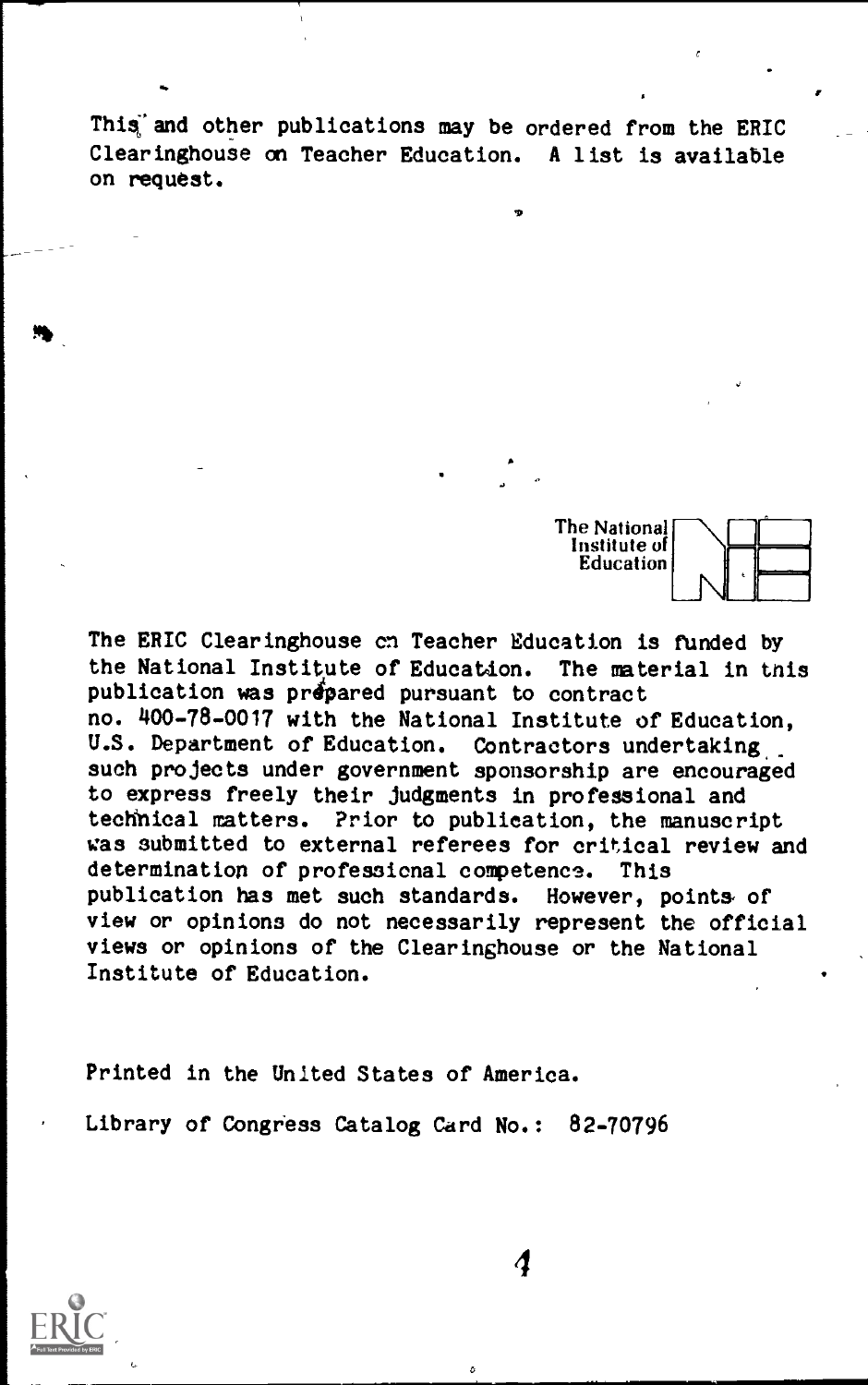# CONTENTS  $\downarrow \sim$

۱

| DEFICITS, DECLINES, AND DISMISSALS:<br>FACULTY TENURE AND FISCAL EXIGENCY 1 |
|-----------------------------------------------------------------------------|
|                                                                             |
| Fiscal Exigency as Cause for Dismissal 4                                    |
| Bona Fide Exigency 8                                                        |
| $_{\text{m}}$ Bona Fide Decisions 14                                        |
| Procedural Protections 27                                                   |
| Amending the Contract of Employment 29                                      |
| Challenges by Students and Donors 31                                        |
| Summary 33                                                                  |
| Recommendations $34$                                                        |
| REFERENCES 37                                                               |
| TABLE OF CASES 38                                                           |
| SELECTED READINGS 40                                                        |



 $\overline{5}$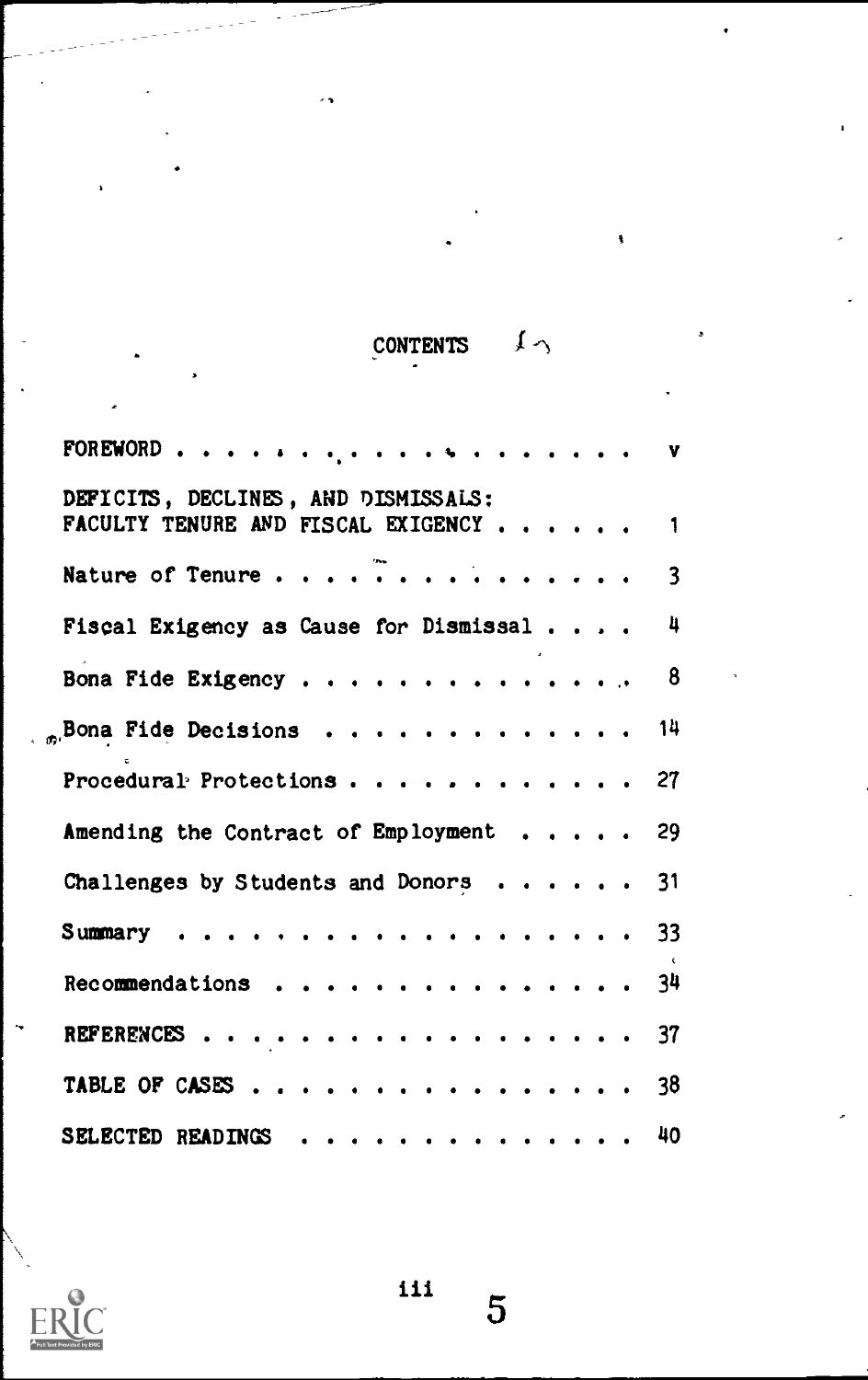## FOREWORD

 $\mathcal{O}$  and  $\mathcal{O}$ 

What happens when the money runs out and programs are cut or institutions nlose their doors? That question is attracting more and more attention, especially in schools, colleges, and departments of education (SCDEs) where fewer and fewer students are seeking to prepare for careers.

In this monograph, the authors devote most of their discussion tc the question of tenured faculty and what the courts have ruled in cases of fiscal exigency. In some rases, the institutions have won; in others, the individuals have been the victors. The verdict depends on a number of factors, as explained in this monograph. Because students and donors also are affected when programs are eliminated, the authors bri3fly discuss the legal cases relevant to these groups.

The Clearinghouse acknowledges with appreciation the contributions of the three authors--Stinson Stroup. assistant professor of education, Perry A. Zirkel, dean of education, and Nan Van Gieson, former assistant provost, Lehigh University, Bethlehem, Pennsylvania. Mr. Stroup, former assistant attorney general in Pennsylvania, and Dr. Zirkel uoth hold law degrees and Dr. Van Gieson is on leave to pursue a law degree.

Thanks also go to the three content reviewers. Their suggestions were useful in preparing the final manuscript.

ERIC, the Educational Resources Information Center, is a nationwide dissemination system of the National Institute of Education, U.S. Department of Education. Through a network of 16 clearinghouses, ERIC collects, evaluates, abstracts. and indexes all kinds of educational literature, much of which is unavailable from other



v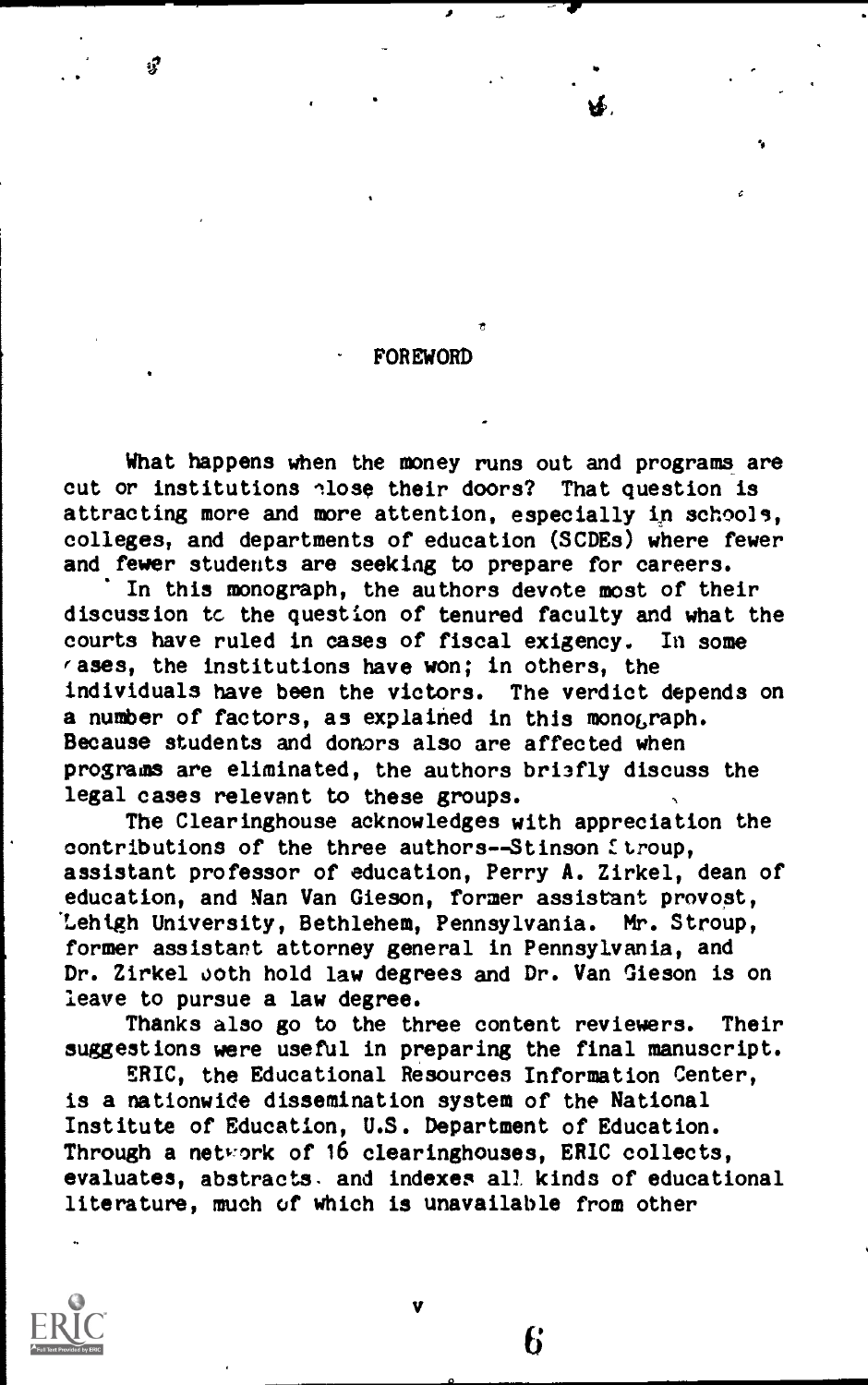sources. Document literature includes project reports, conference speeches, curricular guides, instructional materials, and many other nonjournal articles. ERIC also indexes more than 700 educational journals. For information about ERIC, readers should consult the monthly ERIC periodicals, Resources in Education (RIE) or Current Index to Journals in Education (CIJE). These may be found at many college and university libraries.

Readers are invited and encouraged to comment on this monograph and to submit related documents to the Clearinghouse for possible inclusion in the ERIC system. For information, write or call the Senior Information Analyst, ERIC Clearinghouse on Teacher Education, One Dupont Circle, Suite 610, Washington, DC 20036, or (202) 293-2450.

> SHARON GIVENS Editor, ERIC Clearinghouse on Teacher Education

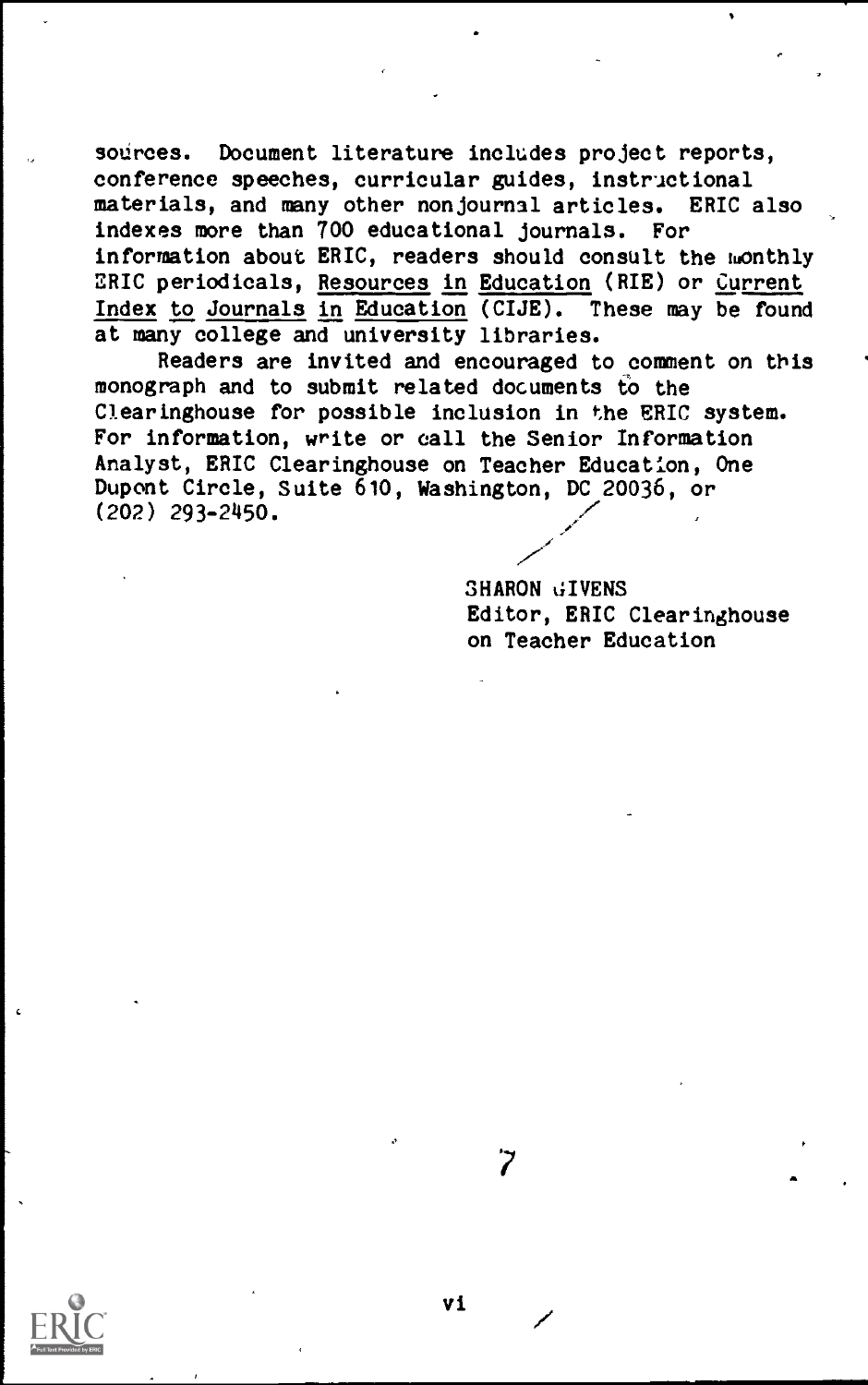## DEFICITS, DECLINFS,,AND DLSMISSALS:

FACULTY TENURE AND FISCAL 'EXIGENCY\_

Enrollment in American colleges and\_ universities is entering an era of decline, according to the National Center' for Education Statistics. Cited by Graybeal (1981), N.C.E.S. projected a decline of 200,000 fall semester enrollees between 1978 and 1988. It attributes the decline to a three-million reduction in the pool of 18- to 24-year-olds who traditionally attend college`. During the same period the number of new high school graduates is projected to decline by 433,000 to 2.7 million ( Graybeal 1981). These are national projections and are not representative of every region or institution (Crossland 1980). Each may change and some more thanothers, depending on demographic decline and other variables, such as the percentage of the pool attending college, retention rates, and programs for adults.

However it happens, fewer students probably will decrease the demand for faculty. Graybeal reported that the estimated demand for new full-time faculty will fall from 25,000 in 1978 to 21,000 in 1988 and that the number of full-time faculty employed will decrease by 29,000. Judging from classified advertising, engineering and computer science departments will expand, while education departments that lead only tcward K-12 certification will contract.

Financial factors also depress the demand for faculty. In part because of the demographic changes, higher education is finding it more and more difficult to compete with other claims on public and private funds. At

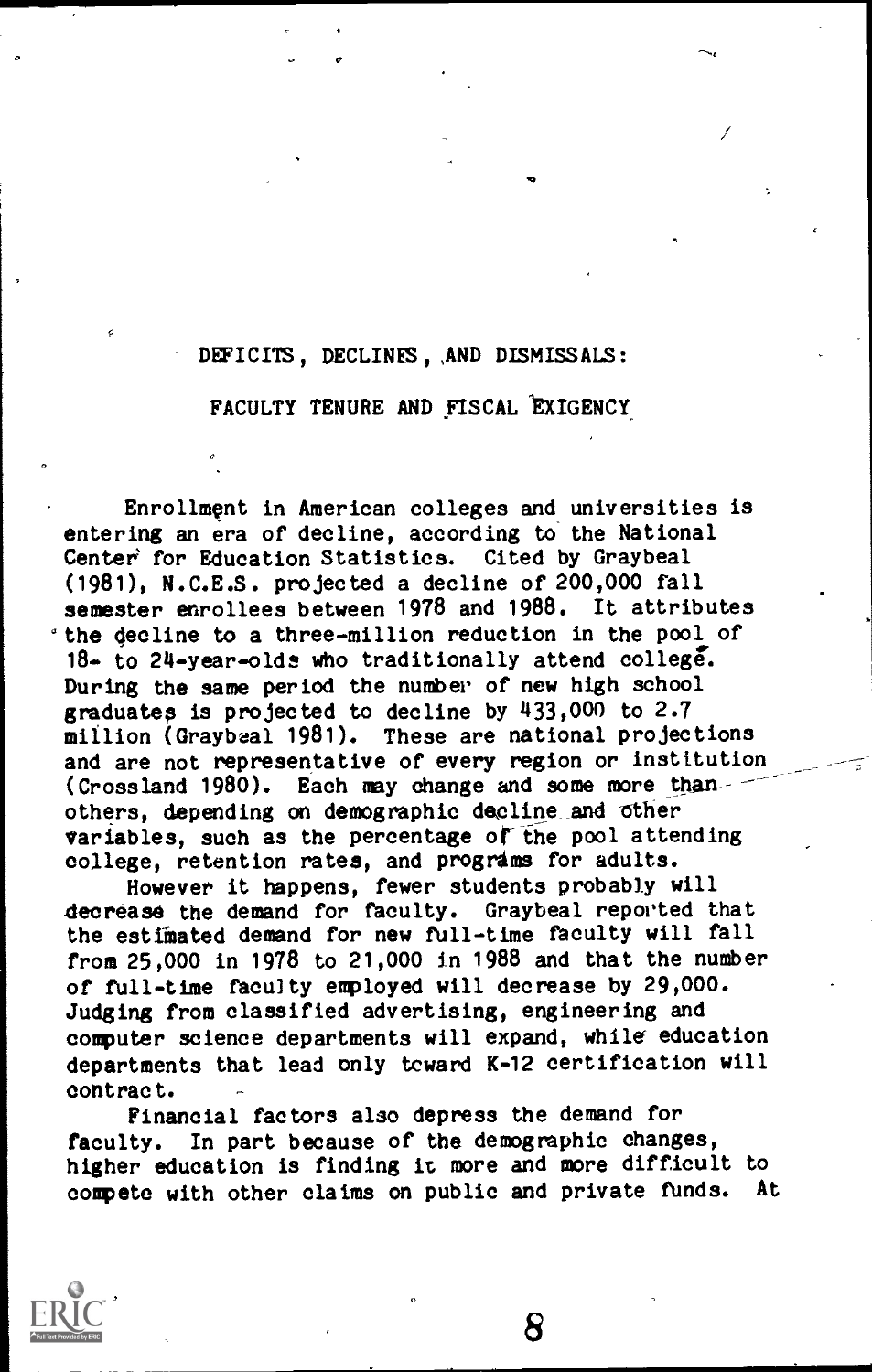a time when costs are inflating, these forces are causing institutions to pursue new money-saving measures, including the termination of faculty positions.

At many institutions faculty have already been dismissed for enrollment and financial reasons, as the national downward spiral in clientele and upward spiral in costs have intersected at particular programs in individual institutions. As the case law discussed in this monograph indicates, programs affected include education, engineering, foreign language, history, pharmacy, and others. The affected institutions range from small independent private colleges to entire state university systems.

Teacher education programs are not immune.to these trends. Quite the contrary; they may be particularly susceptible at this point. A survey of the 781 member institutions of the American\_Assocletion of Colleges for Teacher Education (A.A.C.T.E.) reported an average decrease\_in-ehrollment of 12.19 percent for the five academic years ending in 1979-80 (Zirkel and Cyr 1980).

Berause funding is tied to enrollment, available<br>pross for teacher education are declining. A number resources for teacher education are declining. of institutions have closed their education programs, including Duke University, Trinity College, and the<br>University of Bridgeport (Ricklefs 1981), The teacher University of Bridgeport (Ricklefs 1981). education programs at Oberlin and Mount Holyoke also were discontinued recently, and Wesleyan's (Connecticut) was severely cut (Travers 1980). The University of California at Berkeley is considering "dismembering" its school of education, and transferring most of its functions to other academic departments (McCurdy 1981).

Irving Fpitzberg, Jr., general secretary of the American Association of University Professors, recently stated; "All of the problems we are seeing right now are the overture. The sad symphony itself will be when the Reagan cuts come" (Magarrell 1981). With 80 to 85 percent of the faculty at major teacher education institutions on continuous contract (Watkins 1980), that sad symphony will include the dismissal of tenured professors and education will be affected: A.A.C.T.E. predicts significant numbers of lay-offs (Rosenau 1981). Despite widespread, projécted enrollment decline, many faculty and administrators are



 $\sim$  2  $\rightarrow$  9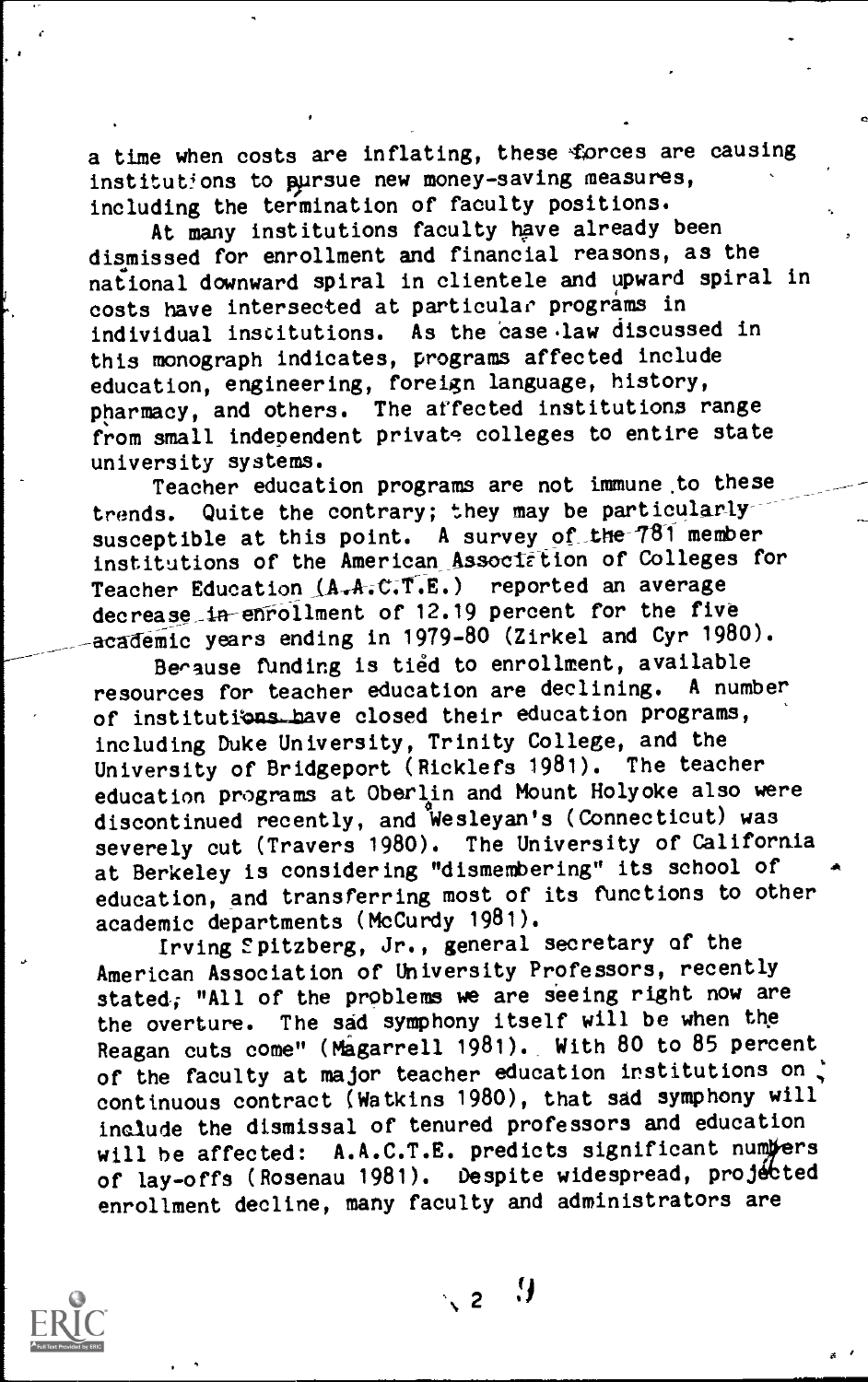suffering from a "not me" or "last survivor" mentality (Magarrell 1980; "Last Survivor" 1981).

a

In 1970, it was unclear whether tenured college and university faculty could be dismissed on the basis of financial--or fiscal--exigency, that is, insufficient funds or declining enrollments. By the decade's end, case law made it clear that tenured faculty could be dismissed for such reasons. This monograph traces the developing contours of the law that governs the dismissal of tenured faculty for reasons of fiscal exigency. It also discusses incidentally the legal status of nontenured faculty.

## Nature of Tehure

Tenure is a qualified right to'continued employment. By tradition and by agreement it includes both a substantive and a procedural component: Tenured facultymay not have their employment terminated except for cause and only after notice and the opportunity for a hearing.

Tenure is a right created by a contract of employment between a faculty member and an employing institution. The contract may spell out the specific grounds that justify its termination and the procedures that must be followed in establishing those grounds. Frequently, an employment contract incorporates. by reference institutional,rules and regulations that identify the causes and procedures for termination. Where there is collective bargaining, specific terms of empl yment--including terms of tenure--are found often in the collective bargaining agreement.

For faculty at public colleges and universities, tenure also may be defined by statute, and all contract rights, including tenure, must be read in light of statutory and constitutional provisions.

When an employee challenges his or her dismissal and asks the court to overturn it, the court turns first to the contractual provisions, institutional rules and regulations, and state statutes and regulations governing tenure.  $T_{\text{u}}$ ese are interpreted to ascertain the nature of the employee's right to amployment.

3i 0

 $-1$ -video e f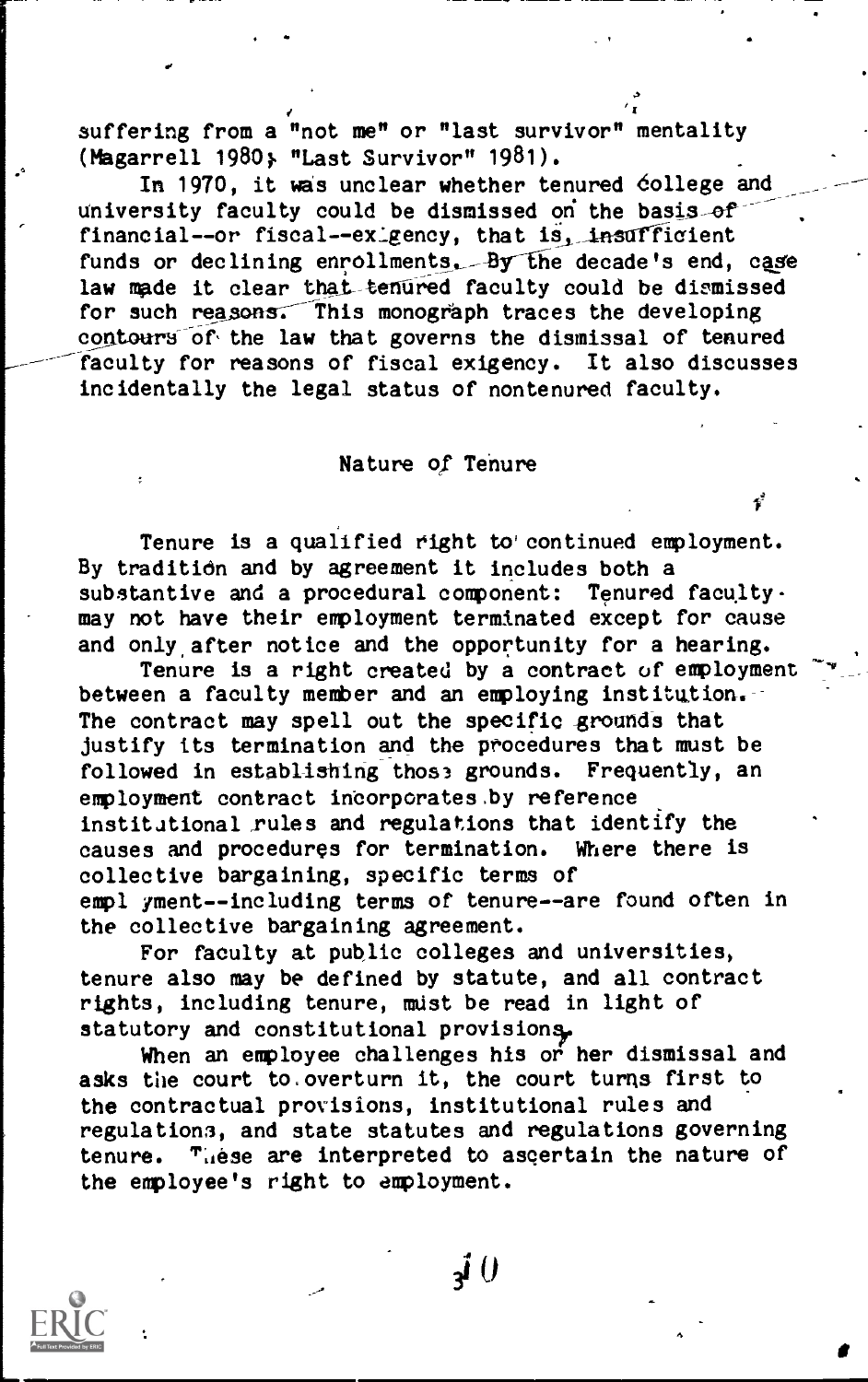A challenge usually is filed as a breach of contract<br>punds ineluding the following: (a) the contract did on grounds including the following: not authorize dismissal for the reason' given, (b) the institution's evidence failed. to prove the reason-cited, (c) the institution erred in its choice of individuals to be dismissed, and (d) the institution failed to follow required procedures for dismissal. This monograph analyzes each of these issues on the basis of case law pertaining to dismissal for reasons of financial exigency.

Fiscal Exigency as Cause for Dismissal

Academic contracts, which may vary-from one institution to the next, generally contain a section on for -cause dismissal, but may not contain language specifying fiscal exigency as grounds for dismissal.

Some individual contracts, which are otherwise' silent on fiscal exigenty ps grounds for dismissal, include by reference the institution's rules and regulations pertaining to exigent conditions. Litigated cases have been decided on a variety of incorporated language thatidentifies financial exigency as a cause for dismissal. For instance, in the Bloomfield College case, the faculty handbook stated, "...a teacher will have tenure and his services may be terminated only for adequate cause, except in case of retirement for age, or under extraordinary circumstances4because of financial exigency of the institution" (Blogmfield at 616).

In another case, the Kendall College policy manual stated:

Nothing in this section on tenure shall in any way restrict or.limit the power of the Board [of Trustees) to to make reductions in the number of faculty members because of insufficient'funds, decrease in enrollment or discontinuance of particular courses of instruction.... (Rymer at 1091)

4I1

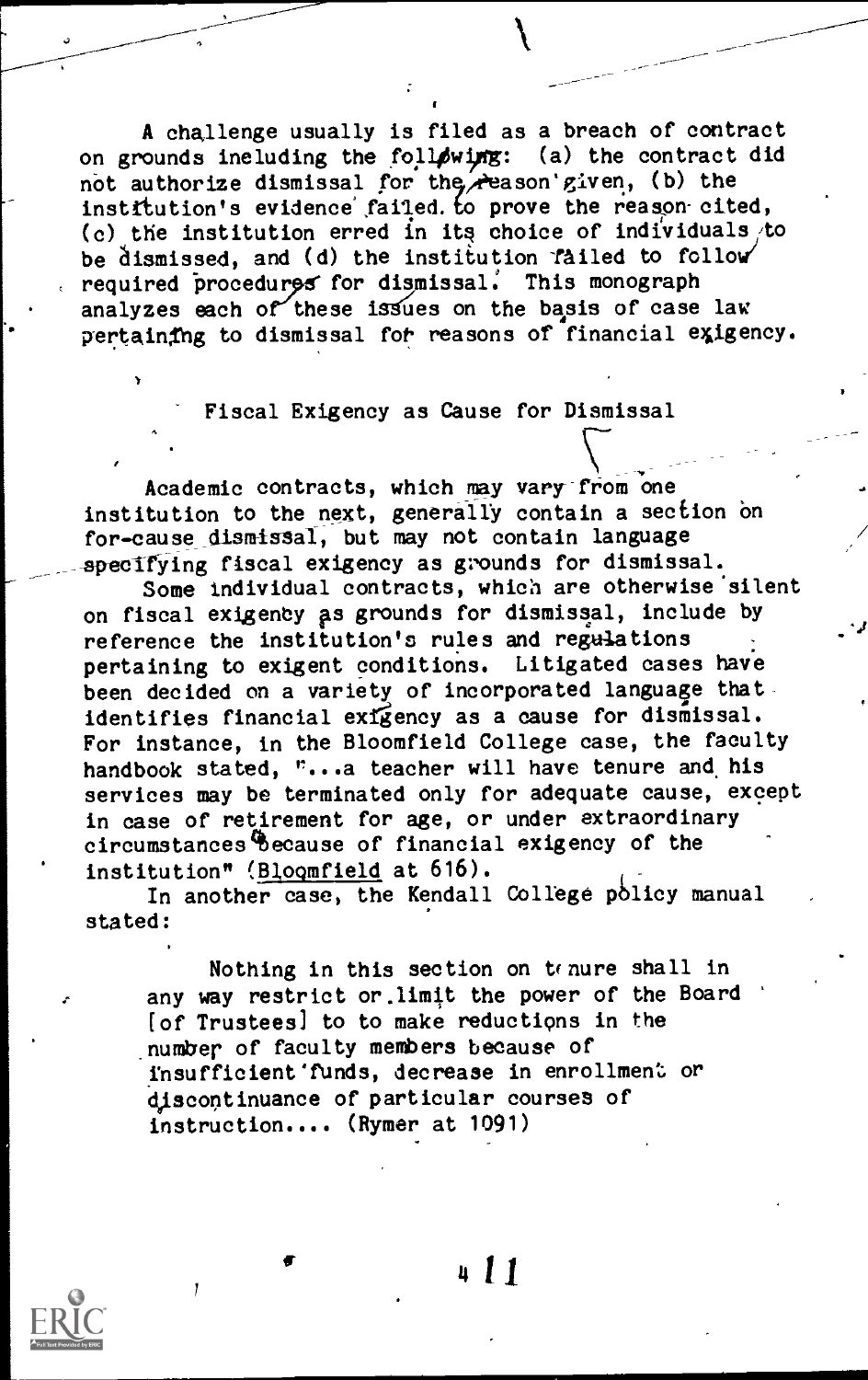When the contract of employment is a collective bargaining agreement, it typically includes specific language on the right to continued employment. The collective bargaining agreement between the State University of New York and its faculty-provided for

retrenchment...as a result of financial exigency, reallocation of resources, reorganization of degree or curriculum offerings or requirements, reorganization of academic or administrative structures, programs or functions or curtailment of one or more programs or .functions, University-wide or at such level of organization of the University as a 'campus, department, unit, program or other level of organization of the University as thc ihancellor or his designee deems appropriate. (DiLorenzo at 359)

In cases where contract language includes termination. of tenured faculty for reasons  $f^{-1}$  <sup>4</sup>nancial<br>exigency." the court's role is repret and apply that exigency," the court's role is language to the facts of the case issue is often reduced to a question of proof: Had the parties agreed in the contract on these conditions of dismissal? Did the conditions exist that would justify dismissal? The conditions exist that would justify dismissal? questions of proof and the burden of proof are discussed in more detail later.

Where an employment contract is silent about .dismissal for financial exigency, the courts have been willing to read a financial exigency clause into the contract. Several legal theories can be used to infer such contract terms.

## National Academic Unc rstanding

The dominant legal theory calls on the national academic community's understanding of tenure. The courts' reasoning is analogous to that of Contract interpretation in the commercial sector. Where the parties have left important terms undefined or where inarticulated contract



C.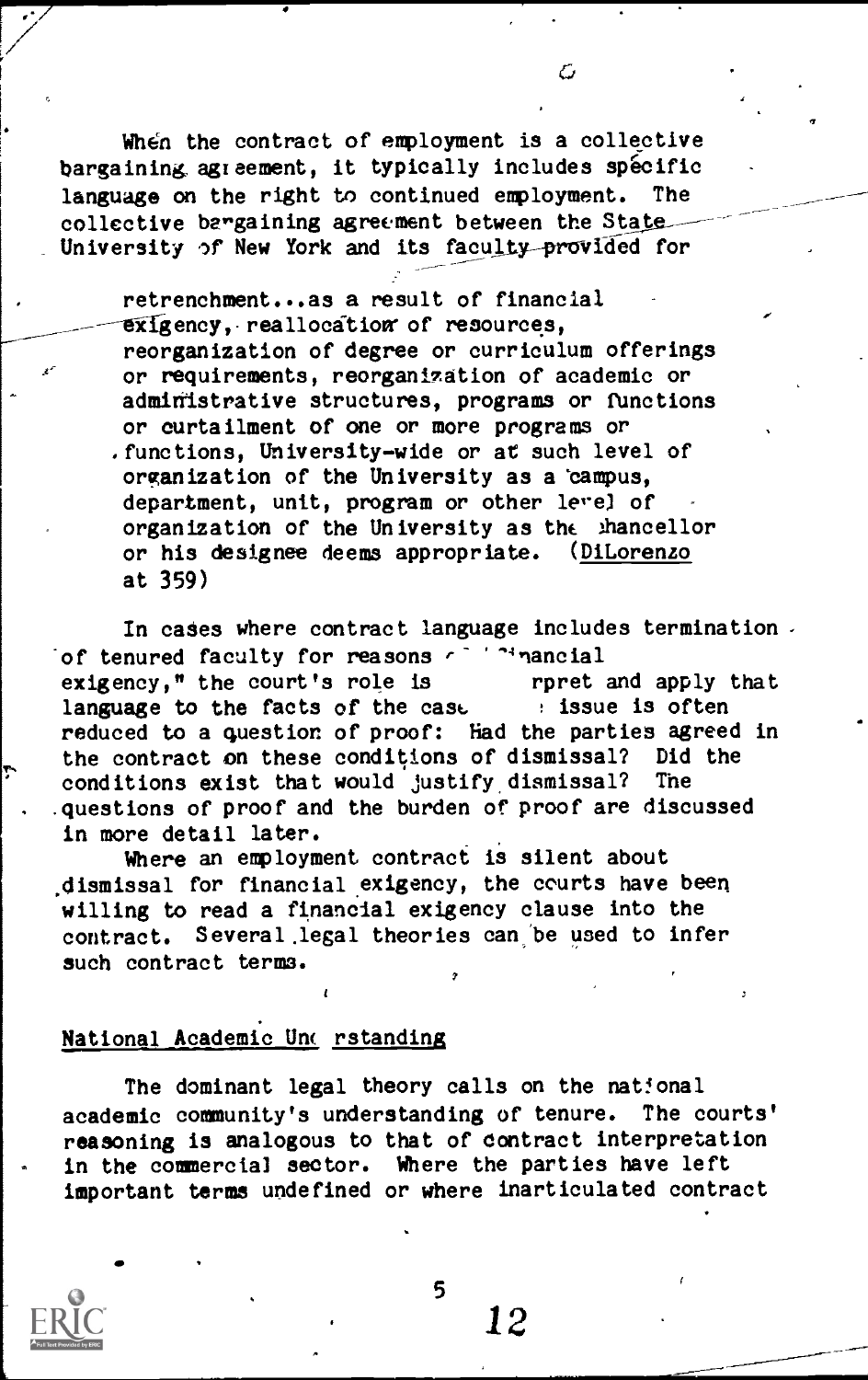provisions become critical, the courts--in the absence of a clear intention of the parties to deviate from standard practices--will examine the custom and usage of the trade. Applying this reasoning, the courts have read a financial exigency clause for dismissal into academic contracts on the basis of the 1940 guidelines jointly adopted by the American Association of University Professors (A.A.U,P.) and the Association of American Colleges (A.A.C.). The 1940 statement provides that the employment of a tenured faculty member may be terminated upon retirement, upon a showing of "cause," or upon an institution's demonstrably bona fide fiscal exigency (MeNider 1980).

Krotkoff illustrates a court's willingness to read a financial exigency clause into tenure contracts through the national standard rationale. In that case a tenured professor sued a college for damages resulting from her dismissal. The jury awarded \$180,000 to the plaintiff. However, the federal district court entered judgment for<br>the college inotwithstanding the jury's verdict. The the college, notwithstanding the jury's verdict. district court's order was affirmed on appeal.

Krotkoff was one cf four tenured professors dismissed by Goucher College in an effort to curb a trend of increasing deficits. At the same time ttat the college dismissed these faculty members, it took other actions to<br>indrease its revenue and out its expenditures. Krotkoff increase its revenue and cut its expenditures. Krotkoffed in the control of the paint of the had head and the had been granted indeterminate tenure by letter. college bylaws defined tenure and identified the grounds for dismissal of tenured faculty. The bylaws did not include "financial exigency" or similar language among those grounds. A faculty grievance committee, to which Krotkoff first appealed, applied criteria that would be used in a for-cause dismissal, and recommended her retention. The college refused to retain her.

In court, Krotkoff argued that dismissal for grounds other than those in the college bylaws was a breach of contract. The court ruled otherwise. On the basis of expert testimony, the court held that the national academic community understood tenure to include the concept of financial exigency as a basis for terminating<br>the employment of a tenured professor. The court referred the employment of a tenured professor. specifically to the A.A.U.P.-A.A.C. 1940 "Statement of Principles on Academic Freedom and Tenure" as the "most



 $\mathbf{6}$ 

1:i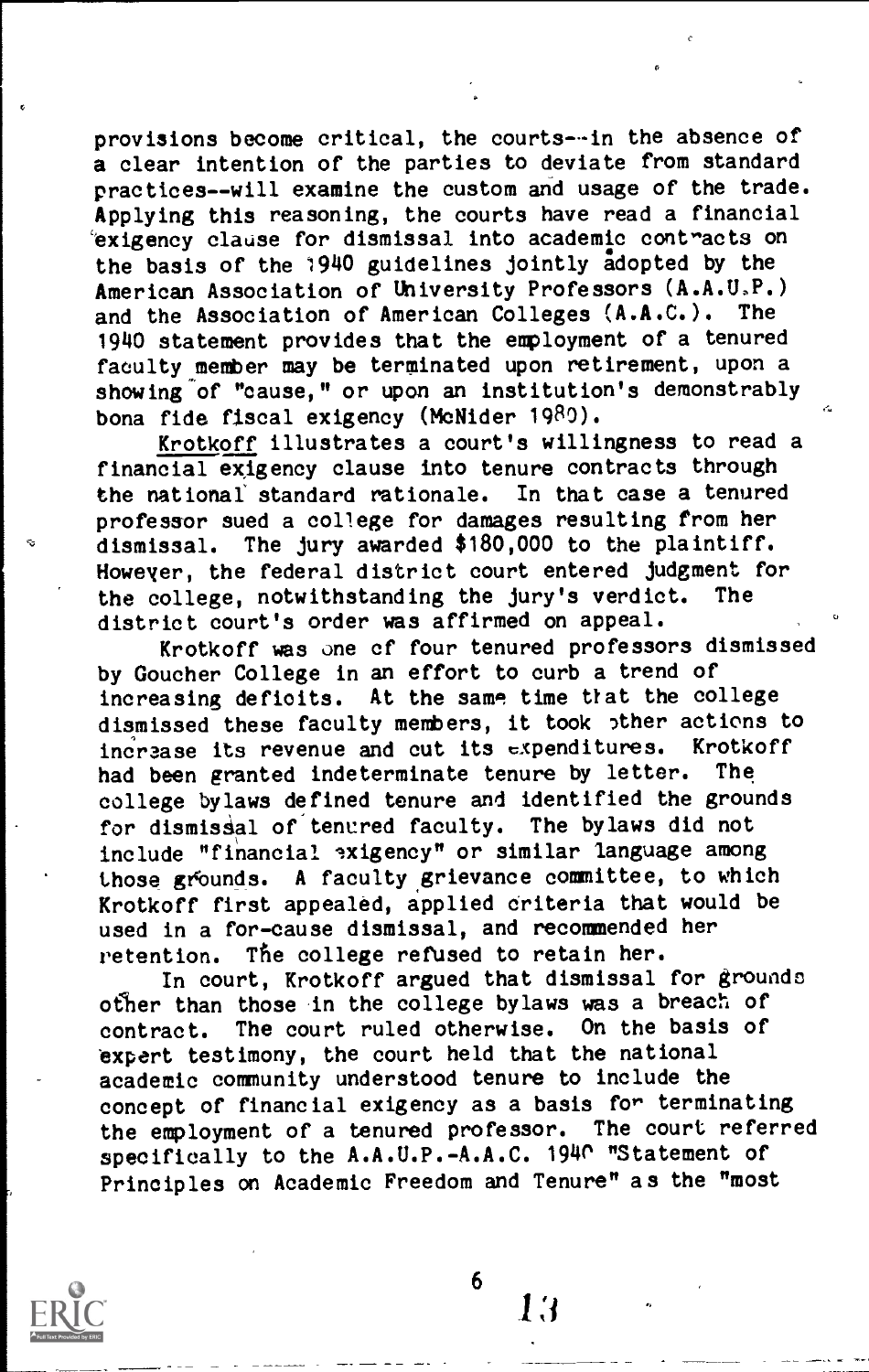widely accepted academic definition of tenure" (Krotkcff at 679). That statement includes a financial exigency provision as grounds for termination.

 $\overline{O}$ 

No evidence in the record indicated that Goucher had intended to give a different meaning to tenure or greater protection to its faculty. Therefore, the court applied the national standard and read into G.ucher's bylaws<br>financial exigency as a basis for dismissal. The financial exigency as a basis for dismissal. appellate court found that tne college had demonstrated a pressing financial need and sustained Krotkoff's dismissal.

## Inherent or Implied Power

A second theory the courts use to infer a financial exigency clause into a contract applies primarily to public institutions. As exemplified in  $G$ raney, this at the sense on state constitutional and statutory theory draws on state constitutional and statutory provisions that grant governing hoards an "inherent authority" to dismiss tenured faculty for reasons of financial exigency. The inherent authority flows from general language granting the board all powers necessary to perform the duties prescribed by law. One duty is to comply with the legislature's budgetary restrictions. In comply with the legislature's budgetary restrictions. performing this duty it may be necessary to reduce expenditures, and to do that it may be necessary to dismiss tenured faculty.

## Impossibility Doctrine

A third theory that has been argued is based on the doctrines of impossibility and commercial frustration. Borrowed from general contract law, these doctrines recognize commercial frustration in limited cases as grounds for abrogating otherwise binding contractual duties. In the context of higher education, the Lrgument would be that reduced legislative appropriations, the loss of other funding sources, or the loss of students simply makes it impossible or extraordinarily difficult for an institution to meet its otherwise binding obligations. In institution to meet its otherwise binding obligations.

7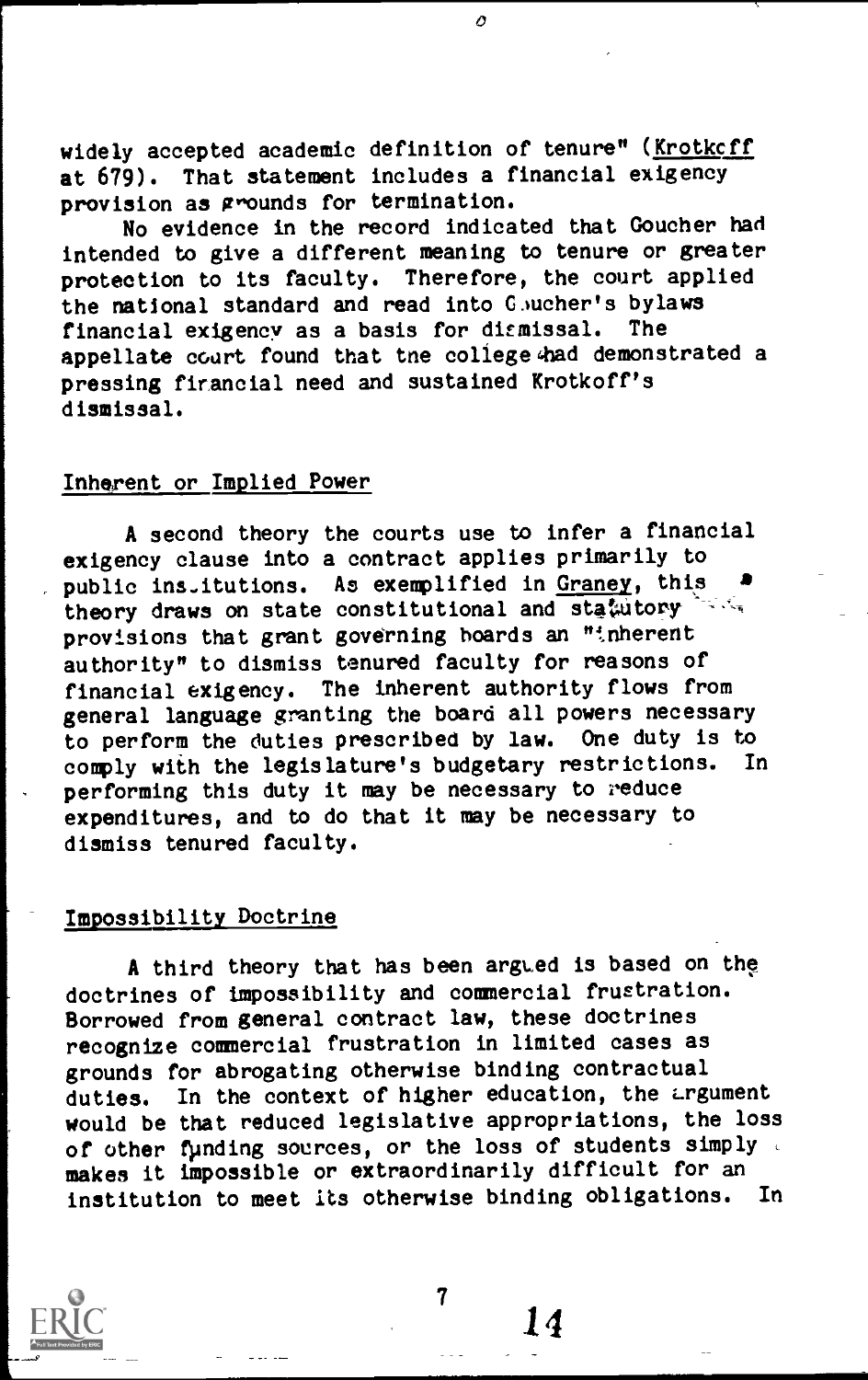commercial settings, the doctrine of impossibility sets a high and difficult standard for the asserting party to meet. Its application to the academic setting would be more like the A.A.U.P.'s 1976 definition of financial exigency, discussed below, than the standards adopted by courts using the national academic community understanding or the doctrine of inherent power.

Regardless of the theory used or argued, no court decision has been found which holds that tenure creates a right to continued employment where there are bona fide fiscal reasons to abrogate the contract.

## Bona Fide Exigency

Once it has been established that tenured faculty can be dismissed for reasons of financial exigency, the issue becomes a matter of proof. It is clear that the institution has the initial burden of proof. It is less clear what constitutes "financial exigency" and, therefore, what proof is necessary.

## Burden of Proof

Ä

The assignment of the burden of proof to the institution flows from another general rule of contract construction. A party seeking to avoid a contractual obligation because of a condition stipulated or inferred in a contract has the burden of establishing the existence of the condition. In the academic context, an institution's contractual obligation to tenured faculty is continued employment absent cause for dismissal. The institution must prove cause, including financial exigency. Frequently, the burden of proof is also assigned to the institution by the terms of the contract of employment (see, e.g., Bloomfield).

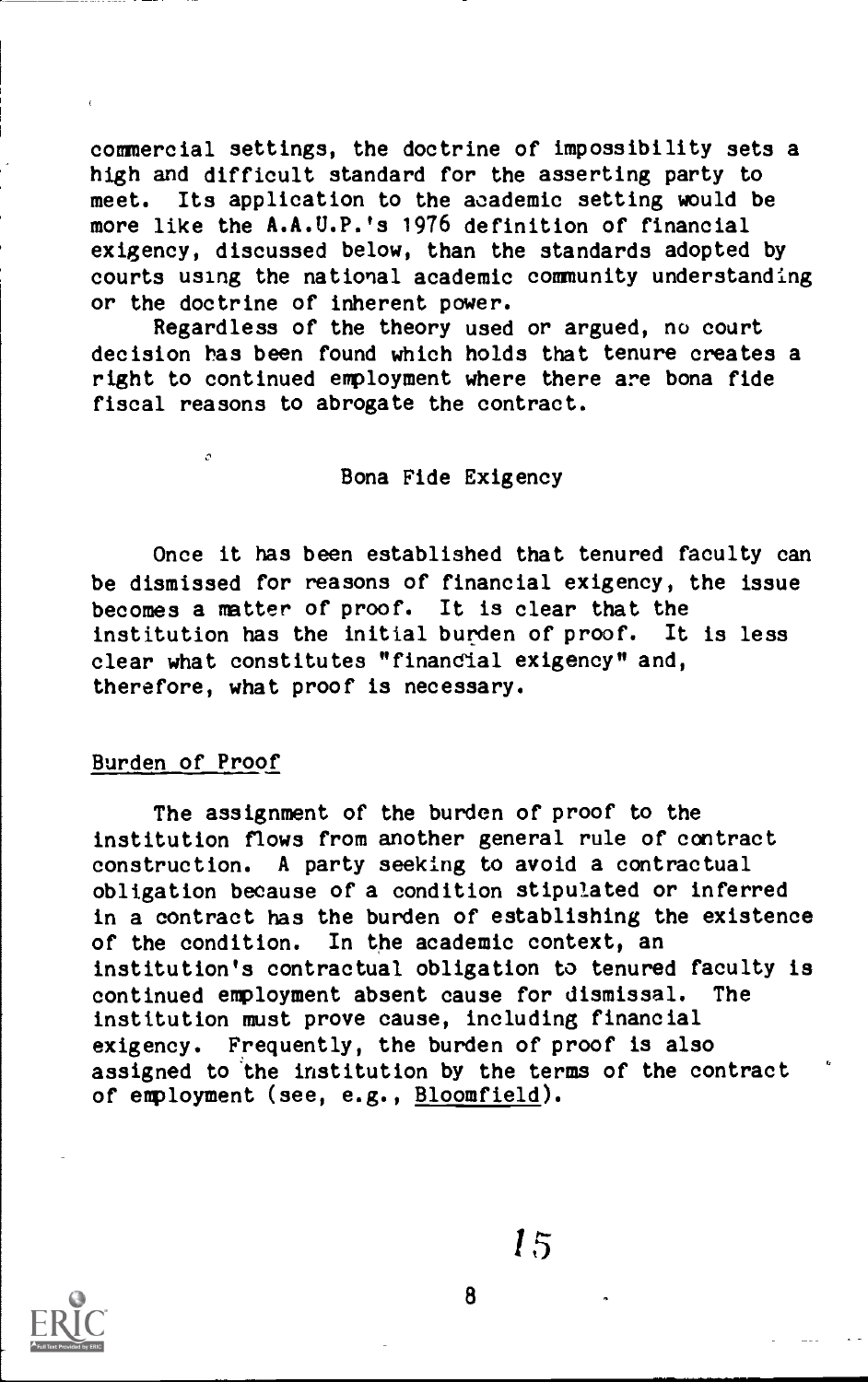## Nature of Exigency

It is difficult to define what proof of financial exigency is necessary--that is, to identify what minimum level of financial hardship or decline in enrollment will justify dismissing tenured faculty. Part of the problem in assessing minimum financial exigency is that there are no eases where institutions have lost on this issue; the courts have drawn no bottom line yet. Institutions that have dismissed tenured faculty generally have well-known financial problems. Indeed, in many of the reported cases the dismissed faculty plaintiff has stipulated that the college las a financial exigency, and instead the plaintiff has contested whether the decisions were made in good faith.

E.

An additional problem in defining a minimum standard of financial exigency is that each institution is different. It is difficult to generalize from one institution to another about revenues, enrollments, endowments, programs, and organizational structures. Regardless, it is clear that courts are reluctant to second-guess administrators and governing boards on these issues.

Following, the doctrine of academic abstention, courts will defer to the judgment of the institution's officials on the scope of the problem upon the presentation of some tangible evidence of financial and/or enrollment problems. Courts generally will not look into optional resource allocations that could alleviate the need to dismiss tenured faculty. Nor do they typically look into alternate organizational patterns or program decisions that also could alleviate the need to dismiss tenured faculty.

Case law illustrates the varying types of financial exigency that have been held as cause for dismissal. In Krotkoff, Goucher College experienced both large annual deficits aggregating more than \$1.5 million over an extended period and a steady decline in enrollment. In Bignall, the evidence indicated "that not only had projected increares in enrollment not materialized, but enrollment had fallen so that the college, which had hired new faculty in 1973, was over-staffed" (at 249). In



 $^{9}$  16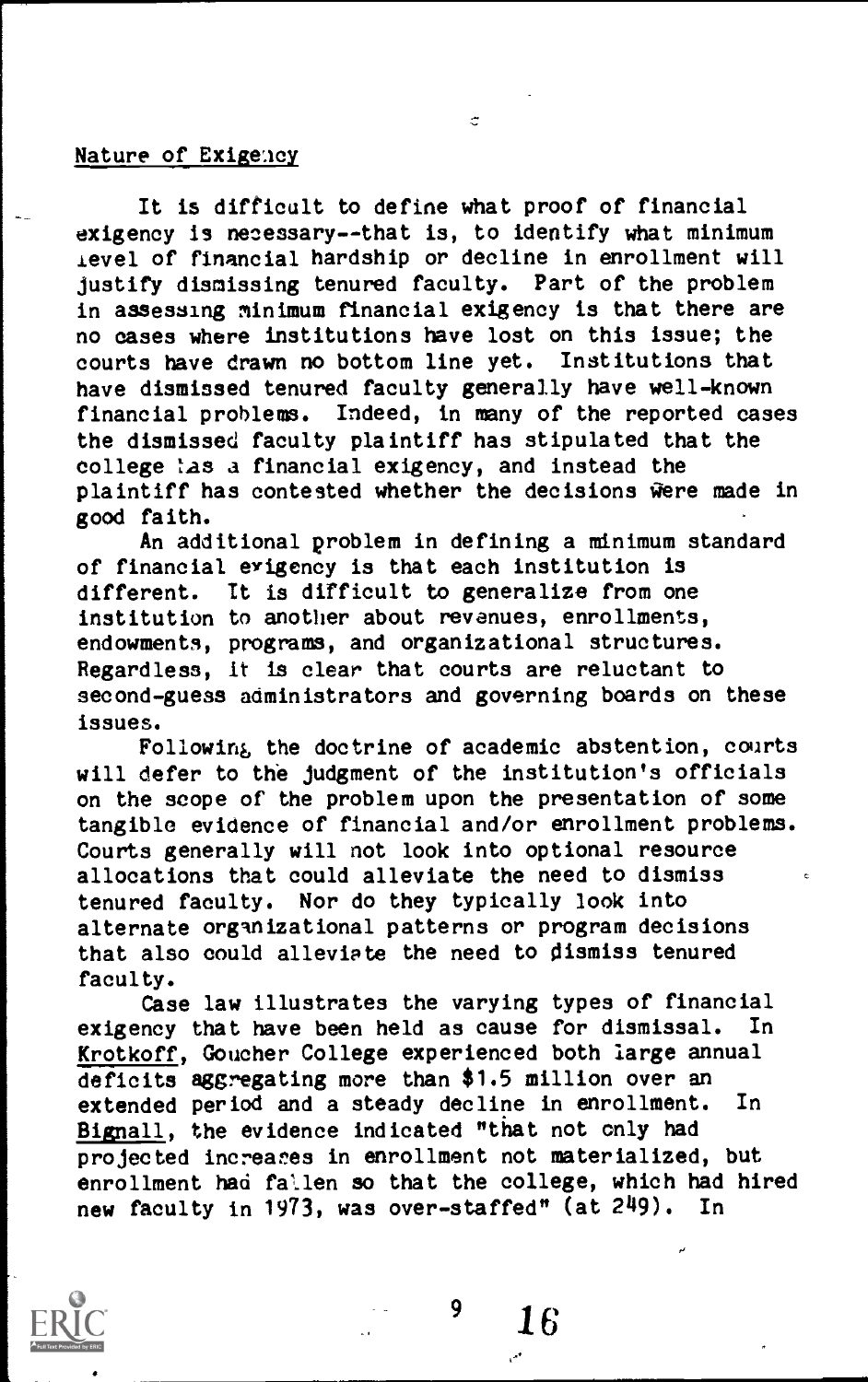Levitt, the financial crisis was the direct result of a cut in state legislative appropriations. The same was true in Klein where, after the City University of New York was forced to close for lack of funds, emergency legislation allowed the system to reopen but with a 13 percent decrease in funds from the previous year and \$108 million less than requested by CUNY and approved by the Board of Higher Education.

Several observations about the proof of financial exigency can be made. Private institutions demonstrating a financial need to curtail staff typically have introduced evidence of a pattern and history of operating fund deficits. They have not relied on a single year in which expenditures exceeded revenues to justify exigency, although proof of a pattern of deficits may not be necessary. The trial court in Lumpert simply equated a current operating deficit with exigency.

Public institutions, on the other hand, are more likely to point to an actual or projected single-year deficit to justify financial exigency, and the courts have been willing to accept such evidence as proof of exigency. The underlying reason may be that public institutions are more dependent on a single revenue source--legislative appropriations--and are more restricted in the ability to carry forward an operating deficit.

Where declining enrollment is the basis for the financial exigency cause for dismissal, the decline in both private and public institutions generally has been documented over a number of years (see, e.g., Sich). Where programs have been altered or where organizational structures have been changed and tenured faculty subsequently dismissed, the institution must demonstrate underlying financial problems or enrollment declines to explain the change if it wants to bring' the dismissal under the financial exigency rubric (see, s.g., Browzin).

Other issues that bear on the matter of proof include remedial action taken and other available assets. In most financial exigency dismissal cases, the institution introduced evidence of other remedial action that it took, that is, efforts to save money other than by dismissing tenured faculty. This evidence tends to substantiate the severity of a financial problem and the seriousness with



10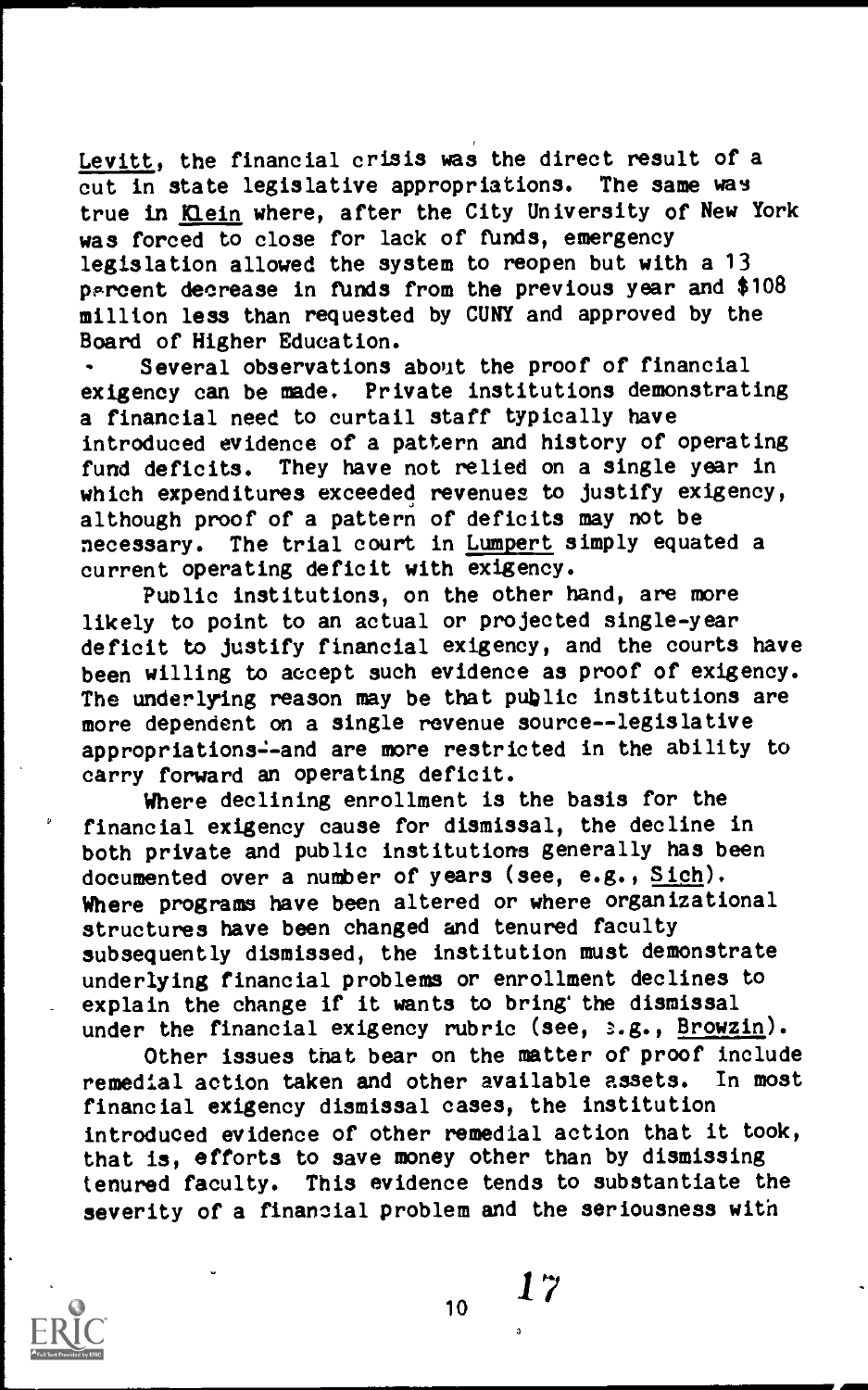which the institution's officials view the problem. It also tends to show that alternate means of addressing the financial problem have been considered and pursued ir  $a$ balanced way. While such evidence supports the claim of exigency, it probably is not required. There is no requirement that an institution prove it has exhausted other cost-reducing possibilities or tapped all available resources before dismissing tenured faculty for reasons of financial exigency.

In Bloomfield, the plaintiff faculty argued that there was no financial exigency because the college had substantial assets in real property, which had not been tapped to meet the operating needs of the institution. The trial court considered these assets and ruled that the college failed to prove financial exigency. However, on appeal, the trial court's consideration of the property was founa to be improper. Although the trial court's judgment was affirmed'on other grounds, the appellate court held-that the decision to sell land to-secure short-term financial stability or to retain it as part of a long-term plan is a policy decision for the institution. The institution's choice of alternative uses of capital assets "is beyond the scope of judicial oversight in the context of this litigation" (Bloomfield at 617).

The same judicial deference applies to the use of endowments (see, e.g., Scheuer). If financial exigency is established, courts will not consider optional resource allocations that could alleviate the need to dismiss tenured faculty. They are reluctant to substitute their judgment for that of the governing board on business and education issues (see, e.g., Klein).

## Scope of Exigency

Institution officials have been given broad authority to determine the campuses, programs, and departments that will be cut when an exigent condition exists. Where the financial problems are institutionwide, the remedy can be institutionwide or officials may choose one or more units to bear the brunt of the cuts. For example, in Levitt, Bignall, Klein, and Krotkoff, the institutions responded



 $18$  .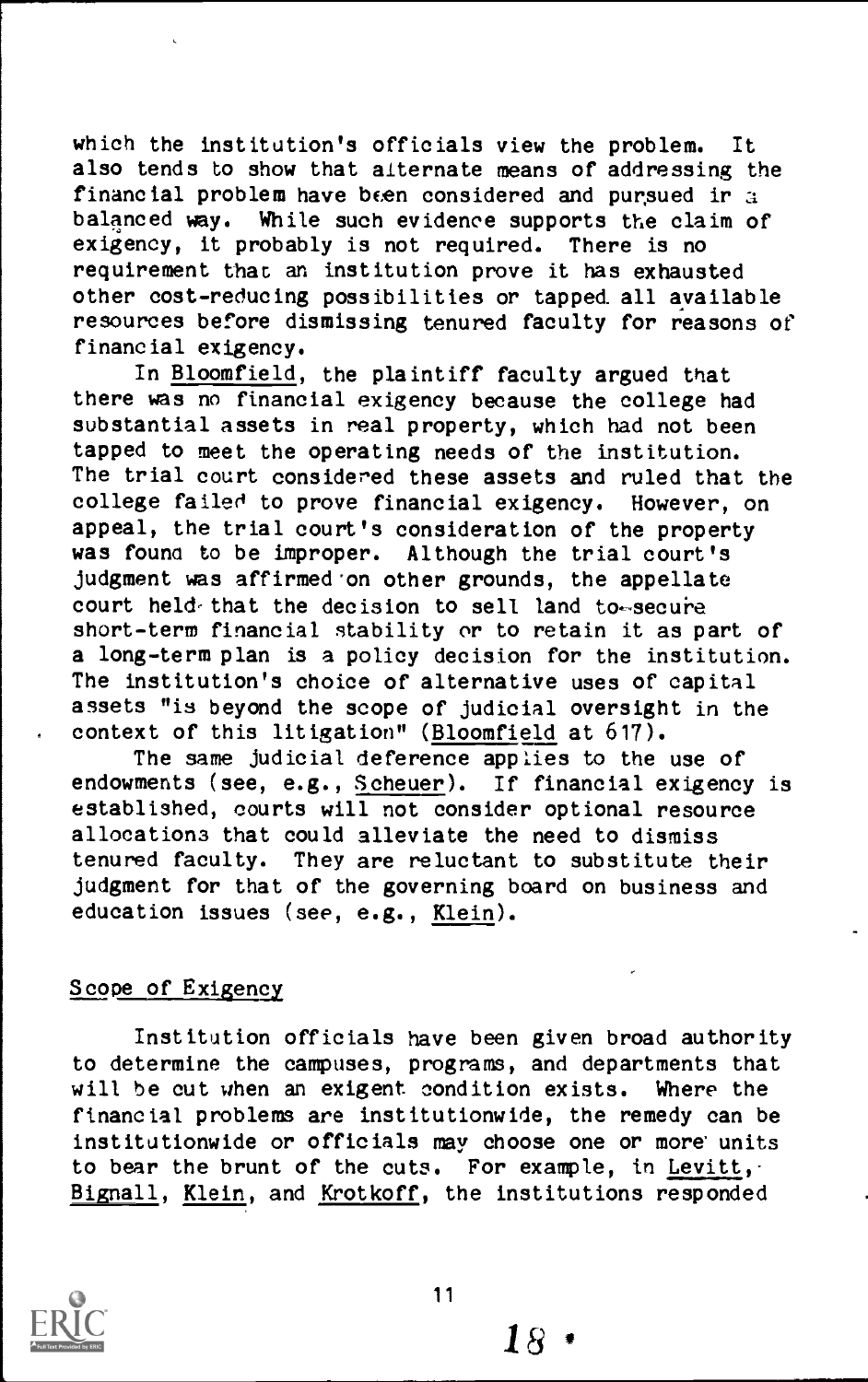to their financial problems by examining their entire institutions for cuts. In Levitt and Bignall, administratively developed criteria were applied throughout the two colleges. In Klein, administrators considered the expendability of individual programs, which would free resources for the support of other programs. In Krotkoff, the college chose to cut the modern foreign language program in response to an institutional deficit.

Where the exigency is more limited, the remedy may be more limited. In Browzin, the School of Engineering and Architecture at Catholic University of America faced a severe budget reduction. The court did not discuss the<br>financial well-being of the university as a whole. There financial well-being of the university as a whole. was no evidence that program cuts were considered outside of the School of Engineering and Architecture, and the dismissal of a tenured faculty member from the school was upheld.

Scheuer involved a similar issue but diff-rent contract language. S cheuer was a tenured member of the School of Pharmacy at Creighton University. The school was running deficits while the university as a whole was financially sound. After pursuing other cost-reducing measures, the school dismissed Scheuer and other faculty members pursuant to a financial exigency clause in the faculty handbook. The clause provided in part "financial exigency...may be considered to include a bona fide discontinuance of a program or department or the reduction in size thereof..." (Scheuer at 597). The court concluded that the university did not err in determining exigency within the School of Pharmacy and that consideration of<br>the institution as a whole was not required. The the institution as a whole was not required. dismissal was affirmed.

The Creighton University faculty handbook included the university's endorsement of the 1940 A.A.U.P. "Statement of Principles on Academic Freedom and Tenure" and the 1958 A.A.U.P. standards in faculty dismissal proceedings. The handbook was silent on the 1976 A.A.U.P.-developed regulations on academic freedom and tenure, which *cefine financial exigency* as "an imminent financial crisis which threatens the survival of the institution as a whole and which cannot be alleviated by less drastic measures." Scheuer argued that the 1976



 $12 \quad 19$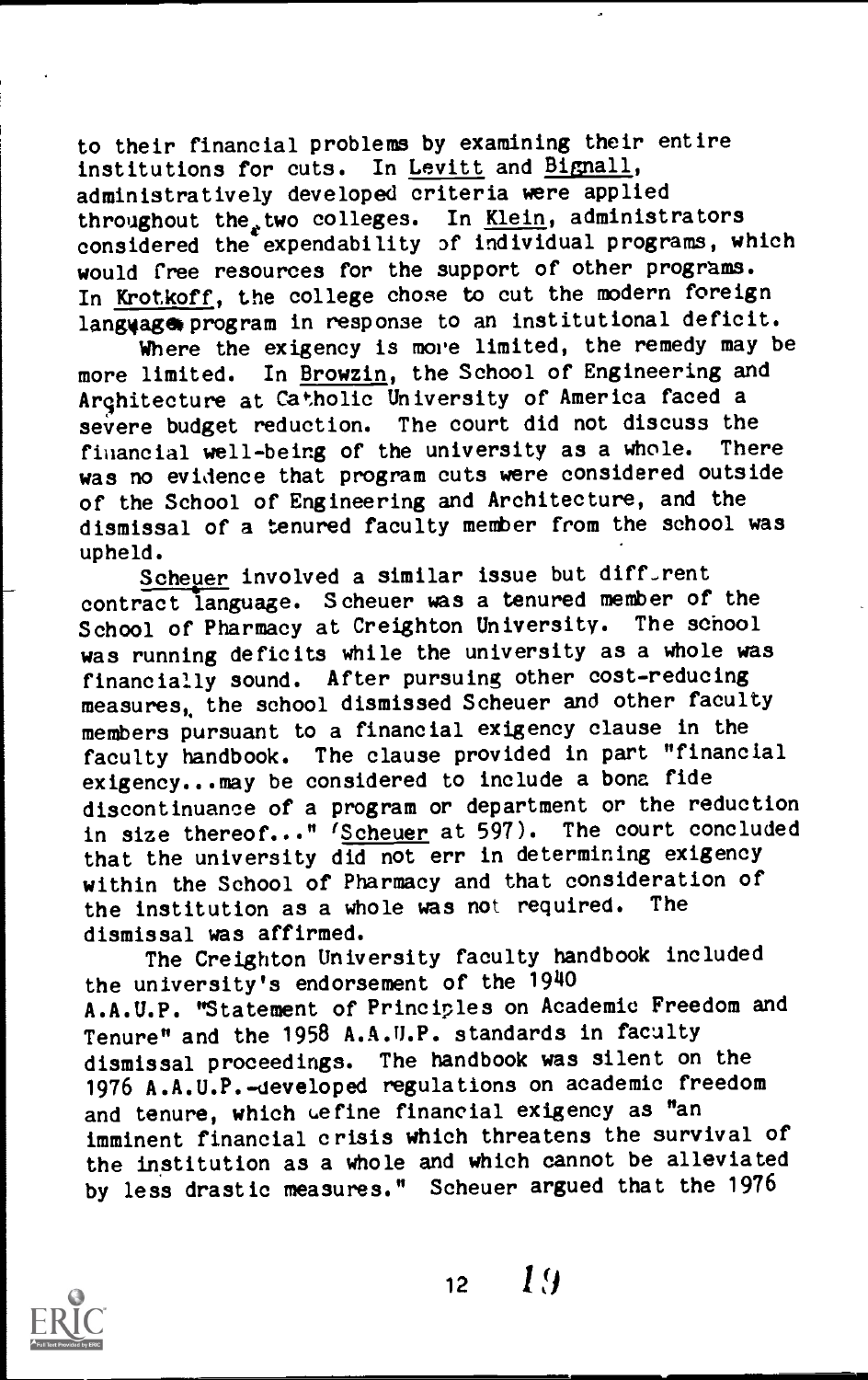language should have governed thg 1977 decision. Citing Browzin, the court rejected the argument.

Assessment of the con-

In Scheuer, the specific handbook language easily can be read to override the A.A.U.P.'s 1976 regulation. Where handbook or contract language is silent on the extent and meaning of financirl exigency, a court could turn to the 1976 A.A.U.P. regulation on a national standard rationale similar to that used in Krotkoff (see "Fiscal Exigency as Cause for Dismissal" supra). However, such a result is doubtful. The A.A.U.P.'s 1976 regulation does not have the same national status as its 1940 statement of principles.' In addition, because of public policy, the courts may hesitate to adopt the regulation in the absence of clear contract language incorporating it.

The 1976 A.A.U.P. definition of financial exigency as a "crisis which threatens the institution as a whole" has not gained the general acceptance within the national academic community that earlier A.A.U.P. statements have enjoyed. The 1940 "Statement of Principles on Academic Freedom and Tenure," relied on in Krotkoff, was developed jointly by the Association of American Colleges and the A.A.U.P. and was adopted by a number of other professibnal<br>organizations. The 1976 statement has not received such The 1976 statement has not received such general endorsement.

The court in Scheuer enunciated the policy argument against the 1976 A.A.U.P. definition of financial exigency when it said:

...to accept plaintiff's definition would require Creighton to continue programs running large deficits so long as the institution as a whole had financial resources available to it. The inevitable result of this type operation would be to spread the financial exigency in one school or department to the entire university. This could likely result in the closing of the entire institution. (at 601)

Thus, as Scheuer, Browzin, and Cross suggest, individual schools, departments, or programs can be curtailed or eliminated if the financial exigency is limited to the school, department, or program.



13

 $(2)$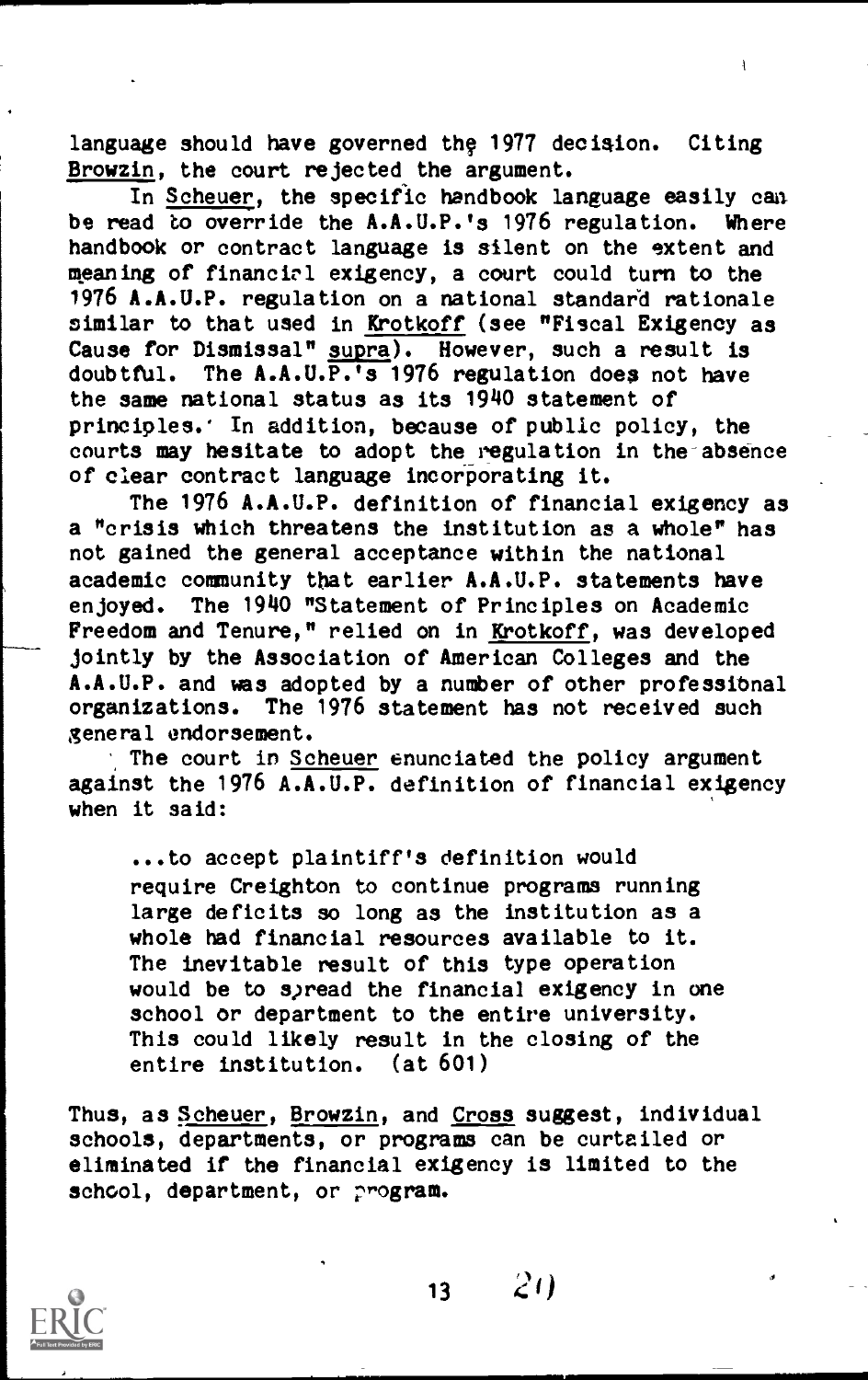The program chosen for elimination need not be the primary source of the exigency. In Lumpert, the vniversity terminated its entire foreign language department after entering into a joint agreement with neighboring colleges to provide language courses for its students. The university then dismissed members of its foreign language faculty. The institution proved financial exigency by citing a half-million dollar deficit. over a four-year period that had depleted its unrestricted endowment. The foreign language department appears to have been "self-sufficient" while the seminary was the primary source of the deficit. Dism seal of the foreign . language faculty for reasons of financial exigency nonetheless was upheld.

As with the determination of resource allocations, courts are reluctant to second-guess administrators and governing boards on program decisions. After an institution presents evidence of a fair process used to make the decision, courts will not look into optional decisions that could alleviate the need to dismiss tenured faculty. However, the existence of financial exigency does not give the institution license for wholesale program changes and subsequent dismissals. If the scope of the cuts is much greater than the exigency would justify, then the courts are likely to require additional evidence from the institution to show that financial exigency is the bona fide reason for dismissals.

#### Bona Fide Decisions

Institutions dismissing tenured faculty for reasons cf financial exigency must prove not only that exigent conditions exist, but also that the exigency is the bona fide reason for the decision to terminate employment. Frequently, this requirement is stated in the employment contract, but where the contract is silent, the courts will impose the requirement to enzure that the stated cause--some form of financial exigency--is the reason for the dismissal and not some hidden, unacceptable reason. This requirement protects the central concern of the

<sup>14</sup> 21

a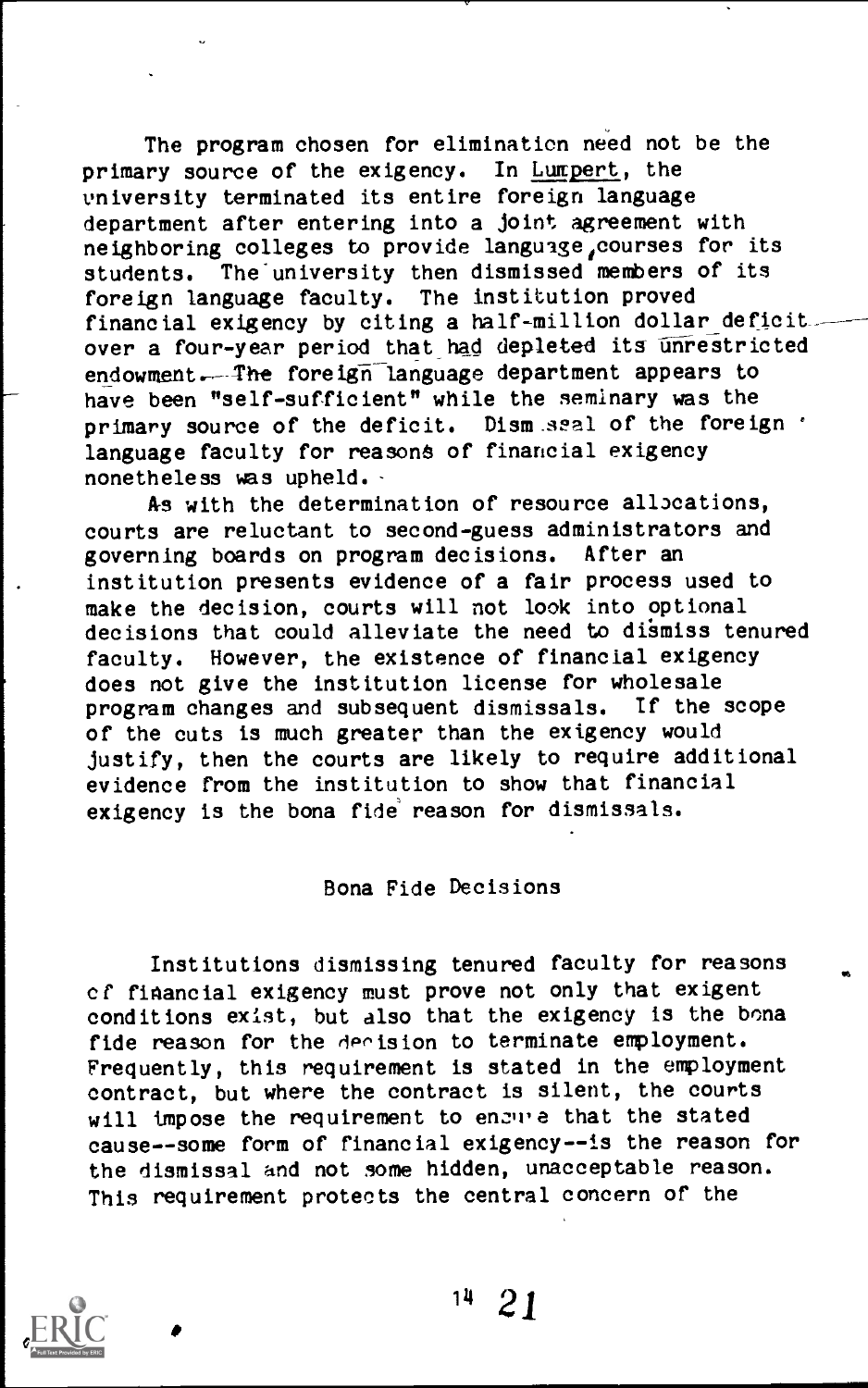tenure system, which was characterized by one court as the prevention of

...arbitrary or retaliatory dismissal-based on an administrator's or trustee's distaste for the content of a professor's teaching or research, or'even for positions taken completely outside the campus setting...(and] the chilling effect which the threat of discretionary dismissal casts over academic pursuits. (Browzin at 846)

An institution has the additional burden of proving that its decision to eliminate positions was motivated in good faith by the need to adjust to new enrollment patterns or financial needs. First, the institution must show that it used a reasonable process to determine what programs, departments, or positions to cut. Second, the institution must show that the scope of the cuts was reasonable in light of the extent of the financial exigency. Third, the institution must show that the choice of individuals to be dismissed was not arbitrary or capricious. Finally, the institution must show that its decision was not based on improper motives.

## Choice of Programs

Reported gases make frequent reference to the institutional processes used in making program decisions that result in the dismissal of tenured faculty. Although institutions are not required to use any particular process, whatever they choose must be reasonable and fair. Often, the courts stress involving faculty and faculty-administrator committees in the program-cutting process. For instance, when the Catholic University School of Engineering and Architecture faced reduced funding, the administration in conjunction with the faculty considered retrenchment and reorganization (Browzin).

Likewise, in Klein, the New York City Board of Higher Education had adopted "Guidelines and Procedures for Retrenchment," which were designed to meet the judicial



 $2^{\circ}$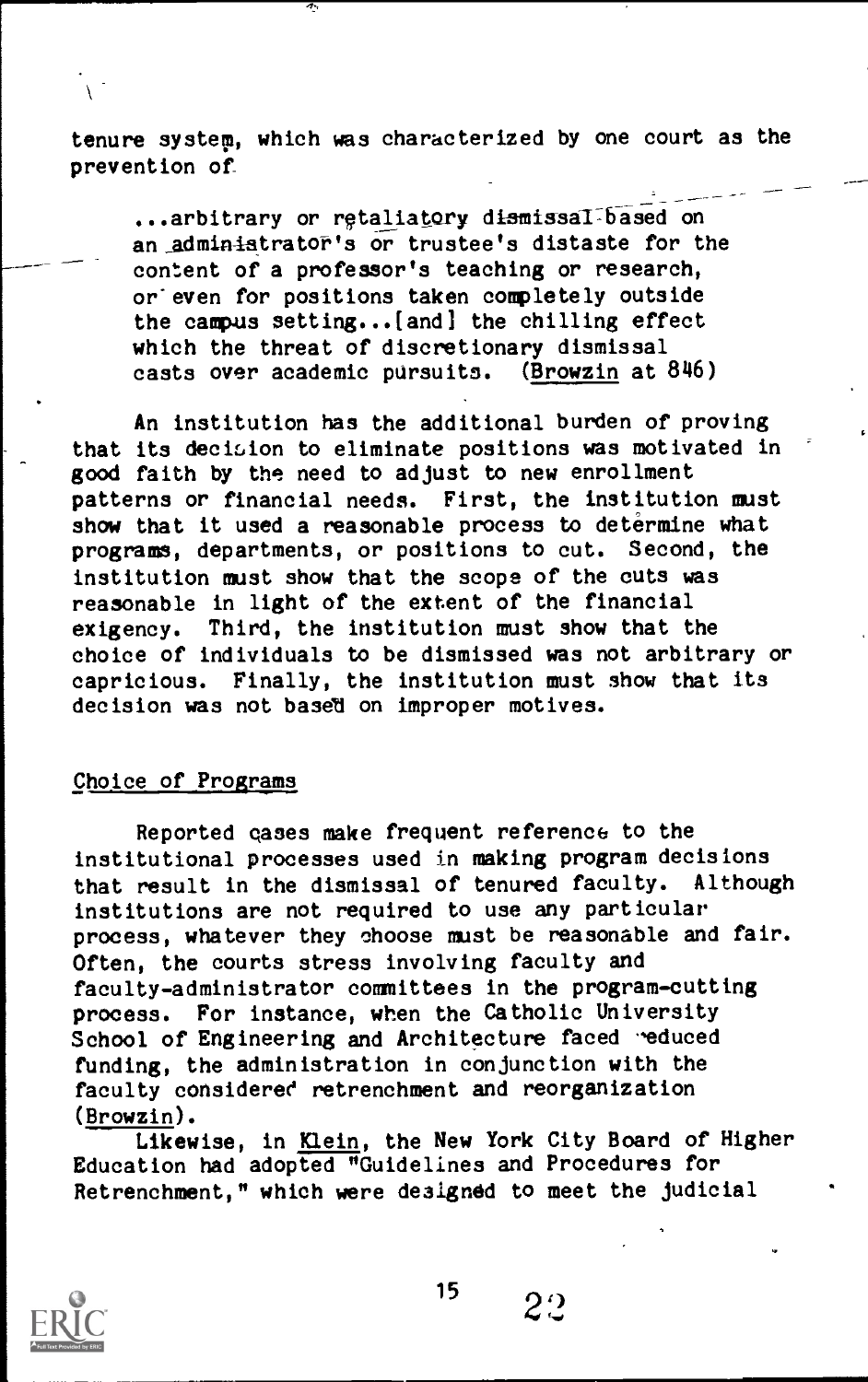good faith standard. The guidelines directed the president of each CUNY branch to "determine after consultation with appropriate faculty and student representatives what programs or activities are to be cut back or terminated"; they specified that the resulting retrenchment plans "set forth the reasons why reduction or termination of academic or nonacademic service is required with respect to each department or function"; and they required that "the reasons must be related to financial needs and be directed at the needs of the college and department or function" (Klein at 1115).

Although faculty participation is common, it is not required. In Bignall where the dismissal was upheld, the college president testified that he alone formulated guidelines to be applied to the 50-person faculty. In Levitt, the president and twc deans prepared a list of 16 criteria and applied these to select faculty to be dismissed. The dismissals were upheld.

In Cross and Johnson, the issue of whether affected faculty were entitled to participate in the decision to terminate a program was specifically considered and answered in the negative. In Cross, an instructor appealed his dismissal from a Nebraska community college to the state's supreme court. Cross, the instructor, had been offered a hearing on the decision by the employing board not to renew his contract, but not until after the board had decided to terminate the program in which he was the sole instructor. Cross argued before the board and in Cross argued before the board and in court that he had been denied due process because he had not been afforded a hearing on the decision to terminate the program. The board's decision, he contended, directly affected his property interest in continued cmployment, and the subsequent hearing on his dismissal, he argued, was a sham. The court rejected this argument stating:

...the Legislature has placed the duty and responsibility of administering the affairs of the college with the Board of Governors, not with the faculty. This responsibility, by statute, includes establishing curriculum and employing members of the faculty....Clearly, Mr. Cross has neither a constitutional nor a



0,

23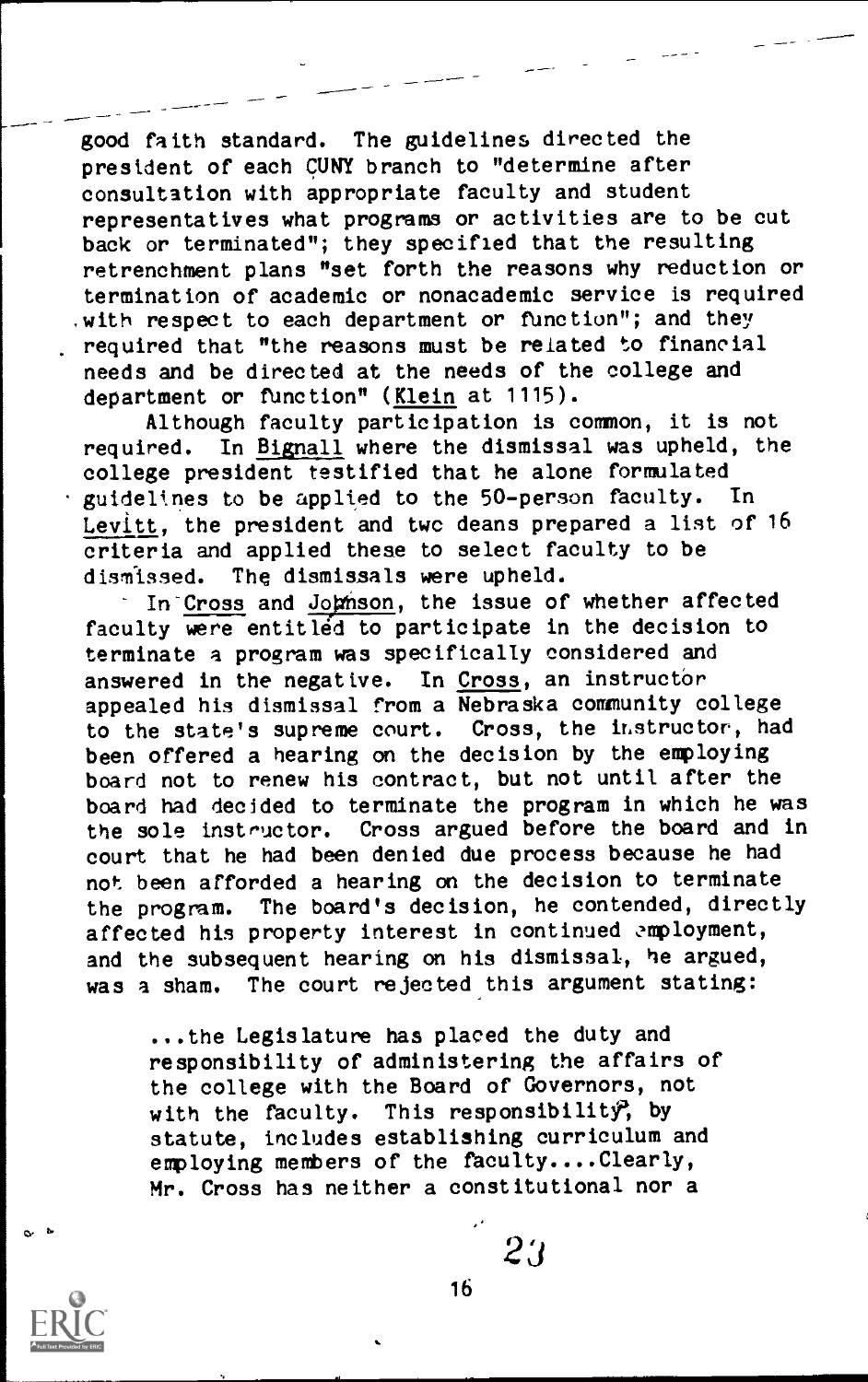statutory right to take part in the process of making this decision. (Cross at 927)

In Johnson, a federal district court more fully considered the question of faculty participation at each stage of the termination process. In that case, the plaintiffs--tenured faculty from six campuses of the University of Wisconsin system--sought a preliminary<br>in tunction to prevent termination of their jobs. They injunction to prevent termination of their jobs. argued that the university had denied them the due process protections required by the Fourteenth Amendment to the U.S. Constitution. Their motion for a preliminary in junction was denied.

The court found that the plaintiffs had a property interest within the meaning of the Fourteenth Amendment, which could not be taken away without some mininmal procedural protections. However, the court identified the following levels of decision-making that affected the protected property interest: (a) the gubernatorial and legislative decision to cut appropriations; (b) the Regents' and central administration's decisions in allocating campus by campus both the reduction in base budget and the reduction created by decreased enrollments; (c) tne decisions by the campus chancellors as to apportioning'the reduced funds; and (d) the decisions of which faculty to lay off as a result. The court suggested that, although it might have been desirable to involve the faculty in each step of the decision-making process, it was not required constitutionally.

To rule that the Fourteenth Amendment requires faculty involvement in all decisions affecting or potentially affecting employee property interests would raise serious questions about other situations where<br>statutorily orgated property interests are affected. The statutorily created property interests are affected. court raised this specter without discussion, and concluded similar to the Cross court that "the identity of the decision-maker and the choice of a basis for selection lie within the discretion of state government" (Johnson at 238).

Although the Constitution does not require faculty participation in these kinds of program decisions, individual institutions may have rule's or collective

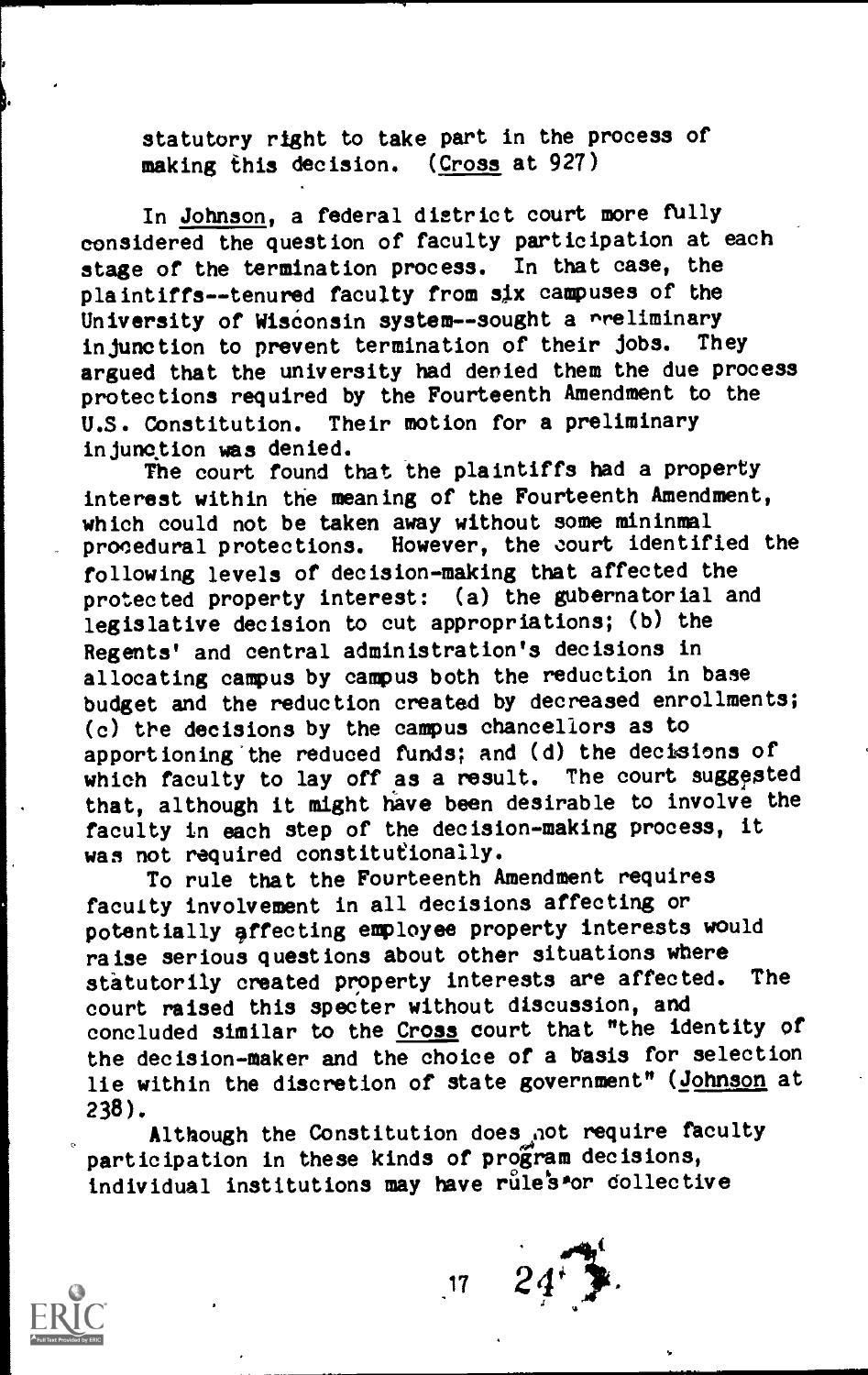bargaining agreements requiring such participation. Failure to follow the rules in these agreements exposes an institution to a court reversal of its decisions (see, e.g., Paulsen).

DiLorenzo addressed the interplay of institutional rules and collective bargaining agreements on the issue of  $\Gamma$ faculty participation in program decisions. At the State University of New York, the collective bargaining agreement contained detailed procedures on retrenchment. When the president gave notice to faculty members pursuant to the provisions of that agreement, the faculty claimed a constitutional right to raise policy issues similar to the right claimed and rejected in Cross and Johnson. The SUNY faculty cited a policy adopted by the Board of Trustees, which stated:

.The services of any member of the academic staff may, be terminated in the event of financial or program retrenchment. If the chancellor anticipates that such retrenchment may be necessary, he shall seek the advice of the faculty senate concerning the policy to be followed in the reduction of staff. (DiLorenzo at 360)

However, the collective bargaining regulations stated that "in the event the provisions of the agreement are different from the position of [the board's policy], the provisions of the agreement shall be controlling."

The court enforced the provisions of the collective bargaining agreement, and speculated that the board's policy "could very well overlap and conflict with the detailed manner of handling retrenchment spelled out in the collective bargaining 'agreement" (DiLorenzo at 361). Tnus, the policy was not governing, and the dismissals solely on the basis of the collective bargaining procedures were upheld.

In sum, courts are willing to defer to institution officials on the choice of programs to eliminate or curtail, as long as the fiscal basis was arrived at in good faith, the choice was not arbitrary or capricious, and the process was fair.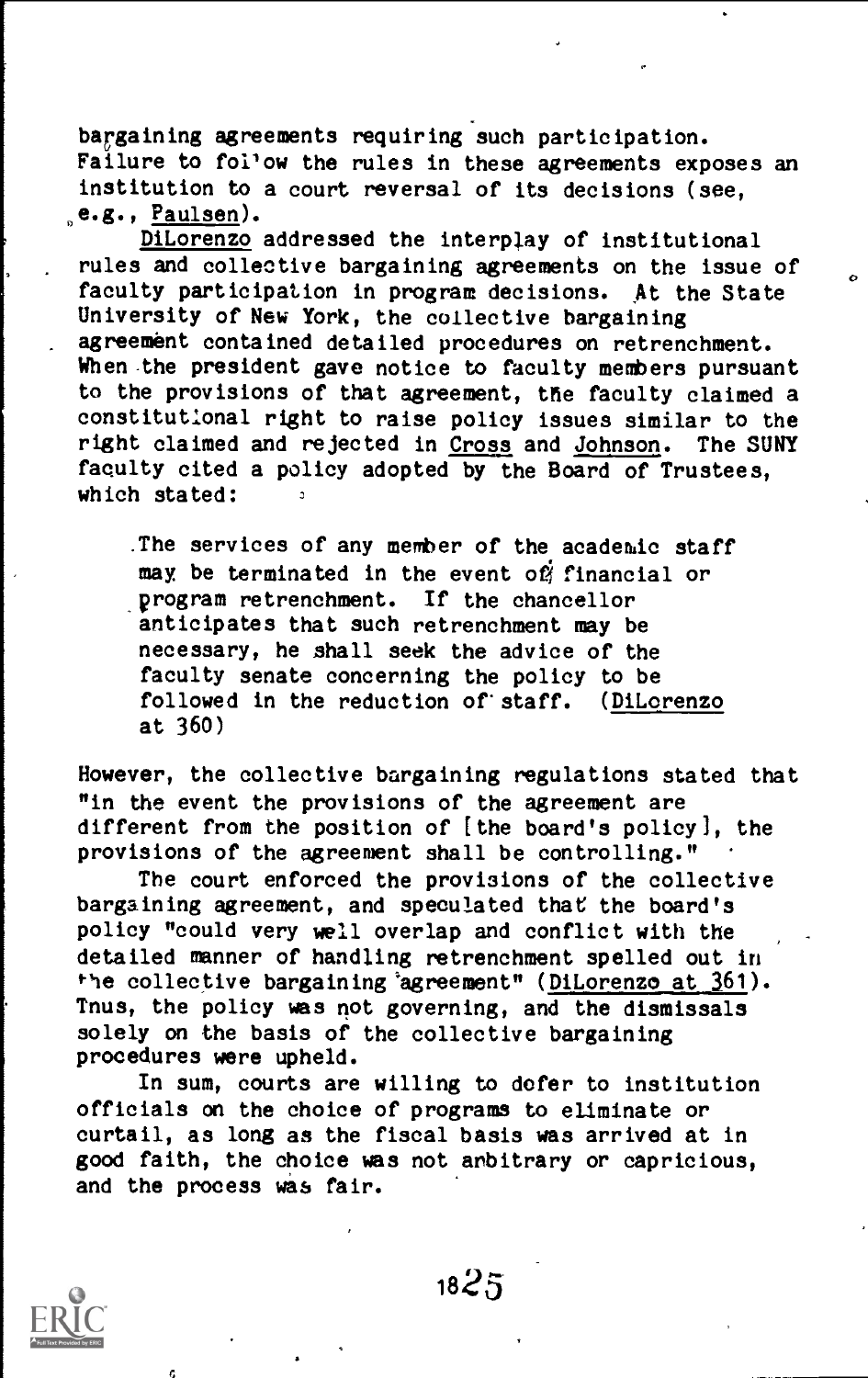## Choice of Remedy

Requirements of bona fide proof are imposed on institutions to preVent the use of financial exigency as a pretext for dismissal onothe basis of other inarticulated and unacceptable reasons. For example, a\_limited exigency does not justify wholesale dismissals by an institution. Where the institution's action affects the tenure of more faculty than the size and scope of the exigency justify, courts are likely to require additional evidence from the institution to show that its action was reasonably related to the exigency.

In **Bloomfield**, the courts were called upon to interpret the contract of employment between terminated faculty and a private institution. The trial court ruled in favor of the plaintiff faculty and ordered their reinstatement. On appeal, the decision was affirmed because the college "failed to establish 'by a' preponderance of the evidence that [its] purported action was in good faith related to a condition of financial exigency within the institution.'" (Bloomfield at 618).

The appellate court held that the college had met the burden of demonstrating financial exigency, but that the trial record held insufficient evidence to demonstrate that "the financial exigency was the bona fide cause for the decision to terminate the services of 13 members of the faculty and to eliminate the tenure of the remaining members of the faculty" (Bloomfield at 617). The exigent condition as demonstrated did not warrant the broad action taken by the Board of Trustees.

The college presented no evidence of financial benefit from its decision to abrogate all tenure rights, which was in the words of the trial court, "a gratuitous challenge to the principle of academic tenure" (Bloomfield at 856). This finding and documentary evidence that the president of the college was hostile to the concept of tenure tainted the board's other actions (discussed under "Program Criteria" infra) and led the court to conclude that Bloomfield College failed to prove that its actions were motivated in good faith by the financial exigency. It is unclear from the court records if any of Bloomfield College's actions alone would have resulted in the finding

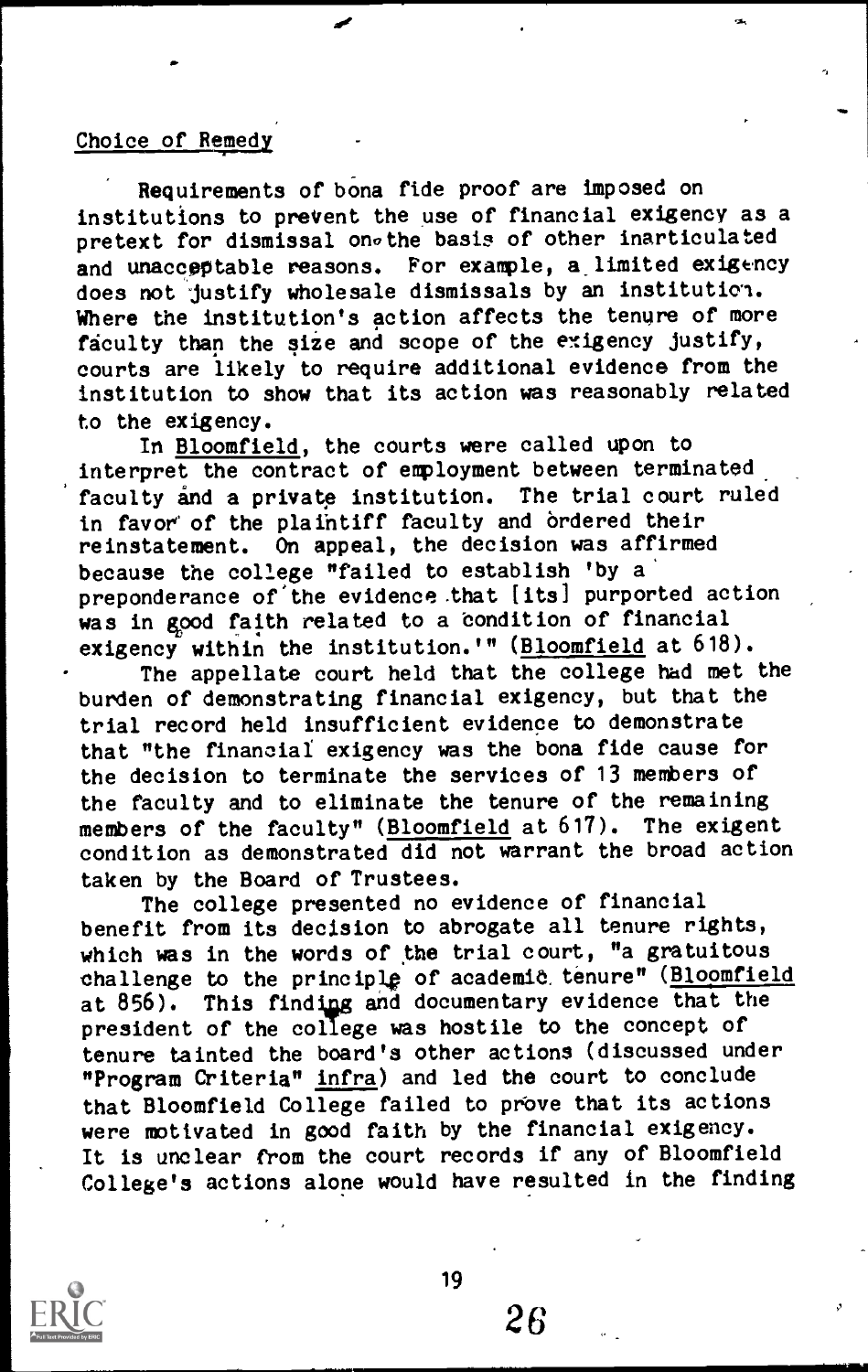of failure to prove bona fide cause or whether their cumulative effect produced that conclusion.

Beliak affirmed a oollege's action terminating all faculty contracts for reasons of financial exigency. Instead of a traditional tenure policy, the college in Bellak employed faculty on one- and three-year contracts and staggered the expiration dates. When the college was faced with a large deficit and it became clear that some contracts would not be renewed, the faculty passed a resolution asking the board to declare a state of financial exigency and terminate all contracts at the end of the academic year. The faculty wanted to avoid the automatic unemployment of those whose contracts were due to expire, and terminating all contracts would allow the board to decide who would be ulsmissed with the least harm to the college. The board followed the faculty's recommendation. Two faculty members, whose contracts were terminated mid-term, Sued and recovered damages at the trial. However, on appeal the trial court's decision was reversed and the board's aotion upheld. The,appellate court found that the ,Board of Trustees had retained the power to remage a faculty member during the term of the contract for reasons of financial exigency. The court did not discuss the good faith standard applied in Bloomfield.

#### Choice of Individuals

In'general, .the choice of individuals to be dismissed follows from the decisions about which programs or dep. nents to out and the extent of those cuts. After these a'cisions are made, the identification of, individuals subject to dismissal is often clear. In such cases, the criteria used for program cuts are the same for personnel cuts. Additional criteria are not needed.

Program Criteria. In Browzin, officials of Catholic University's School of Engineering'and Architecture decided to pursue a policy of selective excellence and to. maintain those programs where it had academic strength. Experiending financial exigency, the school chose to . eliminate its weaker programs, including those that

 $20<sub>-</sub>$ 27.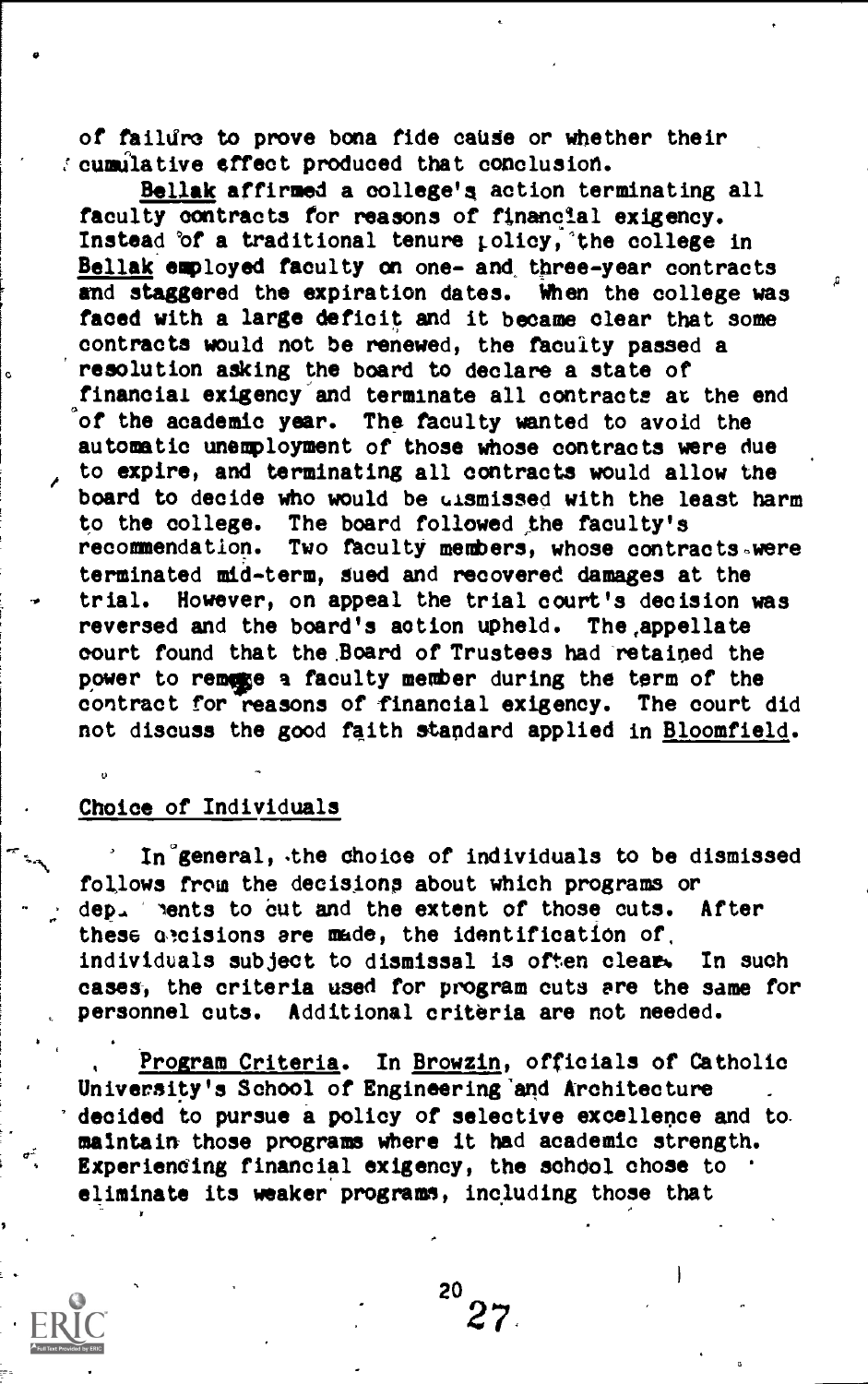Professor Browzin taught. Having made those decisions, the choice of Browzin for dismissal followed without<br>further oriteria. further criteria.

In Cross, the governing board decided to eliminate the program in which Cross was the sole instructor. Again, having made the program decision, the board's logical choice was to dismiss the instructor. Similarly, in Rymer, the decision to eliminate the courses taught by the dismissed faculty member gave rise to the dismissal.

Courts tend to uphold reasonable criteria developed by an institution. In Brenna, the college reduced its full-time faculty from  $340$  to  $308$ , with the number of cuts<br>allogated administratively in each department. The heads allocated administratively in each department. of the affected departments were charged to recommend the faculty member "his department would best get along without." Professor Brenna was chosen for dismissal even though he had tenure and a nontenured professor, who gave the department greater versatility in the courses that were continued, was retained. The court upheld the dismissal, concluding that the criterion was reasonable and its application fair.

Similarly in Krotkoff, one of the two tenured German teachers was dismissed as a result of the decision to eliminate advanced German literature courses. department head recommended keeping the instructor who had more experience in teaching the introductory courses and who also was qualified to teach French. The court affirmed the dismissal of Krotkoff, who had taught the advanced courses.

Bloomfield College's failure to prove that its financial exigency was the bona fide cause of its dismissing faculty may have been due, in part, to its failure to formally establish program criteria before the dismissals. One gf the college's responses to its exigent condition was to restructure its curriculum, but the new  $i$  viculum was not adopted until after the dismissal

 $\lrcorner$  ions. Hence, the program decisions could appear as an attempt after the fact to rationalize the dismissals.

ide conquet p Both Brady and Levitt provide insight into the requirement of bona  $\overline{f$ *i* de conduct by administrators in the choice of individuals to be dismissed. These cases were precipitated by reduced legislative appropriations to the



21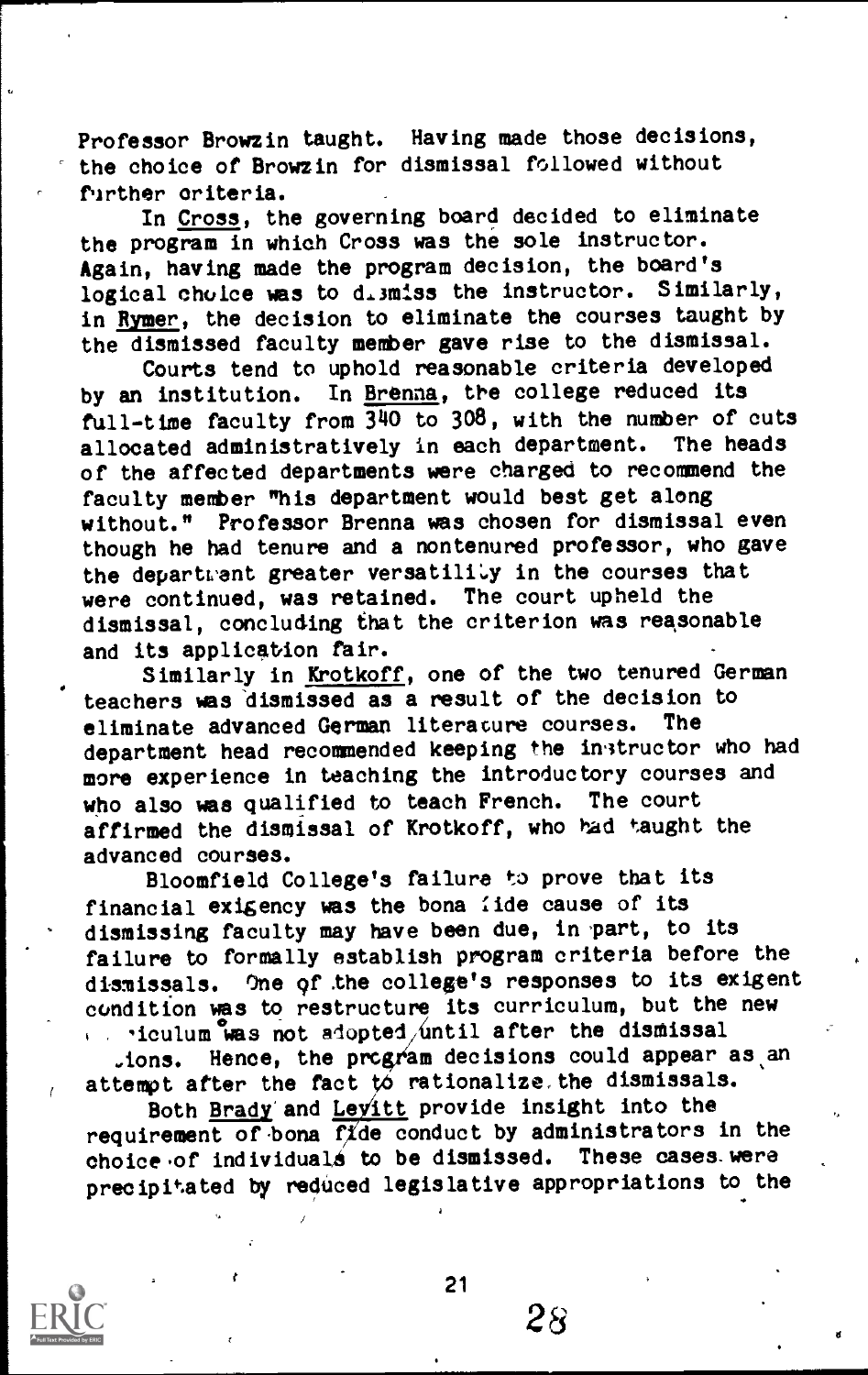Nebraska state colleges. Professors Brady and Levitt taught at different colleges in the system and each college used different criteria to select individuals to be dismissed. Levitt's dismissal was upheld on the grounds that "objective criteria" were used in choosing him for dismissal, whereas Brady's dismissal was reversed because no clear, objective rationale supported the decision to dismiss him.

Professor Brady was a tenured professor in the history department where three positions were to be eliminated. When Brady was dismissed, a nontenured member of the department was retained and the former president of the college was added. Others, including a nontenured member of the department, were assigned to teach courses previously taught by Brady. As tne court characterized it, "Brady's position was not eliminated but Brady was" (Brady at 619). Beca e Brady was given neither appropriate reasons nor a hearing, the court found that he had been denied due process; he was reinstated with back pay.

Each of these cases has shown that the institution must use objective criteria in deciding whom to dismiss and that the criteria must be related to a legitimate academic purpose or institutional objective. However, the courts have cited no specific criterion for dismissal or retention.

In Brady and Bloomfield, the court's opinions suggest that failure to offer other available positions to qualified dismissed faculty brings into question financial exigency as the motivation for the discharge and whether legitimate program criteria support the dismissal. Bloomfield College appointed 12 new, full-time faculty members to fill positions the college claimed had been vacated by normal attrition. The 13 dismissed faculty... members reinstated by the suit were not given an opportunity to demonstrate their qualifications for the new positions. The trial court found that the college had failed to show that the dismissed faculty were not reasonably qualified for the 12 new positions. This finding supported the court's conclusion that Bloomfield College failed to prove that its financial exigency was the bona fide cause of the dismissals.

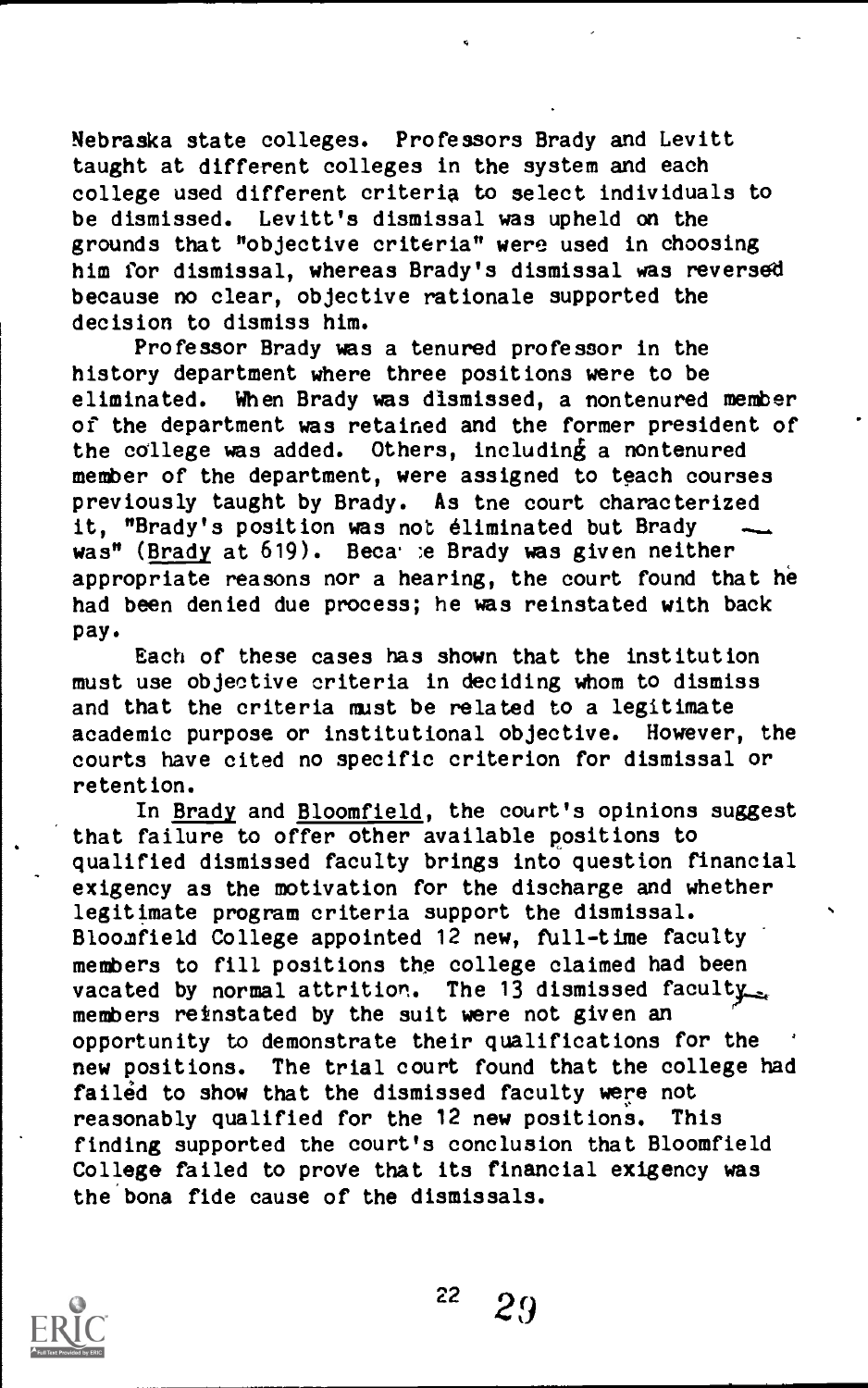Although the courts suggest transferrals in lieu of dismissals, it is unclear who has the burden of proving the availability of suitable positions. Must the institution, which generally has greater access to information on positions and the qualifications necessary to fill them, demonstrate that none are available for  $\gamma$ discharged faculty member? This appears to be the inference in Bloomfield (see also University of Alaska). Or, must the dismissed faculty member prove that there is an available position for which he or she is qualified? This appears to be the requirement in Rymer and Bignall. In Browzin, the court specifically discussed the proper placement of the burden of proof of the existence of a suitable available position. The court suggested that under the A.A.U.P.'s 1968 regulations, which governed the case, and under general legal principles this burden should fall on the institution. However, the court was not required to so hold because the plaintiff had not preserved this issue for appeal.

A related issue is the right of a dismissed tenured faculty member to retraining for an available position for which he or she is not qualified. In Krotkoff, the dismissed faculty member claimed a right to an open position in another department, but she would need additional training to be qualified. The court held that, in the absence of explicit contract language otherwise, the college was not required to provide such training or to offer the position to the dismissed faculty member. A footnote in Bignall suggested the same result.

Non-program criteria. Criteria such as seniority and tenure status can be used by an institution in making<br>disminsel decisions for reasons of financial exigency. A dismissal decisions for reasons of financial exigency. contract of employment, an institutional policy, or a collective bargaining agreement can provide that tenure status and seniority must be considered in dismissal decisions (see, e.g., Klein, DiLorenzo). However, in the absence of such language, the courts appear willing to allow, but unwilling to require, tenure and seniority as controlling criteria. Unless the contract provides otherwise, a tenured professor can be dismissed while nontenured faculty are retained (see, e.g., Brenna).

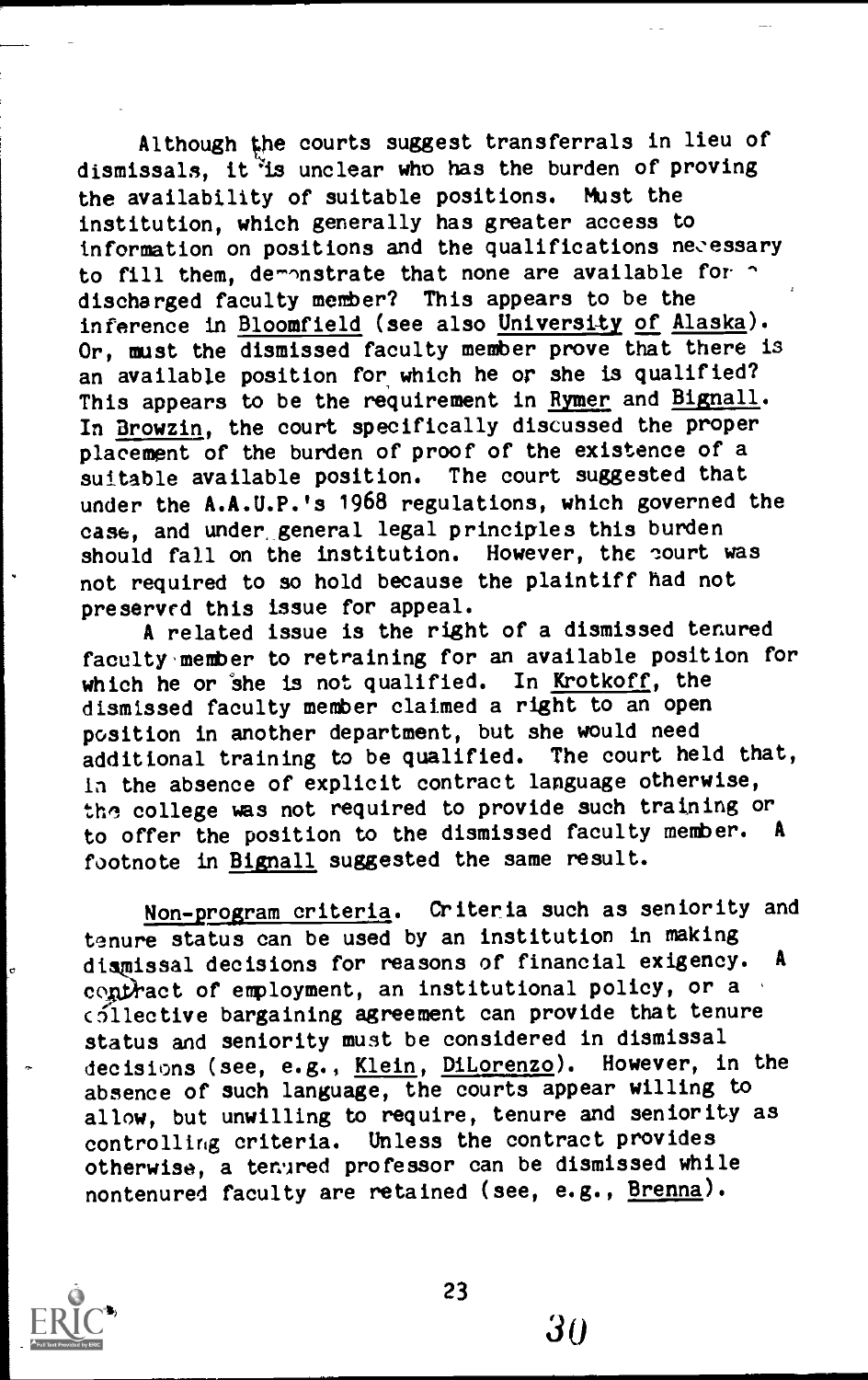Also, a senior tenured professor can be dismissed and less senior faculty retained to teach courses that the dismissed professor is qualified to teach (see, e.g., Rymer, Bignall).

The courts have not clarified whether race and sex can be used as criteria for dismissal decisions in order to comply with affirmative action goals. The use of seniority as a criterion may wipe out the gains that minorities and women have made in academic employment. On the other hand, criteria that specifically protect these groups may breach state and federal laws that prohibit discrimination on the basis of race and sex. At public institutions, such criteria may also violate the U.S. Constitution. No court decisions directly address this issue in the context of academic dismissals for reasons of financial exigency.

In the private sector, affirmative action employment programs have been upheld. In Weber, the U.S. Supreme Court held that Title VII of the 1964 Civil Rights Act did not prohibit a provision in a collective bargaining agreement between private parties that authorized racial criteria for admission to a training-for-promotion program. This affirmative action, which provided for separate seniority lists for white and black candidates, was designed to overcome gross imbalance in the racial composition of the work force. The court, recognizing a line between permissible and impermissible affirmative action plans, found the plan in Weber permissible in part because it did not unnecessarily infringe on the interests of white employees.

Use of separate seniority lists for dismissal rather than promotion may cross that line. In Watkins, a lower court ruling that ordered an adjustment in a collective bargaining retrenchment procedure on the basis of seniority was overturned on appeal. The lower court had argued that the use of seniority for layoff decisions perpetuated the effects of proven past discrimination. The appeals court said that since none of the plaintiff black employees themselves had been denied employment before the company's adoption of equal employment practices, they could not claim earlier seniority. The appeals court found that the collective bargaining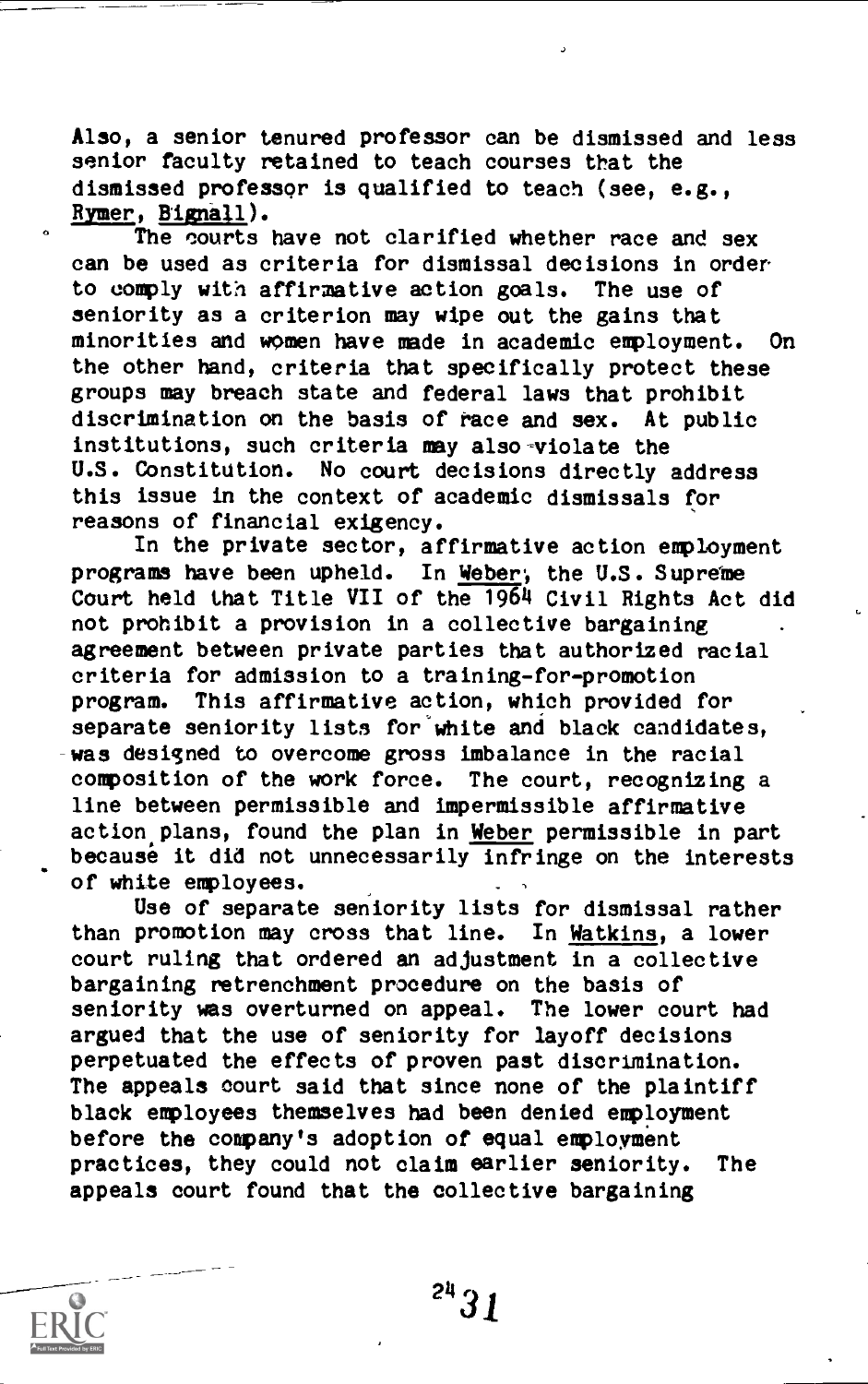agreement did not violate Title VII and that Title VII sanctioned the use of seniority for retrenchment.

However, courts have ordered adjustments in seniority. In Oliver, the layoff provisions of the collective bargaining agreement between the Kalamazoo school heard and its teachers were challenged. The school board and its teachers were challenged. contract called for furloughs in inverse order of seniority. The plaintiffs, who earlier had obtained both a judgment that the school district was unconstitutionally segregated and remedies that ordered minority hiring, sought reinstatement of black teachers who had been. furloughed. The court distinguished the remedies available in Title VII actions from those available in school desegregation suits, and then ordered that any recall of furloughed teachers be made first from all black, tenured teachere. When all black, tenured teachers were recalled, future recalls could be based on seniority so long as at least 20 percent of all recalls in any year were filled by black employees. A court probably will not reach such a conclusion without a prior finding of unconstitutionally discriminatory employment practices and a finding that layoffs on the basis of seniority alone will nullify gains made under remedial hiring practices.

Bakke, a case involving student admissions, suggests that courts will apply strict scrutiny to the use of race by public colleges and universities as a criterion for decisions. Four justices of the U.S. Supreme Court ruled on the basis of Title VI alone, finding that it precluded the use of racial criteria for admission, and did not reach the constitutional issue. Five members of the court decided the constitutional question in Bakke, and all five agreed that racial classifications of any sort are suspect and call for strict judicial scrutiny. Four found the purpose of overcoming substantial, chronic, minority underrepresentation in the medical profession sufficiently important to justify the medical school's remedial use of race as an admissions criterion. Mr. Justice Powell, writing for the divided Court, found the medical school's goal of achieving a diverse student body,sufficiently compelling to justify consideration of race in admission decisions under some circumstances, but insufficient to support a quota system that foreclosed consideration of

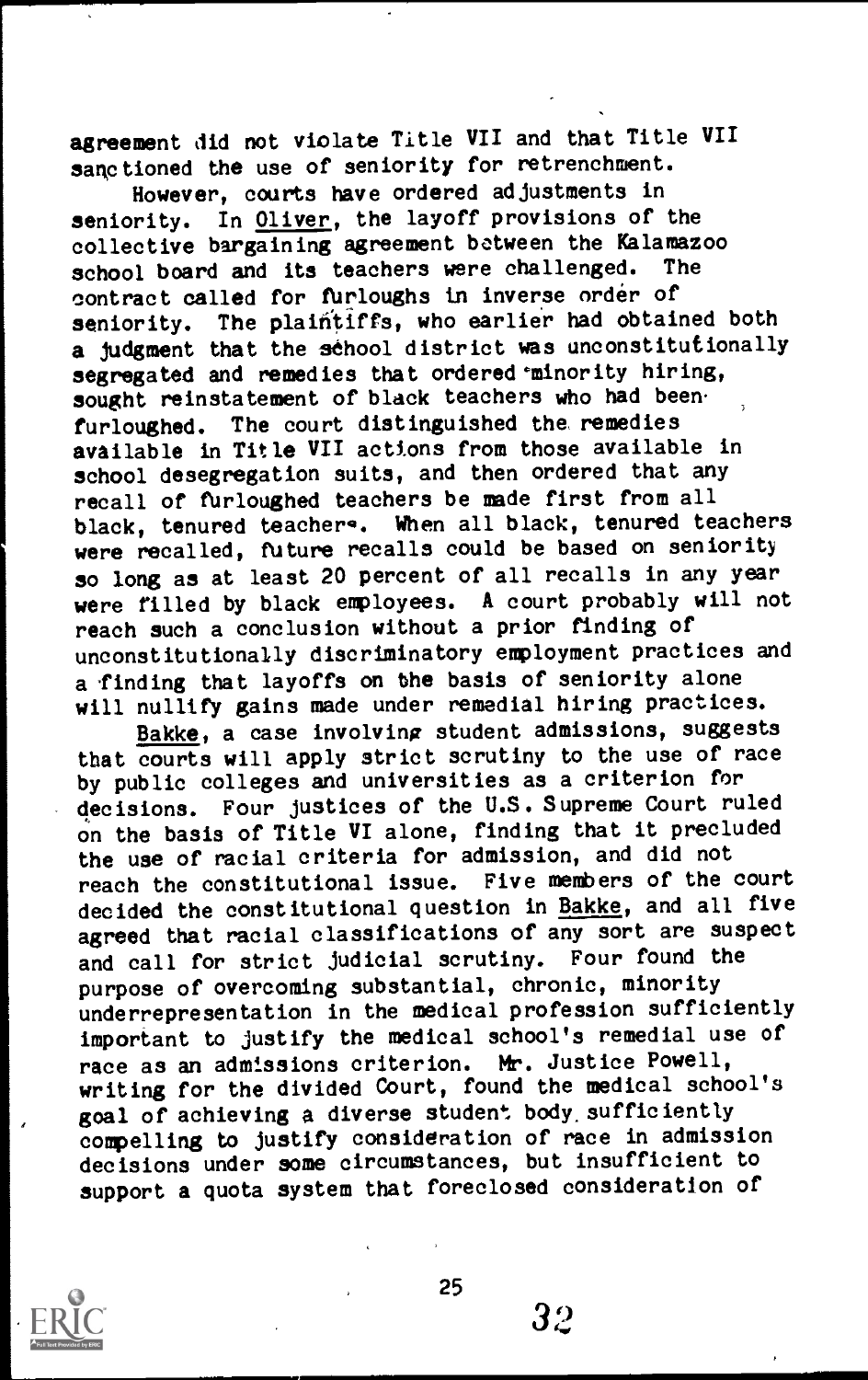Bakke. Regarding academic employment cases, the Bakke case implies that if  $\sqrt{r}$  racial criterion may be used at all in retrenchment decisions, it must be one of several criteria used in concert and it must be justified by instructional or other legitimate academic goals.

#### Use of Improper Criteria

The requirement that clear, objective criteria be used in making termination decisions is designed to prevent both arbitrary or capricious action by administrators and the use of financial exigency to hide impermissible grounds for dismissal. After an institution has presented evidence of reasonable, objective criteria, the burden of proof shifts to the faculty member to prove that the dismissal was improperly motivated.

In Bignall, the plaintiff failed to meet this burden of proof, but in Cherry and Mabey, the courts specifically discussed the issue of improper motivation for the dismissals as raised by the plaintiff faculty. In both cases, the faculty memhers were not tenured and their contracts were not renewed for reasons that included financial exigency.

In Cherry, the three plaintiffs claimed that they were dismissed because of their union activities and their statements made against the administration. The court assigned this burden of proof to the plaintiffs, and subsequently held that they were not discharged because of exercising their First Amendment rights.' The court concluded that the contracts "were not renewed because of budgetary and other valid reasons," and added, "assuming arguendo that constitutionally protected conduct on their part had been a motivating factor, the defendants would have reached the same decision in any event" (Cherry at 333). The institution's decision not to renew the contracts was upheld (see also Shaw).

In Mabey, the plaintiff, also a nontenured faculty member, was given no reason for the decision not to renew his contract. Subsequently, the college offered two reasons: unprofessional conduct at a meeting of the faculty senate and the overstaffed condition of the

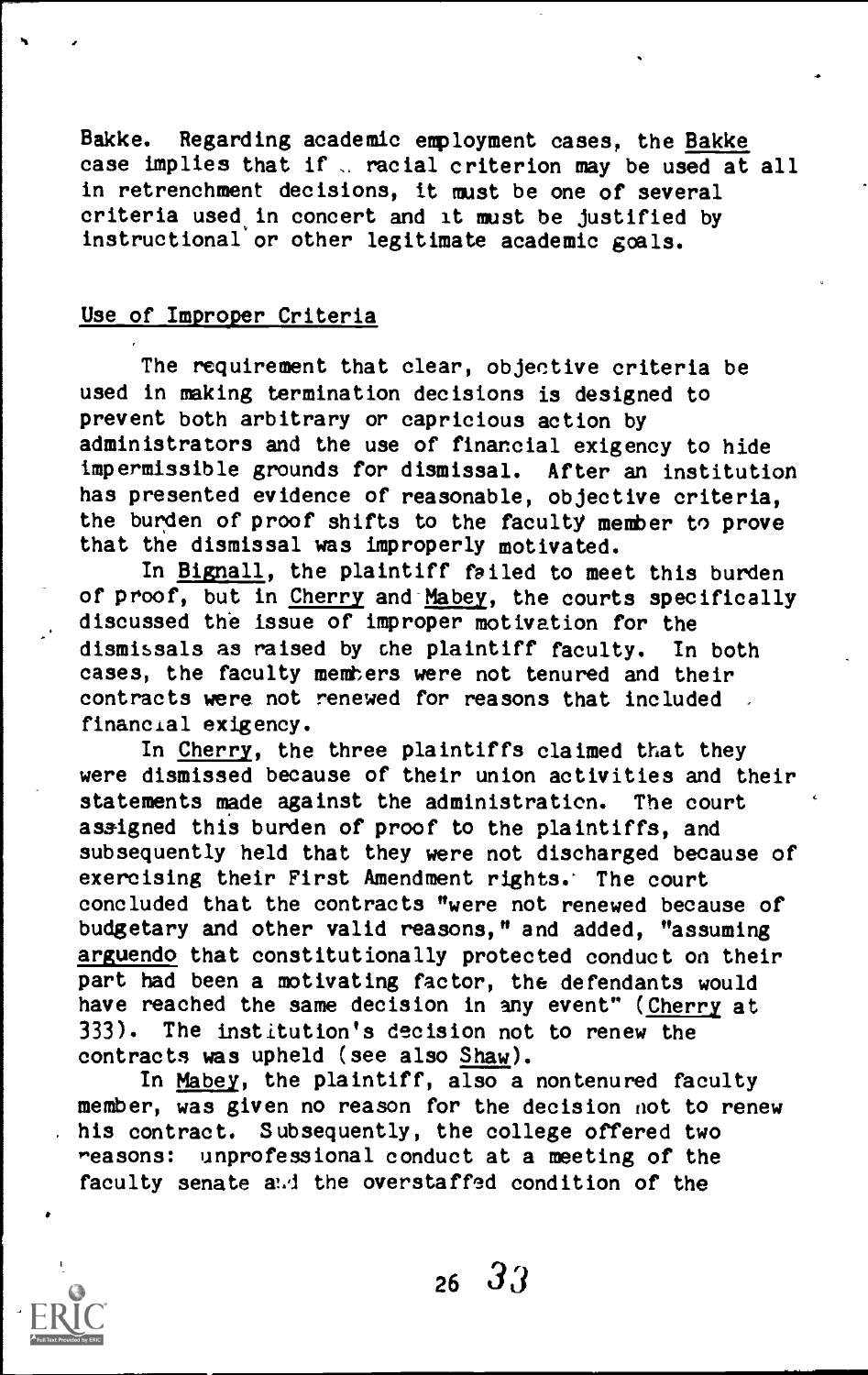department of philosophy in which Mabey taught. The court of appeals reversed the trial court's summary judgment for Mabey, finding that in the absence of tenure he had no right to continued employment nor to notice and a hearing. . However, because Mabey had raised a First Amendment claim for a speech given at a faculty senate meeting, the legality of not renewing his contract depended upon further fact finding. The appeals court remanded the case for the trial court to ascertain if the philosophy department was overstaffed and if his speech was protected.

In D'Andrea, the most recent case involving First Amendment rights, a tenured faculty member won a favorable verdict, attorney's fees, and court costs in action against Troy State University in Alabama. D'Andrea proved that the university's decision to terminate his program was a retaliation for his statements to state officials about the university's finances.

#### Procedural Protections

One way for faculty and institutions to protect against arbitrary and impermissible decisions, such as a professor's exercise of First Amendment rights, is to require the decision-maker to state the specific reasons for the dismissal and to provide the affected faculty member with an opportunity to respond at a formal hearing.

Tenure is a contract right that creates a certain expectation of continued employment. This expectation is a property interest. When the employer is a public institution, this property interest cannot be taken away without due process as required by the Fourteenth Amendment to the U.S. Constitution. At a minimum, the due process clause requires some kind of notice and some kind of hearing. At private institutions, the right to notice and a hearing often is written into the employment contract (see, e.g., Trimier).

For many public institutions, the nature of the hearing that must be offered '.s spelled out in a state's administrative procedures act or a specific tenure act.

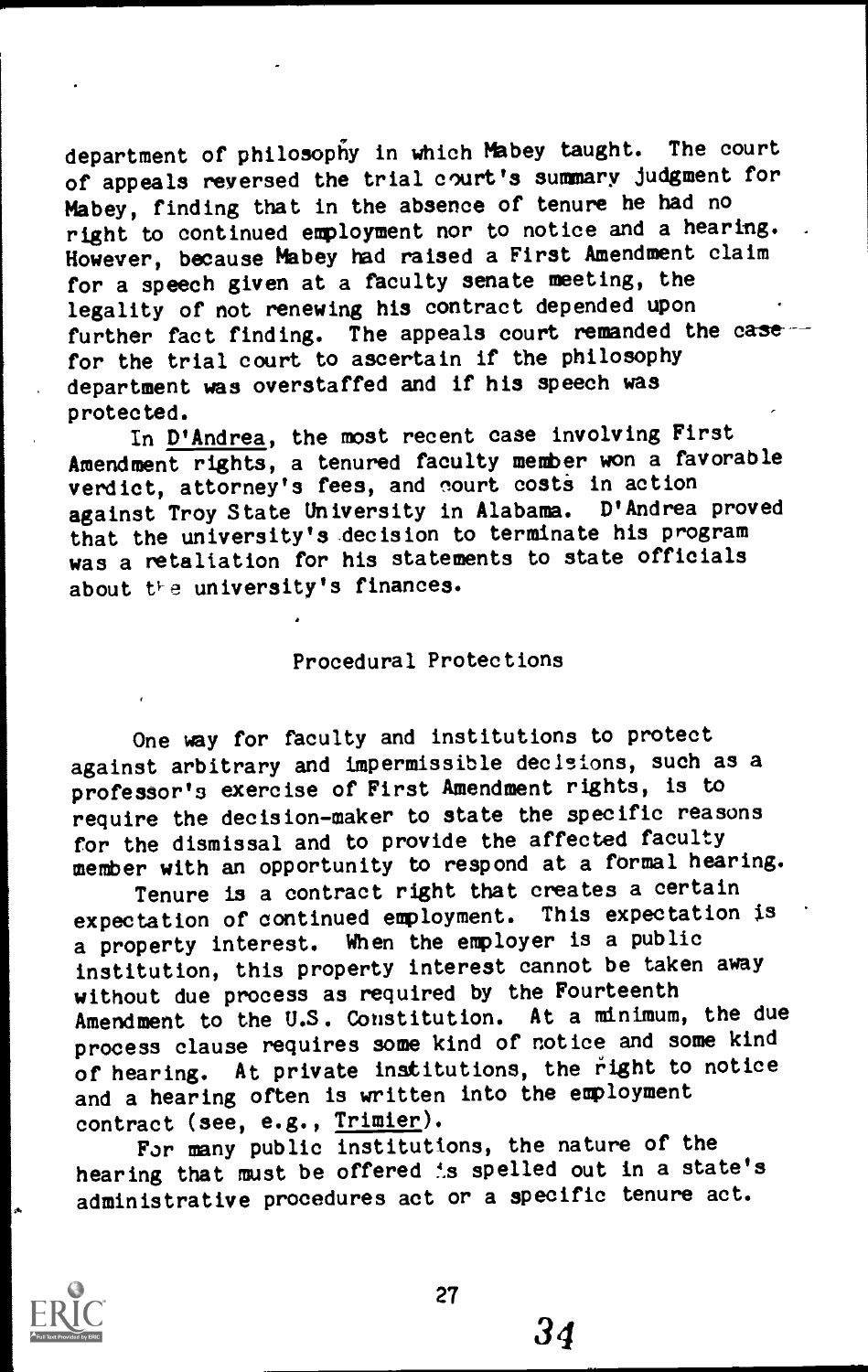At both public and private institutions, employment contracts may spell out the procedures to be used in financial exigency dismissals. In Brady, for example, failure to provide the hearing called for in the collective bargaining agreement resulted in the faculty member's reinstatement.

The hearing procedure specified in the contract governs, even though it may not meet a higher constitutional standard. For example, the court in DiLorenzo held that the collective bargaining grievance procedures governed the d'smissal of professors for reasons of financial exigency and stated that "whatever other rights they might have had of a procedural or constitutional nature, are deemed waived" (DiLorenzo at 360).

Johnson provides a comprehensive discussion of the application of the Fourteenth Amendment to the financial exigency context. The court in Johnson concluded that the following procedures were minimally required by the Constitution:

...furnishing each plaintiff with a reasonably" adequate written statement of the basis for the initial decision to lay off; furnishing each plaintiff with a description of the manner in which the initial decision had been arrived at; making a reasonably adequate disclosure to each plaintiff of the information and data upon which the decision-makers had relied; and providing each plaintiff the opportunity to respond. (at 240)

The hearing, the Johnson court found, does not have to be an adversarial, trial-type proceeding; nor does it have to be before a totally objective examiner (the chancellor, his designee, or a panel from the college could hear and ultimately decide-a case); nor must formal rules of evidence be followed so long as each dismissed employee is given a fair opportunity to show--



 $28 \quad 35$ 

١

J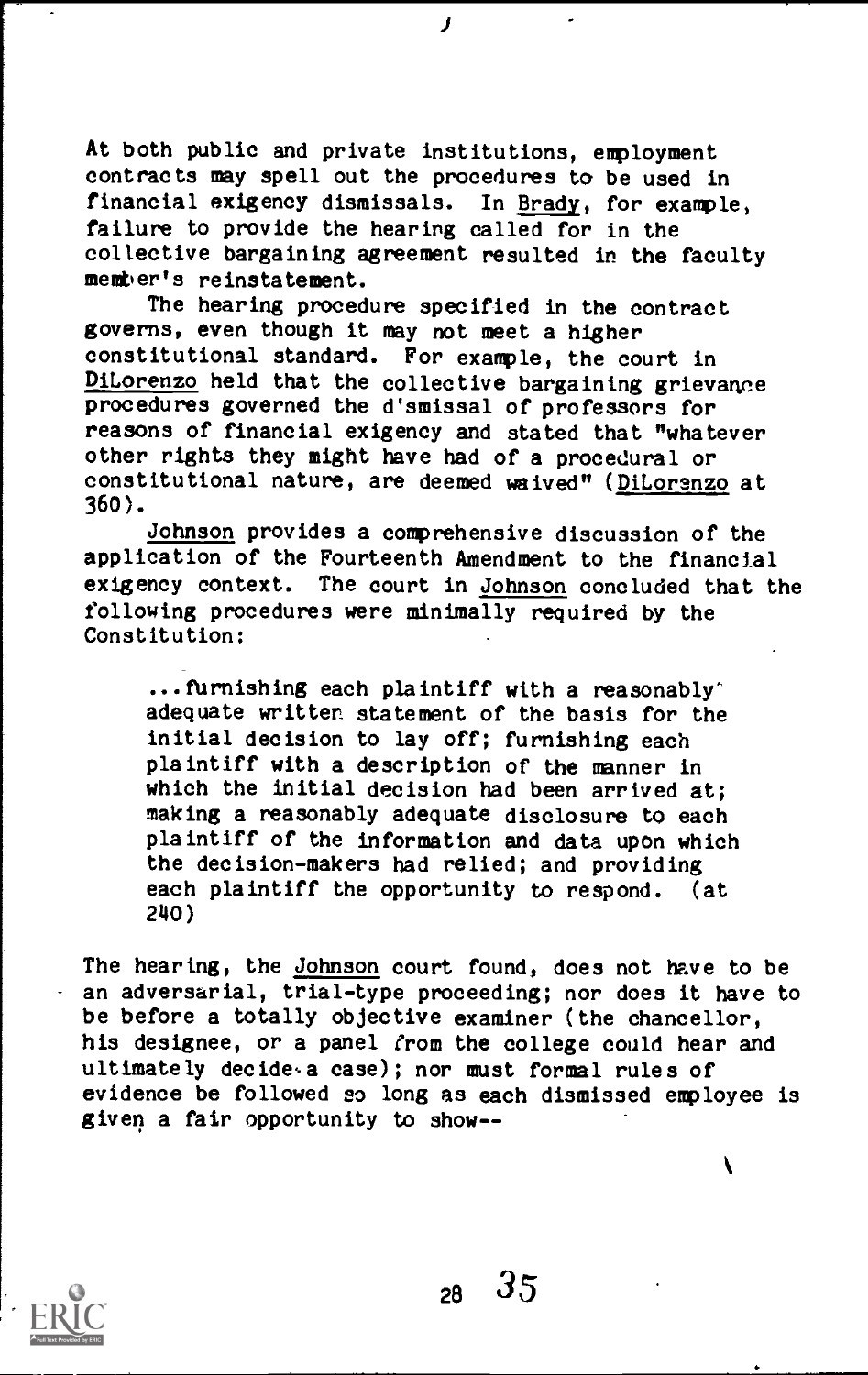(1) that the true reason for his or her layoff was a constitutionally impermissible reason; or (2) that, given the chain of decisions which preceded the ultimate decision designating him or her by name for layoff, that ultimate decision was nevertheless wholly arbitrary and unreasonable. (Johnson at 240)

Similarly, in Frumkin, Kent State University's refusal to allow the plaintiff faculty member's attorney to cross-examine witnesses, conduct direct examinations, or make objections to testimony was not judged to be a violation of the Fourteenth Amendment. Frumkin was a tenured member of the education department. Because of a cutback in outside funding, he was selected for termination on the following criteria: training, experience, skills, and performance. The appeals court held that he was entitled to a hearing, but that the role of his attorney at the hearing--consulting with and advising him--was sufficient due process.

Frumkin and another recent decision (Compton College) also demonstrated that, depending on institutional or statutory procedures, the ultimate university decision-maker need not adopt the hearing body's recommendations.

## Amending the Contract of Employment

Whether an employment contract is individual or a collective bargaining agreement, it can be amended by the consent of both parties; where the contract rests on and incorporates the rules and regulations of an institution, it is less clear what mutual consent is necessary to amend it.

In Rose, the dismissed faculty member argued that a change in the college's policy manual was ineffective because it was adopted unilaterally by the college after he was granted tenure. The trial court ruled as a matter of law that the amended contract governed the dismissal. The appellate court found it unnecessary to determine



 $\frac{29}{36}$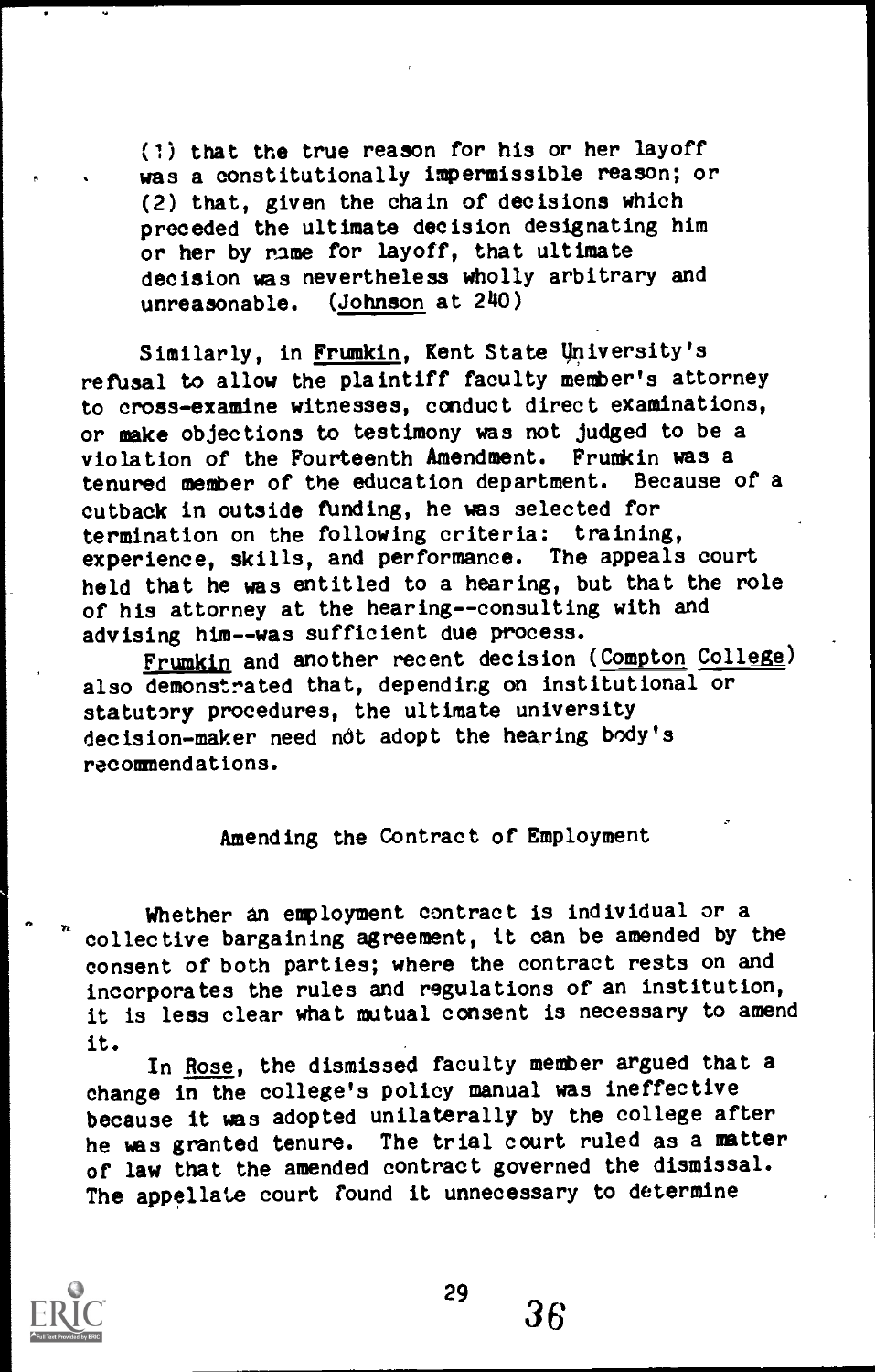which policy governed, and ruled the dismissal proper according to the language of the policy under which Rose was hired as well as the amended language.

In Steinmetz, the dismissal of a teacher was upheld on the basis of a decline in speech class enrollment. The policy under which the teacher was hired did not provide for dismissal because of financial exigency, but that policy was amended after the plaintiff was tenured. The court upheld the board's inherent power to retrench.

A case that does not deal directly with financial exigency is relevant to the issue of contratt amendments. In Rehor, amendments to the unoloying institution's policies changed the plaintiff faculty member's right to continued employment by lowering the mandatory retirement age from 70 to 68. The policy change was prompted by the merger of two institutions that had different retirement ages. The court found the amended policy a valid basis for termination. The court reasoned that since the faculty member had continued employment under the new policy, he had consented to it. The court went on to find the new policy reasonable and uniformly applied. Presumably, unreasonable, unilateral action by an institution or selective application of a policy change might yield a contrary result.

One problem tenured faculty encounter in trying to enforce the individual contract or the policies under which they were initially hired is the general contract concept of consideration. To create a legally binding promise, the courts generally require a party to have given up something of value in exchange for the promise. In academic employment, the policies under which an employee is hired may constitute a promise, but it is often difficult to find employee consideration for the promise of continued employment if faculty can resign at any time. The trial court in Lumpert suggested that, absent consideration beyond the employee's promise to perform, the contract for permanent employment may be construed to be for an inoufinite time terminable at the will of either party. Although this may be the general rule in commercial settings, it is not the general understanding in the academic context. The consideration argument was rejected on appeal.



30 37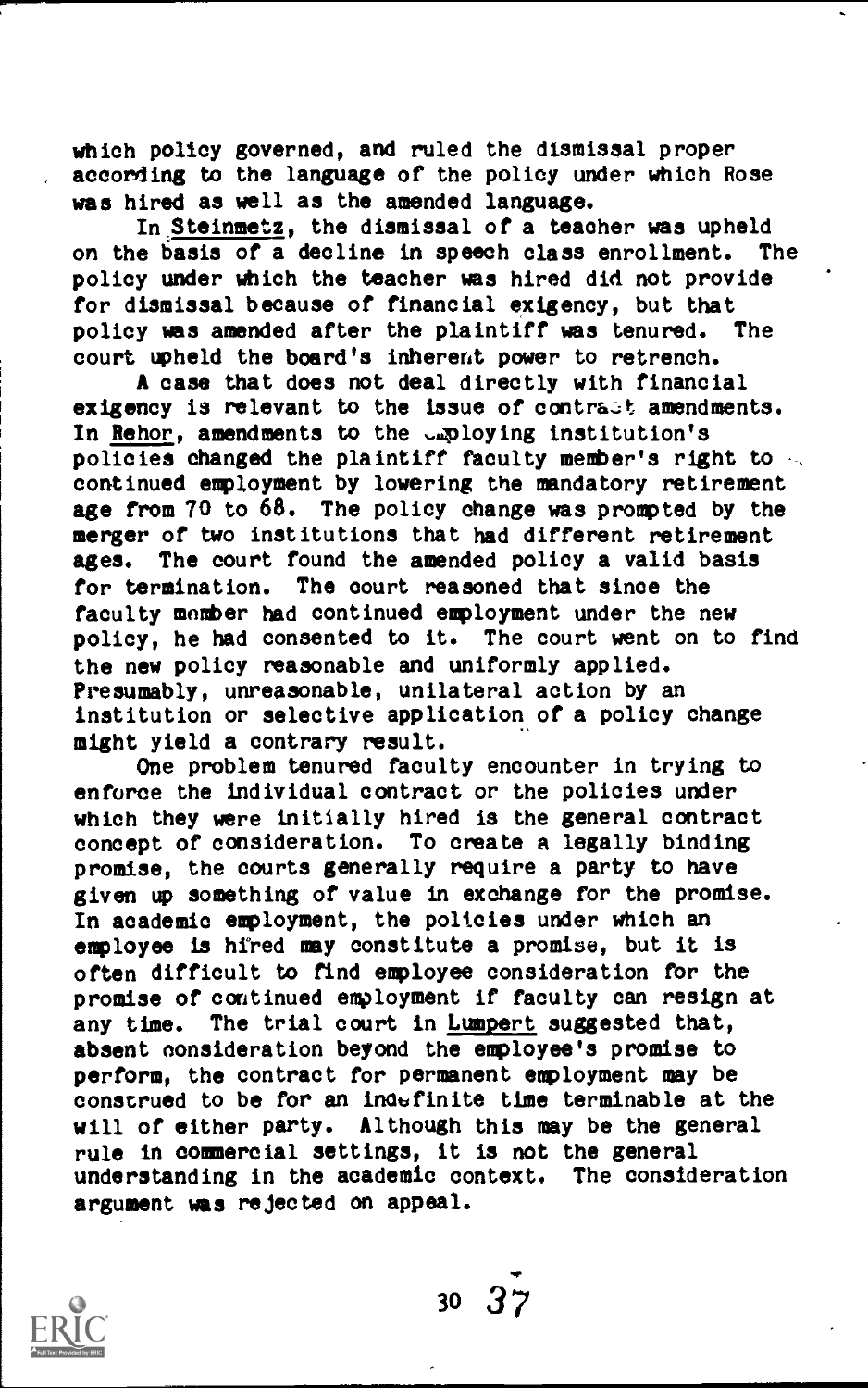On balance, courts appear willing to enforce amended policies. Often, courts will use an inherent power or reserved power argument to find authority for the governing board to change its policies. That is, the statutes or the charter governing the institution authorize the board to make policies and reasonable changes in those policies from time to time. Courts also may infer the consent of a faculty member to a policy change by citing his or her decision to remain at the institution after the policy change.

Challenges by Students and Donors

The preceding discussion has concentrated on dismissed faculty asserting contract rights to continued employment, but others may have contract rights to assert if a program is discontinued or an institution closed. Specifically, students and donors also may have<br>enforceable contract rights. Their rights would not enforceable contract rights. Their rights would not affect the dismissal of individual faculty members, but may be exercised to recover damages for program terminations or to prevent institutional closings and subsequent dismissals.

There is little case law on this point, but there is some support for the proposition that students displaced by an institution's decision to terminate a program may be<br>able to recover money damages for breach of contract. The able to recover money damages for breach of contract. nature of the specific contract between the institution and the student will vary from institution to institution by the language of the college catalogue and the specific circumstances of each case. Students generally will argue that an institution has an implied contractual obligation to maintain programs until the students in those programs have had a reasonable opportunity to complete them. The institutions will raise some of the same defenses that they raise in faculty suits--impossibility, commercial frustration, inherent authority, and lack of consideration by the students to form a binding contractual obligation.

An Ohio case suggests that in some circumstances students may be successful in asserting a contract right

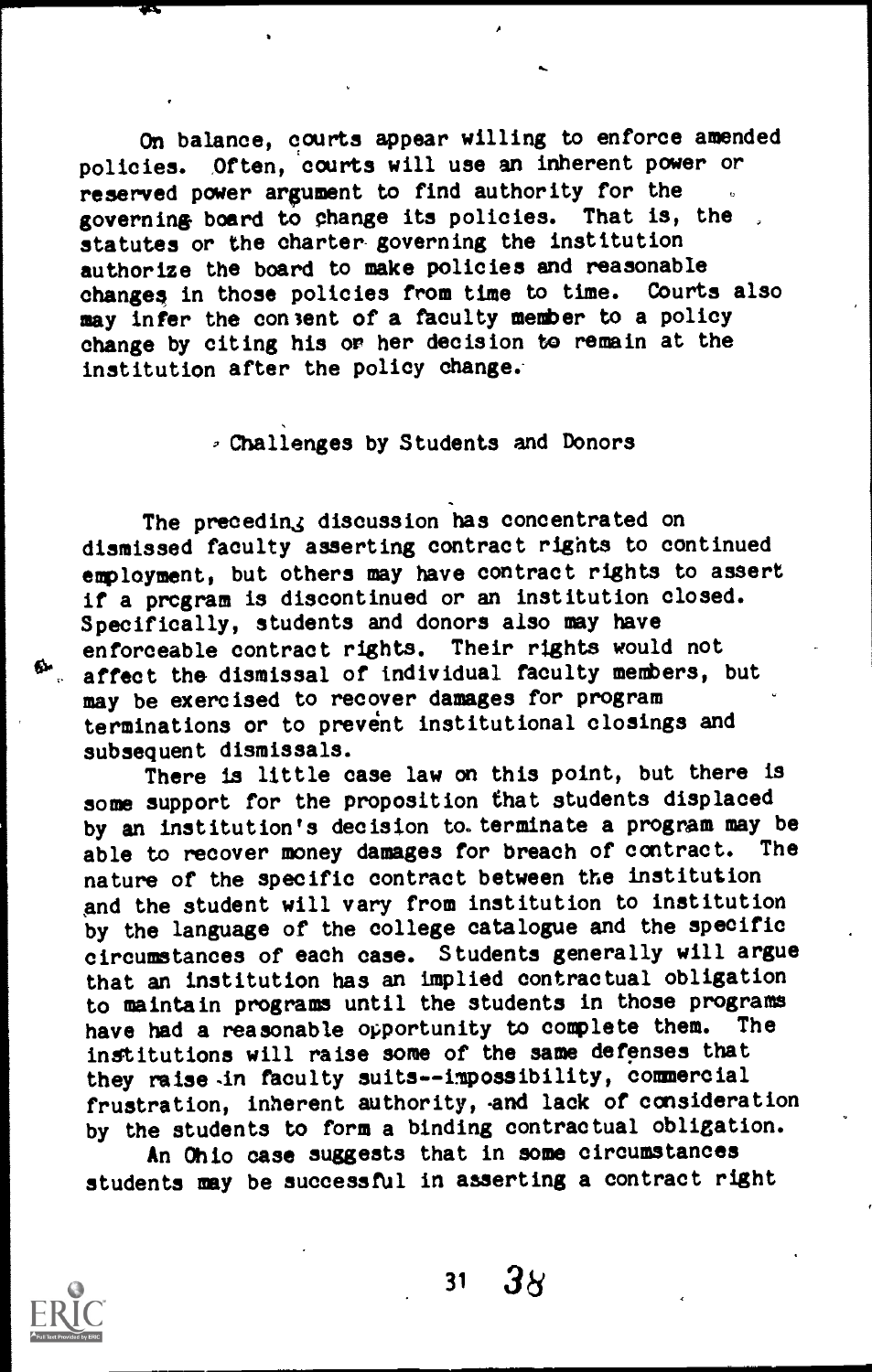to a specific program. In Behrend, a state court allowed students to recover damages that they suffered when Ohio  $\cdot$ University failed to maintain accreditation tor its School 3f Architecture. The students proved that they had been assured that the university was working toward re-accreditation, that they had relied on that promise, and that the loss of accreditation was occasioned by the university's decision to phase out the School of Architecture. Although the school oontinued to operate until students enrolled in the program could finish,<sup>8</sup> the loss of accredited status resulted in a demonstrable loss to the students. Accordingly, they were allowed to recover as damages their lost earnings and the excess cost of tuition to complete their program elsewhere. In Peretti, students were similarly successful in asserting a contract right against a public institution that cancelled a program.

7

Students were plaintiffs in Zehner, a challenge to the decision by the Wilson College Board of Trustees to close the college. Significant to the outcome, contributing alumnae were also plaintiffs in the suit. The court enjoined the closing and ordered the removal of the president and another member of the board.

The suit was heard in Orphan's Court as the issue was the disposition of charitable contributions. The court in this context held that, while the board could close the college, prior court approval was required both for the decision to close and for the disposition of the college's assets. The court, applying a "survival standard," went on to overturn the board's decision to close. The court found that fulfillment of the charter purposes was neither impossible nor impractical. The college, the court said, was not bankrupt nor near bankruptcy, as its assets far exceeded the eatablish-d or known potential liabilities.

This higher standard ot financial exigency is probably limited to cases involving disposition of charitable contributions for a purpose other than that for which, the funds were specifically given. Although the court was applying a specific Pennsylvania statute, this standard comes from the trust doetrire of cy pres, which allows trustees to spend trust funds for a purpose similar to that for which the funds were given when the original

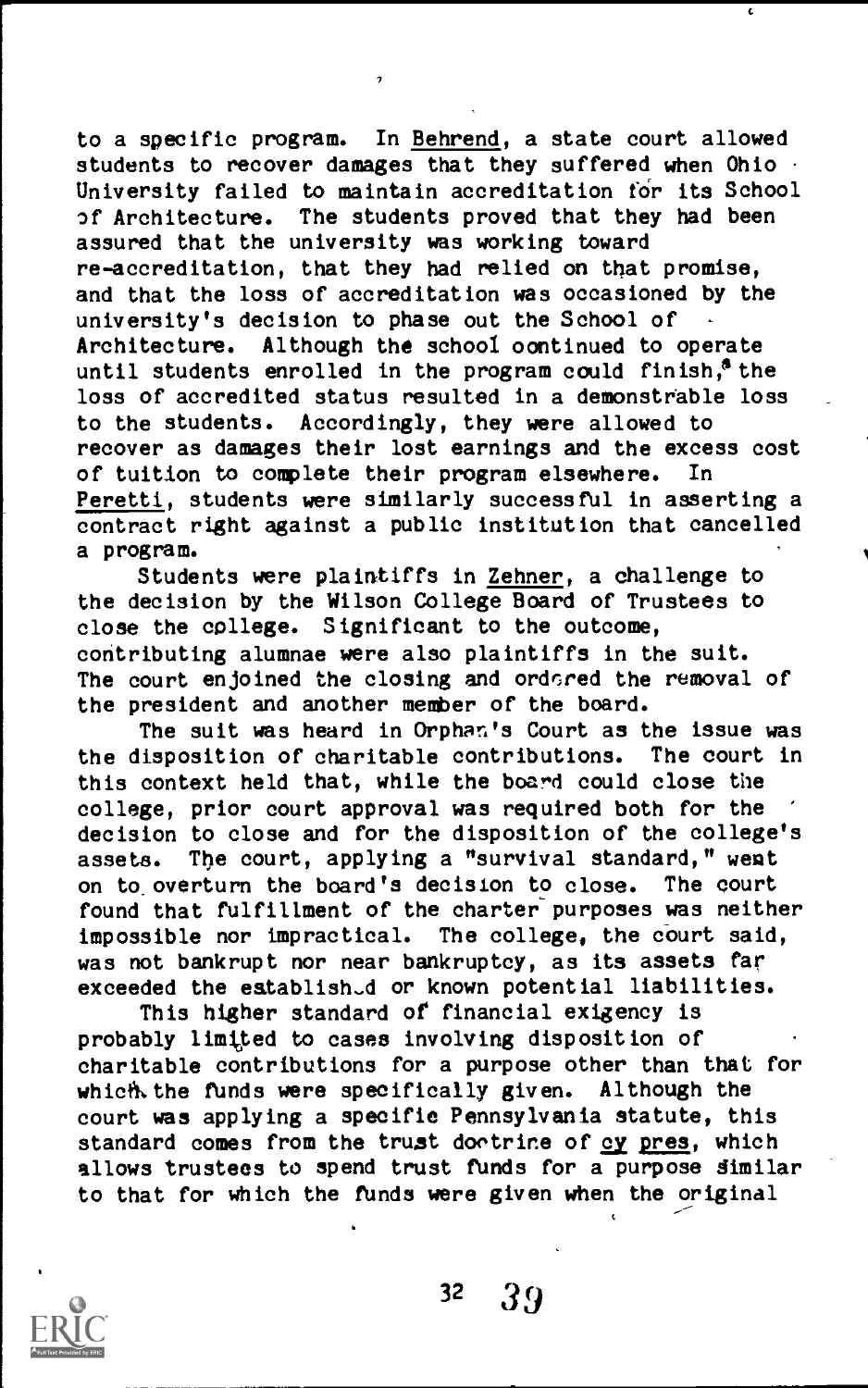purpose becomes impossible. Courts are strict in applying this standard and generally limit the trustee to the specific terms of the gift. It is unlikely that the Wilson College standard will be used in dismissal cases not involving testimentary and charitable giving,- but it should put colleges and universities on notice that decisions to terminate programs or institutions may be subject to donor restrictions. The case also may offer individual faculty members in endowed position. some additional protection from dismissals for reasons of financial exigency.

#### Summary

Fiscal exigency is a regrettable but inevitable problem for an increasing number of colleges and universities and their tenured faculties. In the wake of faculty dismissals, litigation continues to percolate into the courts (Watkins 1981). An understanding of the court cases in which tenured faculty were laid off for reasons of financial exigency can help to mitigate expensive and divisive litigation.

Tenured faculty can be dismissed for reasons of financial exigency. If the employment contract that grants tenure or the institutional regulations that- govern tenure provide a specific definition of fiscal exigency and the processes to be used in effecting retrenchment, then those terms govern in lieu of constitutional due process. In the absence of such guidance, courts are willing to allow dismissal for reasons of financial exigency within certain limits.

The institution as a whole need not be in an exigent condition to justify dismissal of some faculty, nor must the exigency extend to the endowment or real property of the institution.

The institution has the burdens of proving not only financial exigency, but also that any dismissal was motivated in good faith by the exigent condition. The institution also must show that its .selection process was not arbitrary, capricious, or discriminatory.

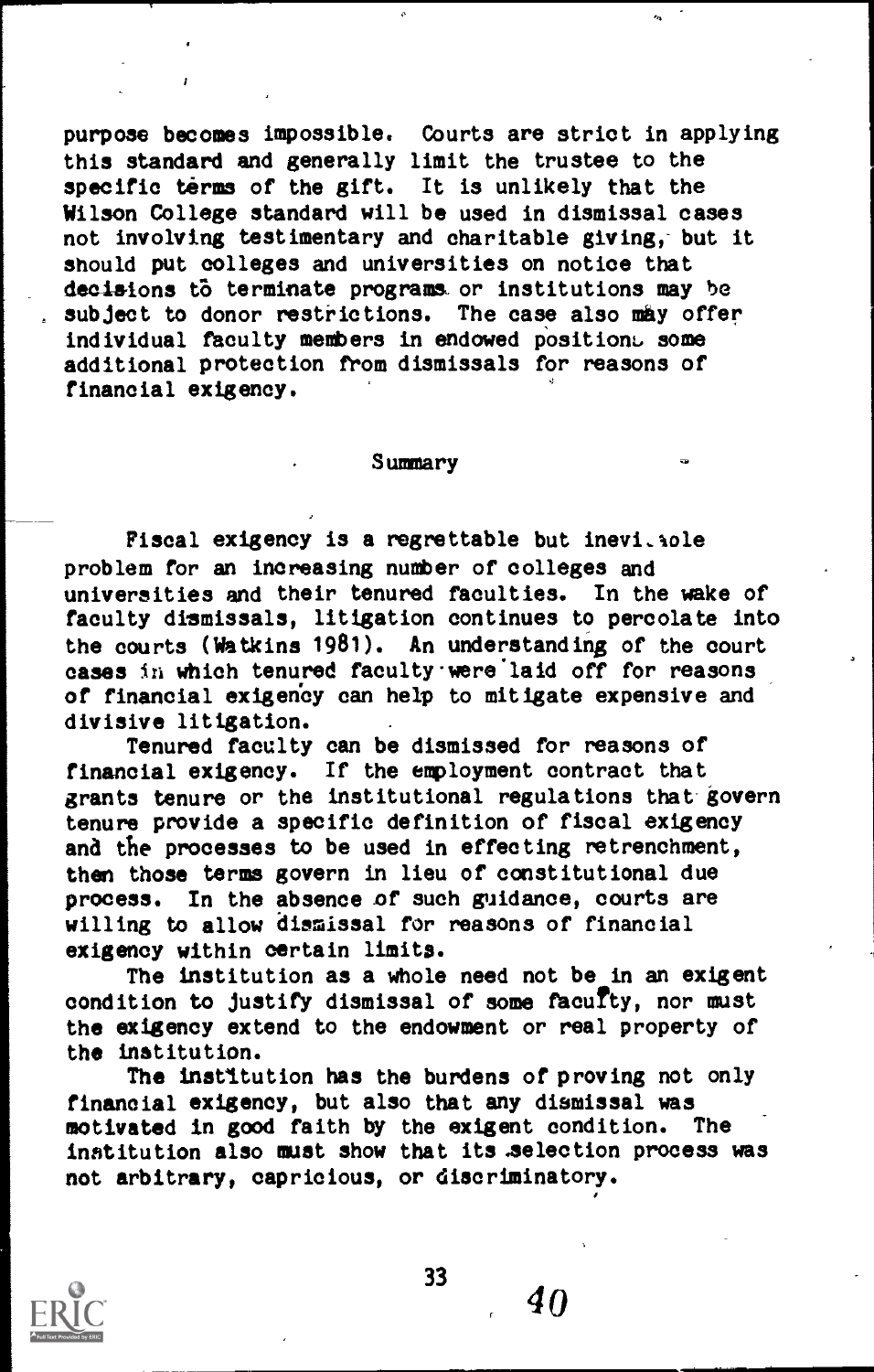Public institutions must offer tenured faculty who are to be dismissed for reasons of financial exigency notice and an opportunity for a hearing before dismissal. The hearing need not be a trial-type proceeding. Beyond these requirements, faculty have no constitutional right to participate in the retrenchment process.

Dismissed faculty, if they are qualified, have the right to available positions in the institution, but in the absence of contract language they have no "bumping" right to positions held by others and ao right\_ to retraining for available positions if they are not qualified at the time of dismissal.

#### Recommendations

Adoption of legally acceptable policies and procedures are in the interest of both the institution and the individual. Yet, hoping the problem will not appear, the majority of colleges and universities hava not developed policies for faculty retrenchment that<br>Survivor Mentality" 1981). The need for syst ation Survivor Mentality"  $1981$ ). The need for sys<sup>+</sup> planning and preparation of such policies seems obvious.

Adoption of institutional procedures serves several functions. First, issues can be isolated so that they are -more manageable, the process more rat onal, and the results more fair. Second, faculty participation, although not a constitutional requirement, is advisable because the general acceptance of the final policy is more likely, and because participation can provide insights into problems that otherwise may be unanticipated. Third. adoption of clearly written policies makes it less likely that arbitrary and invidious factors will influenc' termination recisions, if and when such decisions r.Ast be made. Finally, written policies reduce unnecessary anxiety among. institutional administrators and faculty members as ter ination decisions become more predictable.

Policies should be stated as clearly and specifically as possible. An important function of specific criteria can be to provide an "early warning system" to be used to identify problems for corrective action before contract

34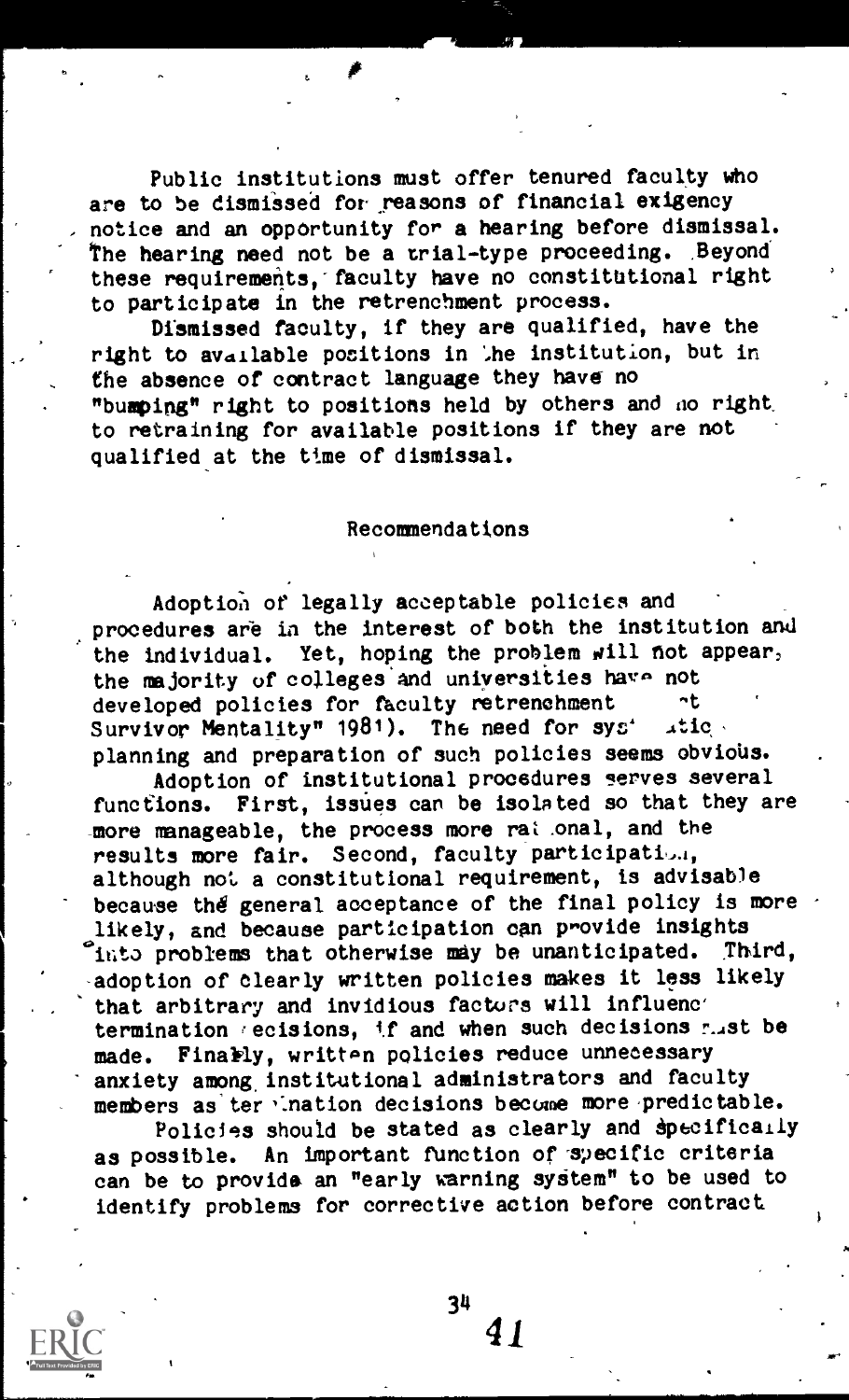termi. tions become necessary. General rules can be illustrated usefully with hypothetical situations and expected .responses.

Issues that can be isolated for early resolution include\_(1) if and when a financial exigency exists; (2) what programs, departments, and /or" positions may be affected by various exigent conditions; (3) which individual contracts may be terminated, and  $(4)$  whether and how terminated faculty have rights to other positions ' within the institution, to retraining, to "bumping," to severance pay, and to recall at a later date.

The indicators to determine if and when a financial exigency exists may include financial and enrollment criteria, and contingencies for program and mission changes in response to fiscal problems. The policies also may identify the necessary scope--throughout the institution or within a specific program ordepartment--for fiscal exigency. The definition of program units linked to exigent criteria can determine the extent of programs, departments, and positions that will be subject to termination. Use of hypothetical situations to illustrate the policy may be especially useful in this area. Procedures to determine which individual contracts will be terminated should be fashioned from any objective criteria, such as seniority, rank, tenure status, merit,  $\Gamma$ and need. Each criterion should be carefully defined. merit is to be used, the evaluation process should be clearly distinguished from the process Used for other purposes, such as promotion and for-cause dismissal. The procedures should identify the decision-makers and set the boundaries in which those decisions will be made. At public institutions the procedures must include notice and the opportunity for dismissed faculty to challenge their termination at a hearing. At private institutions the inclusion of similar provisions, while

not constitutionally required, will make the process fair in appearance and actuality. Such provisions will-help to ensure that objective criteria have been applied fairly. The hearing procedura. should be spelled out and distinguished from other hearing procedures available to faculty, such as hearings for personal cause dismissals. Institution officials may object that written rules



<sup>35</sup> 42,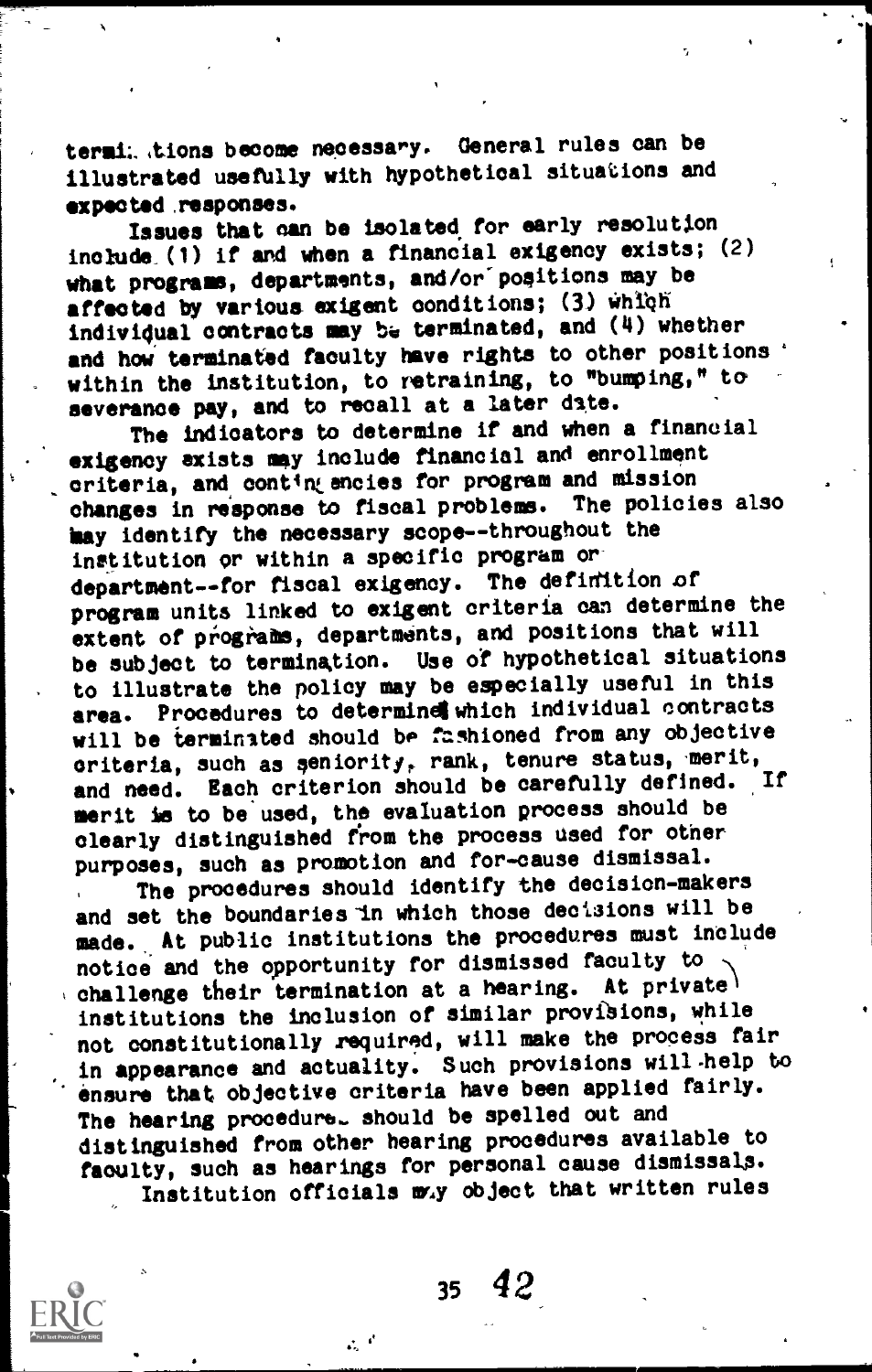limit their discretion to respond to exigent conditions, but it is precisely because their discretion is limited--channeled, cor ined, structured, and checked--that the process will be and will appear to be more fair. Individual termination decisions will not have to be made and justified on an ad hoc basis, and if challenged in court, proof of bona fide action will be easier.

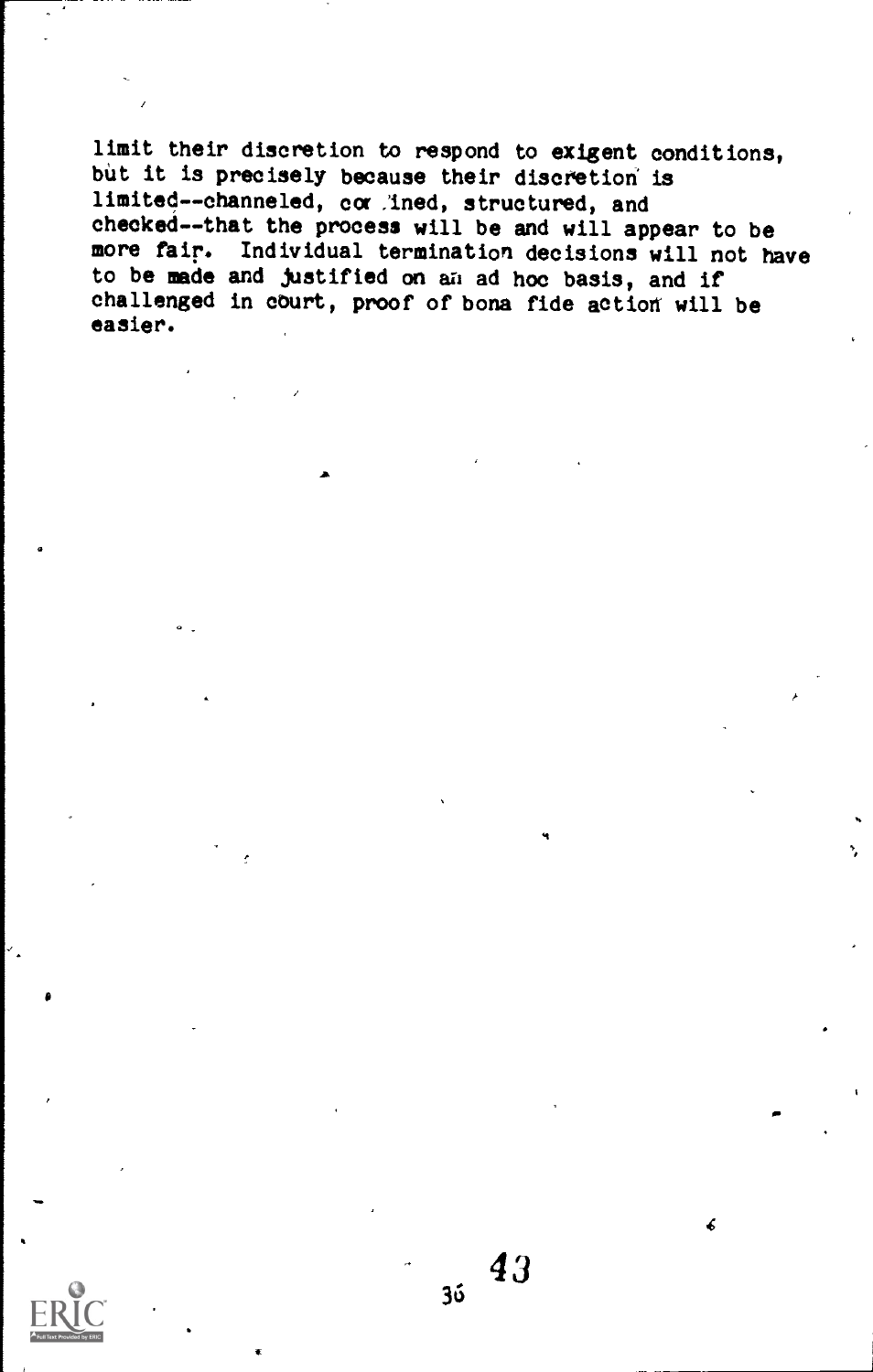### REFERENCES

Cro<sub>3</sub>sland, Fred E. "Learning to Cope with a Downward Slope." Change 12, 5 (July/August 1980):18-25. (ERIC No. EJ 232 374) Graybeal, William. "How Changes in Enrollment Will Affect Higher Education." Today's Education 70, <sup>1</sup> (February/March 1981):54-9. (ERIC No. EJ 243 200.) "Last Survivor Menta"ty." The Chronicle of Higher Education, 16 December  $\overline{1981}$ , p. 2. Magarrell, Jack. "Budget Cuts in Some States Arouse Fears of New Layors of Professors." The Chronicle of Higher Ederation, 30 September 1981, p. 5.  $\overline{\cdot}$   $\overline{\cdot}$  re 1980's: Higher Education's 'Not Me' Decade." The Chronicle of Higher Education, 7 January 1980, pp. 6-9. McCurdy, Jack. "Berkeley Debates a Radical Reorganization of Education." The Chronicle of Higher Education, 23 September 1981, p. 11. McNider, James. "F. cal Exigency and Academic Tenure." Washington and Lee Law Review 37 (1980):594-604. Ricklefs, Roger. "Campus Cutbacks." The Wall Street Journal, 11 Sep, mber 1981, p. 1. Rosenau, Fred S. "Washington Report: House Subcommitted," Phi Delta Kappan 63, 4 (December  $1981)$   $\geq$  29-30, Travers, Eva F. "The Case for Teacher Education at Selective Liberal Arts Colleges." Phi Delta Kappan 62, 2 (October 1980):127-31. (ERIC No. EJ 232 115.) Watkins, Beverly. "Schools of Education Tightening Programs in Response to Attacks on Teacher Training." The Chronicle of Higher Education, 2 March 1980,  $p. 1.$ . "New Jersey Professors Contest Rules for Emergency 'Reductions in Force.'" The Chronicle of Higher Education, 25 November 1981, p. 9. Zirkel, Perry A., and Cyr, Ralph T. "Are Teacher Educators Seeing the Future Through Rose-Colored Glass  $s$ ?" 'Phi Delta Kappan 62, 7<sup>7</sup>(March 1981):524-5.

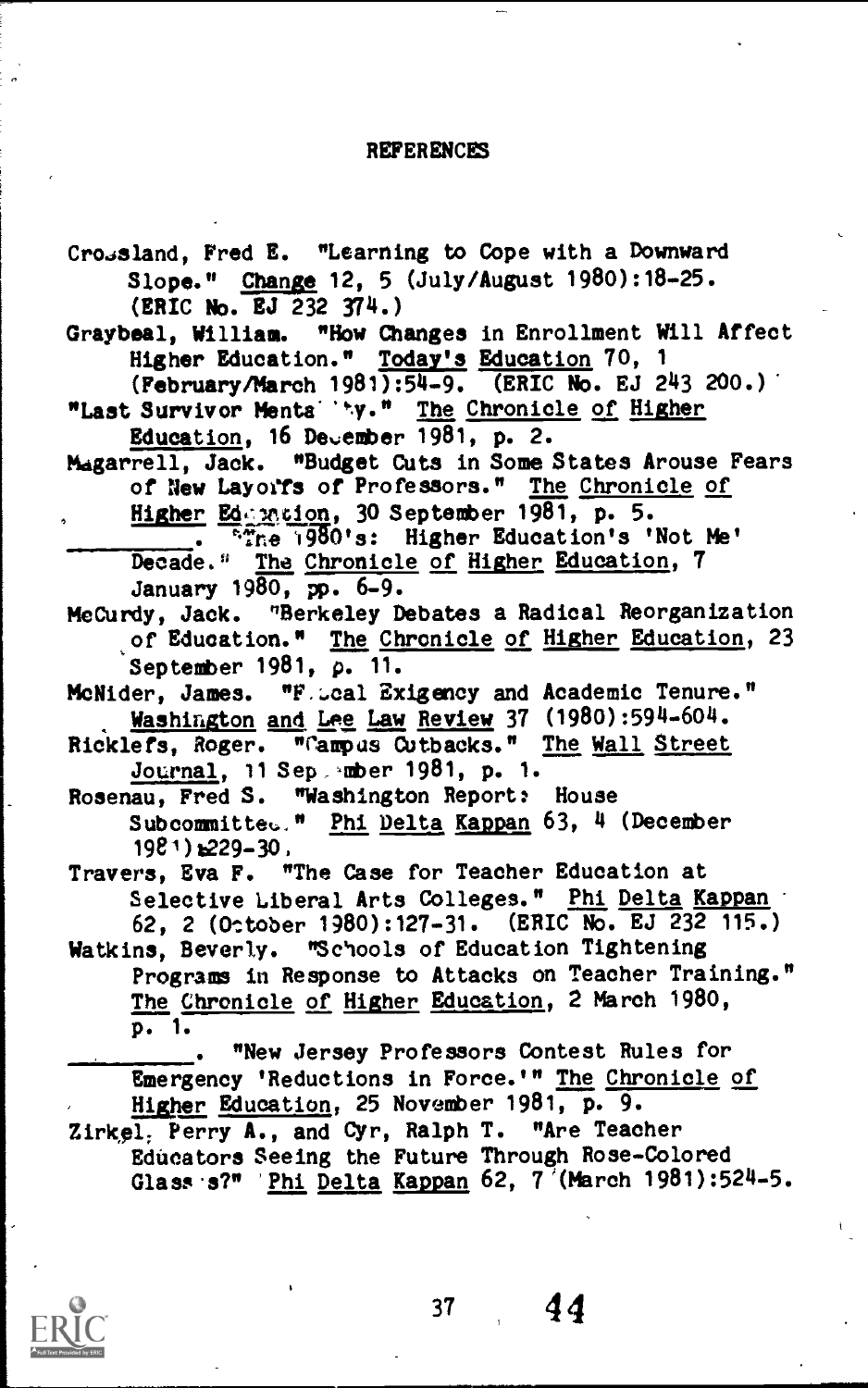## TABLE OF CASES

Bakke: Board of Regents of the University of California v. Bakke, 438 U.S. 265 (1977). Behrend v. State, 379 N.E. 2d 617 (Ohio App. 1977). Bellak v. Franconia College, 386 A.2d 1266 (N.H. 1978). Bignall v. North Idaho College, 538 F.2d 243 (9th Cir.  $1976$ . Bloomfield: AAUP v. Bloomfield College. 346 A.2d 615 (N.J. App. 1975), Affirming 322 A.2d 846 (N.J. Super. 1975). Brady v. Board of Trustees of Nebraska State Colleges, 242 N.W.2d 616 (Neb. 1976). Brenna v. Southern Colorado State College, 589 F.2d 475  $(10th$  Cir.  $1978)$ . Browzin v. Catholic University of America, 527 F.2d 843 (D.C. Cir. 1975),  $\rightarrow$ Cherry v. Burnett, 444 F. Supp. 324 (D. Md. 1977). Compton College Federation of Teachers v. Compton Community College District, 166 Cal Rptr. 595 Ct. App. 1980). Cross v. Board of Governors, Mid Plains Technical Community College Area, OT N.W.2d 925 (Neb. 1979). D'Andrea v. Adams, 626 F.2d 469 (5th Cir. 1980). DiLorenzo v. Carey, 405 N.Y.S.2d 365 (Sup. Ct. App. Div. 1978). Frumkin v. Board of Trustees, Kent State University, 626 F.2d 19 (6th Cir. 1980). Graney v. Board of Regents of University of Wisconsin System, 286 N.W.2d 138 (Wisc. 1979). Johnson v. Board of Regents of University of Wisconsin System, 510 F.2d 975 (7th Cir. 1975), affirming 377 F. Supp. 227 (D. Wisc. 1974). Klein v. Board of Higher Education of City of New York, 434 F. Supp.  $1113$  (S. D. N. Y. 1977). Krotkoff v, Goucher College, 585 F. 2d 675 (4th Cir. 1978). Levitt v. Board of Trustees of Nebraska State College, 376  $\overline{F}$ . Supp 945 (D. Neb. 1974). Lumpert v. University of Dubuque, 255 N.W.2d 168 (Iowa 1977).

<sup>38</sup> 45

Ŵ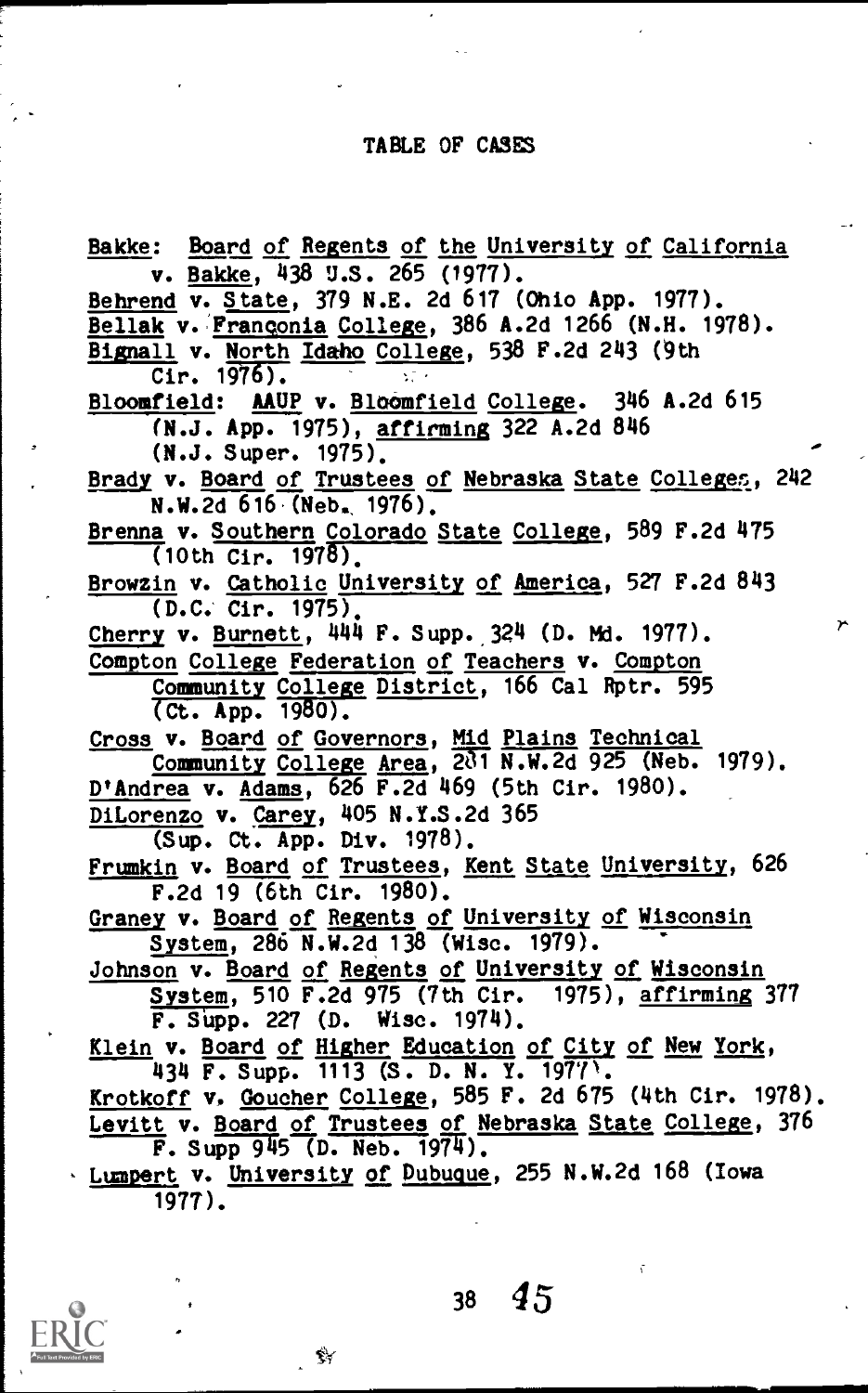Mabey v. Regan, 537 F.2d 1036 (9th Cir. 1976). Oliver v. Kalamazoo Board of Education, 498 F. Supp. 732  $(N.D.$  Mich.  $1980)$ . Paulsen v. St. Joseph's College, No. C-344-73 (Ind. Cir. Jan. 15, 1974). 2eretti v. Montana, 464 F. Supp. 784 (D. Mont. 1979) . Rehor v. Case, Western Reserve University, 331 N.E.2d 416 (Ohio 1975). Rose v. Elmhurst College, 379 N.E.2d 791 (Ill. App. 1978). Rymer v. <u>Kendall College</u>, 380 N.E.2d 1089 (Ill. App. 1978). Scheuer v. Creighton University, 260 N.W.2d 595 (Neb. 1977). Shaw College v. National Labor Relations Board, 623 F.2d  $488$  (6th Cir. 1980). Sich v. Alfred University, No. 11268 (N.Y. Sup. Ct. App. Div. Feb. 15, 1980). Steinmetz v. Board of Trustees of Community College District, No. 529, 385 N.E.2d 745 (Ill. App. 1978). Trimier v. Atlanta University, 234 S.E.2d 342  $\overline{(\mathsf{Ga.~App.~1977})}$ . University of Alaska v. Chauvin, 521 P.2d 1234 (Alaska 1974). Watkins v. United Steel Workers of America, 516 F.2d 41 (5th Cir. 1975), reversing 369 F. Supp. 1221 (E.D. La. 1974). Weber: United Steel Workers v. Weber, 443 U.S. 193 (1979). Zehner v. Alexander, 3 Franklin County Legal J. 27 (C.P. Pa. 1979).

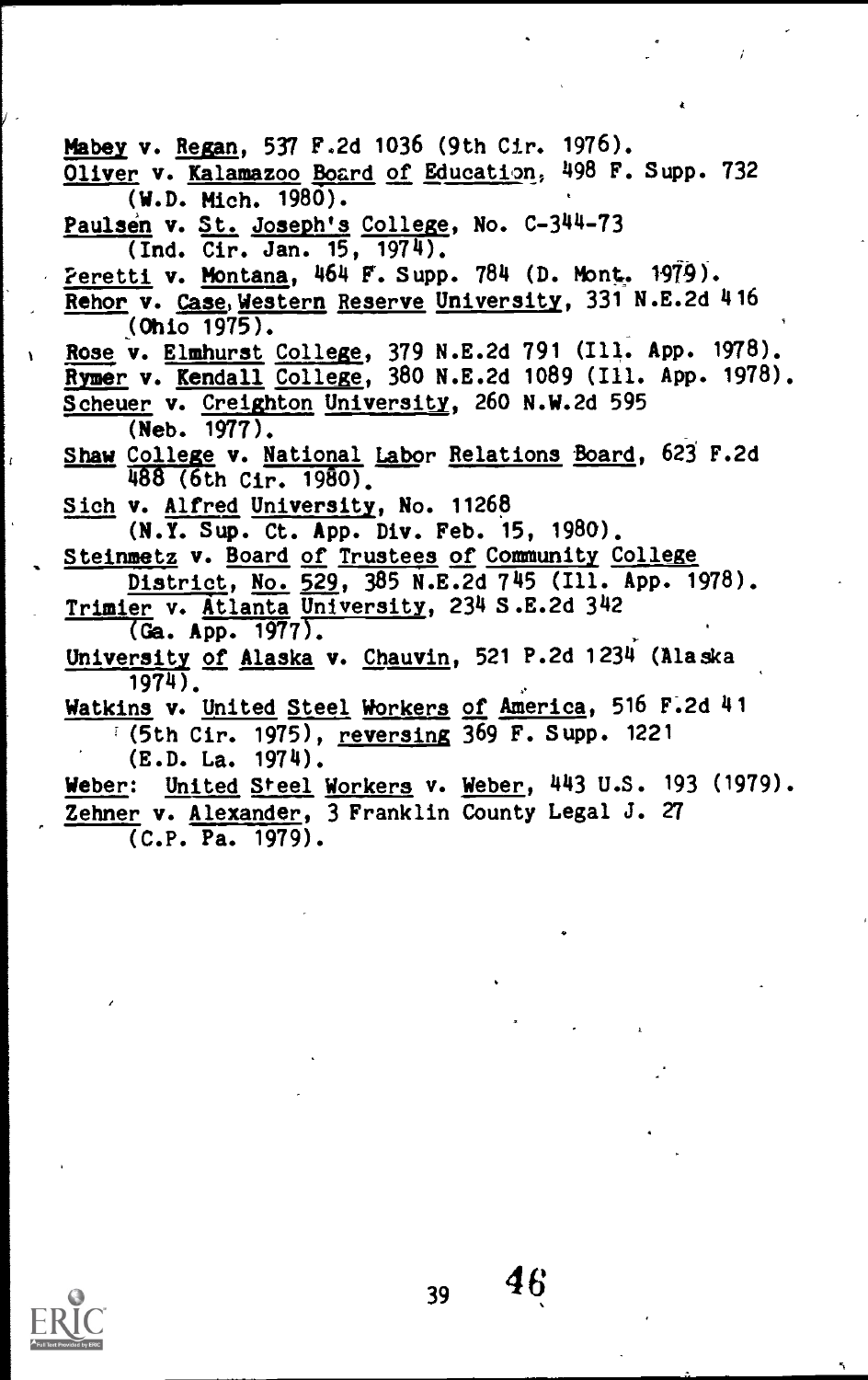### SELECTED READINGS

For information on obtaining copies of documents or articles cited with ERIC ED and EJ numbers, consult the ERIC monthly periodicals, Resources in Education (RIE) and Current Index to Journals in Education (CIJE). These can be found at many college and university libraries.

- AAC Statement on Financial Exigency and Staff Reduction. Washington, D.C.: Association of American Colleges, 1971. (ERIC Document Reproduction Service No. ED 059 658.)
- "Termination of Faculty Appointments Because of Financial Exigency, Discontinuance of a Program or Department, or Medical Reasons." AAUP Bulletin 61, 4 (December 1975):329-31. (ERIC No. EJ 131 178.)

Brown, Ralph S., Jr. "Financial Exigency." AAUP Bulletin 61, 4 (December 1975):5-21 (ERIC No. EJ 136 420.)

Furniss, W. Todd. "Retrenchment, Layoff, and

Termination." Educational Record 55, 3 (Summer 1974):159-70. (ERIC No. EJ 102 830.)

. "The 1976 AAUP Retrenchment Policy." Educational Record 57, 3 (Slimmer 1977):133-9. (ERIC No. EJ 151 661.)

. "The Status of 'AAUP Policy.'" Educational Record 59, <sup>1</sup> (Winter 1978):7-29.

Green, Rod E. "Financial Exigency and Dismissal of Higher Education Faculty: Be Prepared. An Investigation Carried Out as Part of a Study of the Legal Aspects of Higher Education." (September 1980) 26 p. (ERIC Document Reproduction Service No. ED 197 680.)

Halloway, John P. "Termination of Faculty Due to. Financial Exigency." Journal of College and University Personnel Association 31, <sup>1</sup> (1980):84-93. (ERIC No. EJ 232 411.)

 $10^{47}$